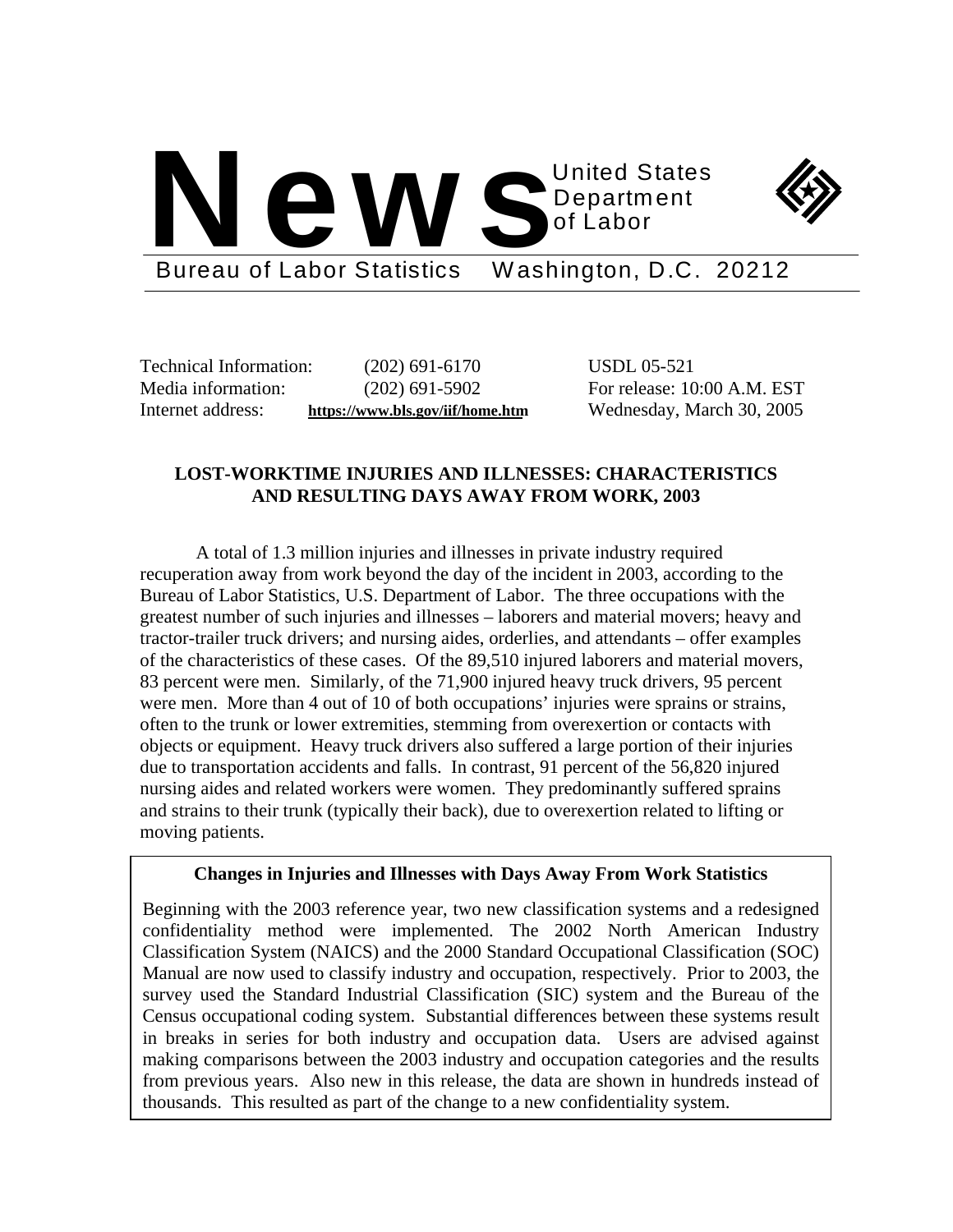In goods-producing industries such as construction and manufacturing, which make up about 21 percent of private industry employment but account for 31 percent of the injuries and illnesses requiring days away from work, contact with objects and equipment – such as being struck by an object – was the most prevalent event. This is in contrast to service providing industries, which make up 79 percent of private industry employment and account for 69 percent of the most severe injuries and illnesses. In major industry sectors that comprise service providing industries, the leading causes of injuries and illnesses with days away from work were overexertion – especially overexertion by lifting, falls on the same level, and contact with objects and equipment (chart 1).

This is the third of three annual releases reporting on 2003 data from the BLS safety and health statistical series. The first release, in September 2004, covered workrelated fatalities from the 2003 National Census of Fatal Occupational Injuries. In December 2004, a release based on the Survey of Occupational Injuries and Illnesses presented the number and frequency (incidence rates) of nonfatal occupational injuries and illnesses by industry and type of case. All three releases used NAICS for the first time.

Injuries and illnesses with days away from work, job transfer, or restriction are comprised of two types:

- those requiring at least one day away from work, with or without job transfer or restricted work activity and
- those requiring only job transfer or restricted work activity.

In 2003, there were 1.3 million cases requiring at least one day away from work and those cases are the focus of this release. There were over 980,000 cases of injuries and illnesses reported in 2003 with only job transfer or restricted work activity.

Of the major occupational groups, transportation and material moving occupations suffered the most days away from work injuries and illnesses (Table 3). Twelve individual occupations had more than 20,000 days away from work injuries and illnesses and accounted for over 36 percent of the cases with days away from work (Table 4 and Chart 2). Three of these occupations, laborers and material movers, heavy and tractor-trailer truck drivers, and light or delivery service truck drivers, are classified in the major occupational group, transportation and material moving occupations. Due to the change in the occupational classification structure, the occupations with the greatest number of injuries and illnesses requiring days away from work are different than those identified in previous years.

Sprains and strains, most often involving the back, accounted for 43 percent of injuries and illnesses resulting in days away from work in 2003. When sprains and strains, bruises and contusions, cuts and lacerations, and fractures are combined, they accounted for nearly two-thirds of the cases with days away from work (chart 3).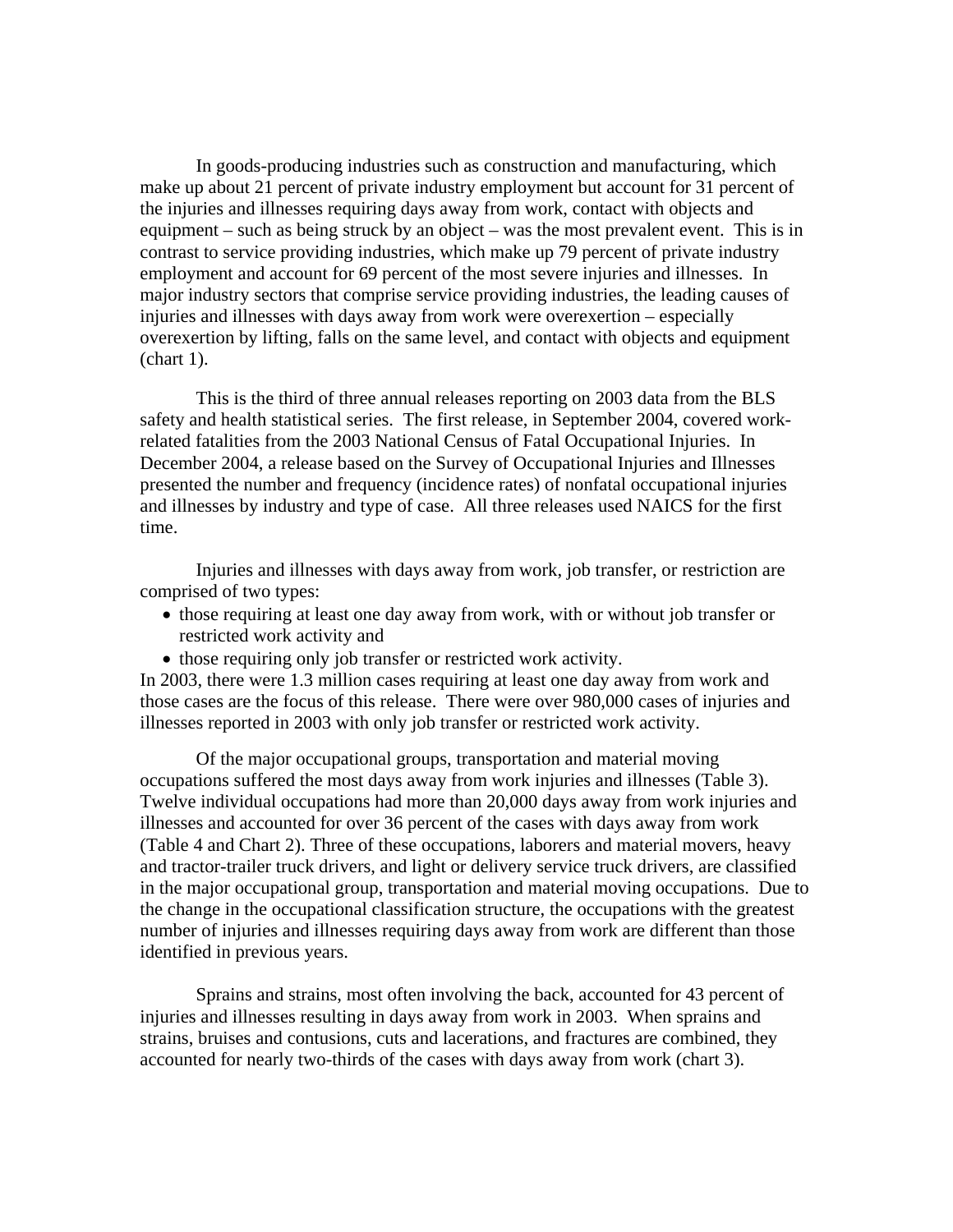

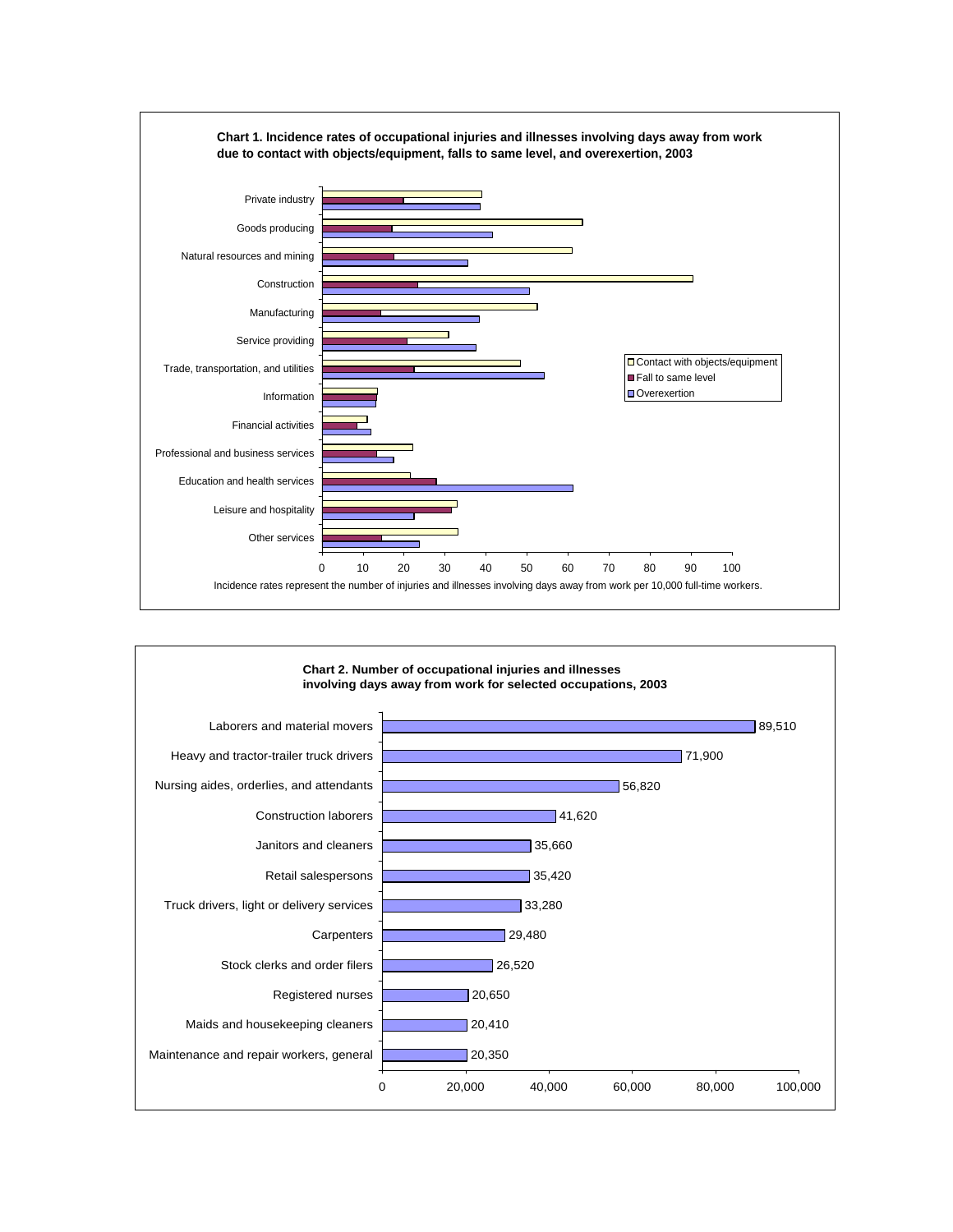

# Worker demographics and case characteristics

*Demographic characteristics.* BLS collects data on occupation, gender, age, length of service with the employer at the time of the incident, and race or ethnic origin of workers sustaining an injury or illness resulting in days away from work (tables 1, 2, and 8). Worker demographics can be used to identify specific traits and patterns that may be relevant in efforts to reduce workplace injuries and illnesses. Following are highlights of these worker traits for 2003:

- Men accounted for 65 percent of the total cases with days away from work (1.3) million), which is higher than their share of hours worked (59 percent). Women accounted for more cases in two of the major industry sectors - education and health services and leisure and hospitality. In education and health services, women accounted for 80 percent of the 199,770 cases while their employment share was 78 percent. In leisure and hospitality, women, whose employment share is 52 percent, accounted for 53 percent of the 105,730 cases.
- Injuries and illnesses to workers aged 25 to 54 accounted for almost three quarters of all injured workers, about the same as their share of hours worked in 2003 (74 percent). Workers aged 20 to 24 and workers aged 55 to 64 had 11 percent and 10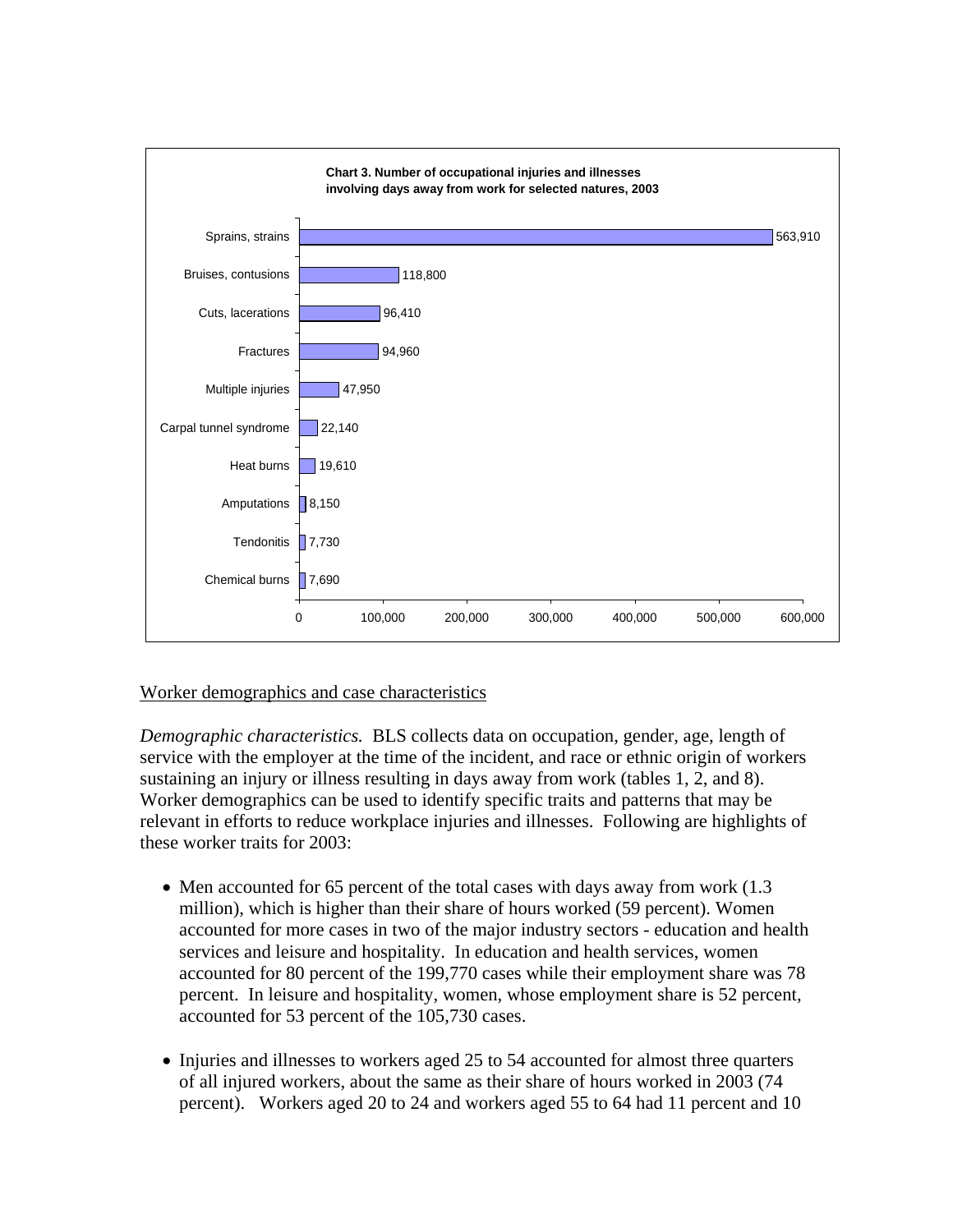percent, respectively, of the injuries and illnesses. Although workers aged 65 and over accounted for only a small portion (1.9 percent) of total injuries and illnesses, 83 percent of these cases occurred in the service providing industries.

- Transportation and material moving occupations experienced more injuries and illnesses with days away from work than any other major occupational group (259,920) in 2003. Production occupations incurred the next highest number of injuries and illnesses with 188,330.
- Employees with one to five years of service with their employer accounted for 37 percent of all injuries and illnesses sustained, higher than their 31 percent share of employment. Workers with more than 5 years of service accounted for an additional 31 percent of total cases in 2003, much lower than their 46 percent employment share.

*Case characteristics*. The survey uses four case characteristics to describe each incident that led to an injury or illness that involved one or more days away from work. These characteristics include:

- *nature* the physical characteristics of the disabling injury or illness, such as cuts/lacerations, fractures, or sprains/strains;
- *part of body affected* directly linked to the nature of injury or illness cited, such as back, finger, or eye;
- *event or exposure* the manner in which the injury or illness was produced or inflicted, such as falls, overexertion, or repetitive motion; and
- *source* the object, substance, exposure, or bodily motion that directly produced or inflicted the disabling condition, such as chemicals, vehicles, or machinery.

For example, a nursing aide strains his or her back while lifting a health care patient. The nature, or physical characteristic, is a sprain/strain; the part of body affected is the back; the event or exposure is overexertion in lifting; and the source is health care patient. Beside the four case characteristics that are used to describe the incident, the day of week and time of day the incident occurred and the number of hours on the job prior to the occurrence of the incident are collected. Case characteristics can be used to help identify specific workplace risks for disabling injuries and illnesses (tables 5-7, 11, and 13-15). Following are highlights of the 2003 findings for these characteristics:

• Sprains and strains were the leading nature of injury or illness in every major industry sector in 2003, with 33 percent of these cases occurring in the trade, transportation, and utilities major industry sector and an additional 19 percent in the education and health services major industry sector.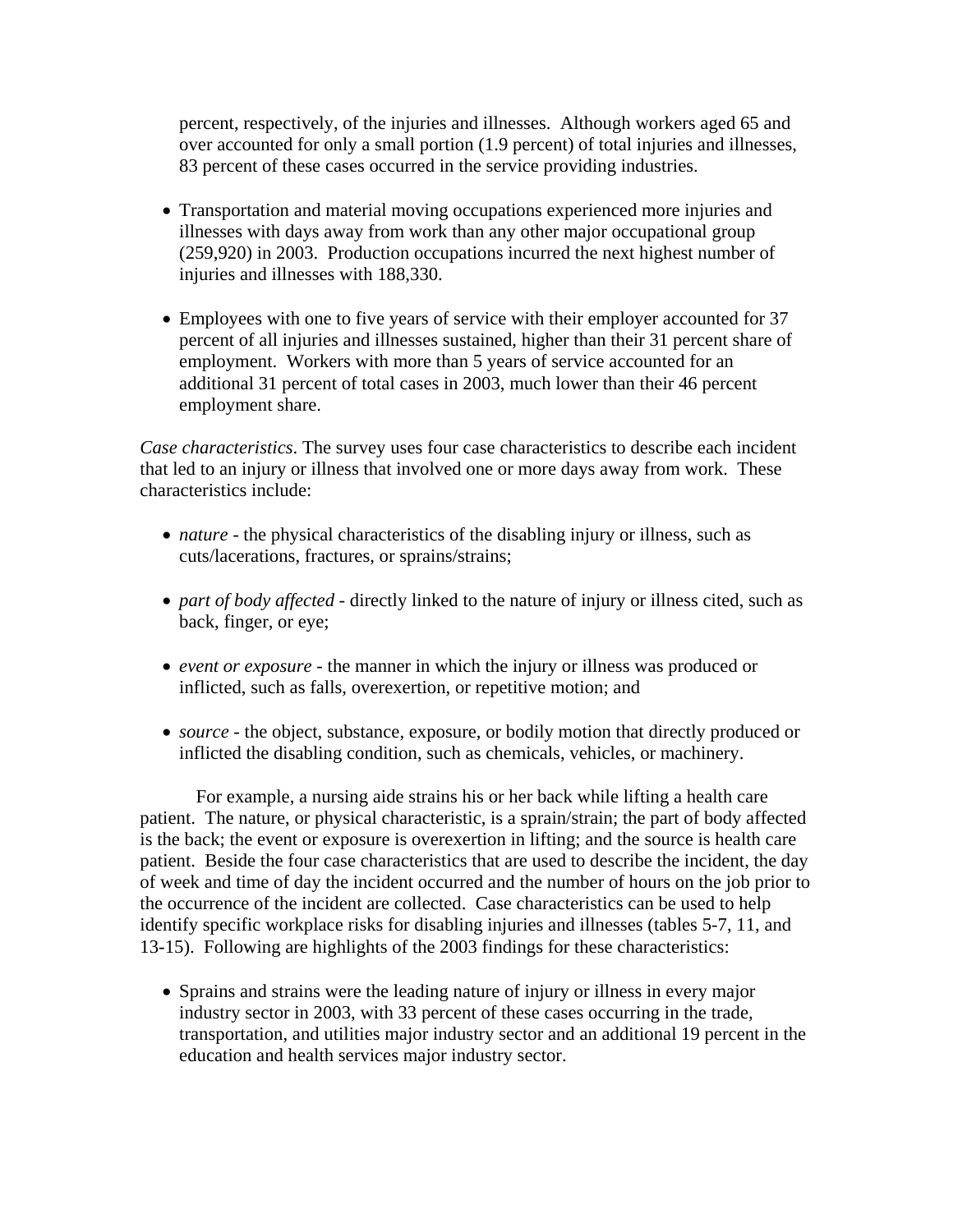- The trunk, which includes shoulder and back, was the part of body most affected by work incidents, accounting for 36 percent of all cases. In the education and health services major industry sector, 44 percent of all cases were to the trunk.
- Overexertion and contact with objects and equipment accounted for more than half of all events or exposures that resulted in a disabling condition. Seventy-three percent of all overexertion cases were reported in the service providing industries. In the education and health services major industry sector, overexertion injuries accounted for almost 38 percent of all injuries and illnesses with days away from work.
- Floors, walkways, and ground surfaces; worker motion or position; containers; and parts and materials accounted for 57 percent of reported cases in private industry and were the leading sources of injury and illness in 2003.
- The four hours from 8:00 A.M. to Noon accounted for 30 percent of all injuries and illnesses with days away from work. The four hours from Noon to 4:00 P.M. accounted for an additional 23 percent of the cases. Time of event was not reported for 18 percent of the cases.
- Employees on the job from two to four hours incurred almost 22 percent of all injuries and illnesses with days away from work. Employees on the job from four to six hours accounted for 16 percent and employees who had worked between six and eight hours accounted for an additional 15 percent. Even though small as a percentage of total injuries and illnesses (0.4 percent), 5,160 injuries and illnesses occurred before employees began their workshifts. Hours on the job before the injury occurred could not be computed for 19 percent of the cases.
- Injuries and illnesses with days away from work were fairly evenly distributed between Monday and Friday. This pattern was consistent in all the major industry sectors except leisure and hospitality, where injuries and illnesses were distributed evenly from Monday to Saturday, with 12 percent of incidents occurring on Sunday.

## Musculoskeletal disorders

The U.S. Department of Labor defines a musculoskeletal disorder (MSD) as an injury or disorder of the muscles, nerves, tendons, joints, cartilage, or spinal discs. MSDs do not include disorders caused by slips, trips, falls, motor vehicle accidents, or similar accidents. In 2003, MSDs accounted for 435,180, or 33 percent, of the injuries and illnesses with days away from work. Table A presents the number of MSDs by major industry sector, and table B presents the occupations with the most musculoskeletal disorders in 2003.

• The service providing industries reported the most musculoskeletal disorders, accounting for 71 percent of all cases of this type. Within these industries, the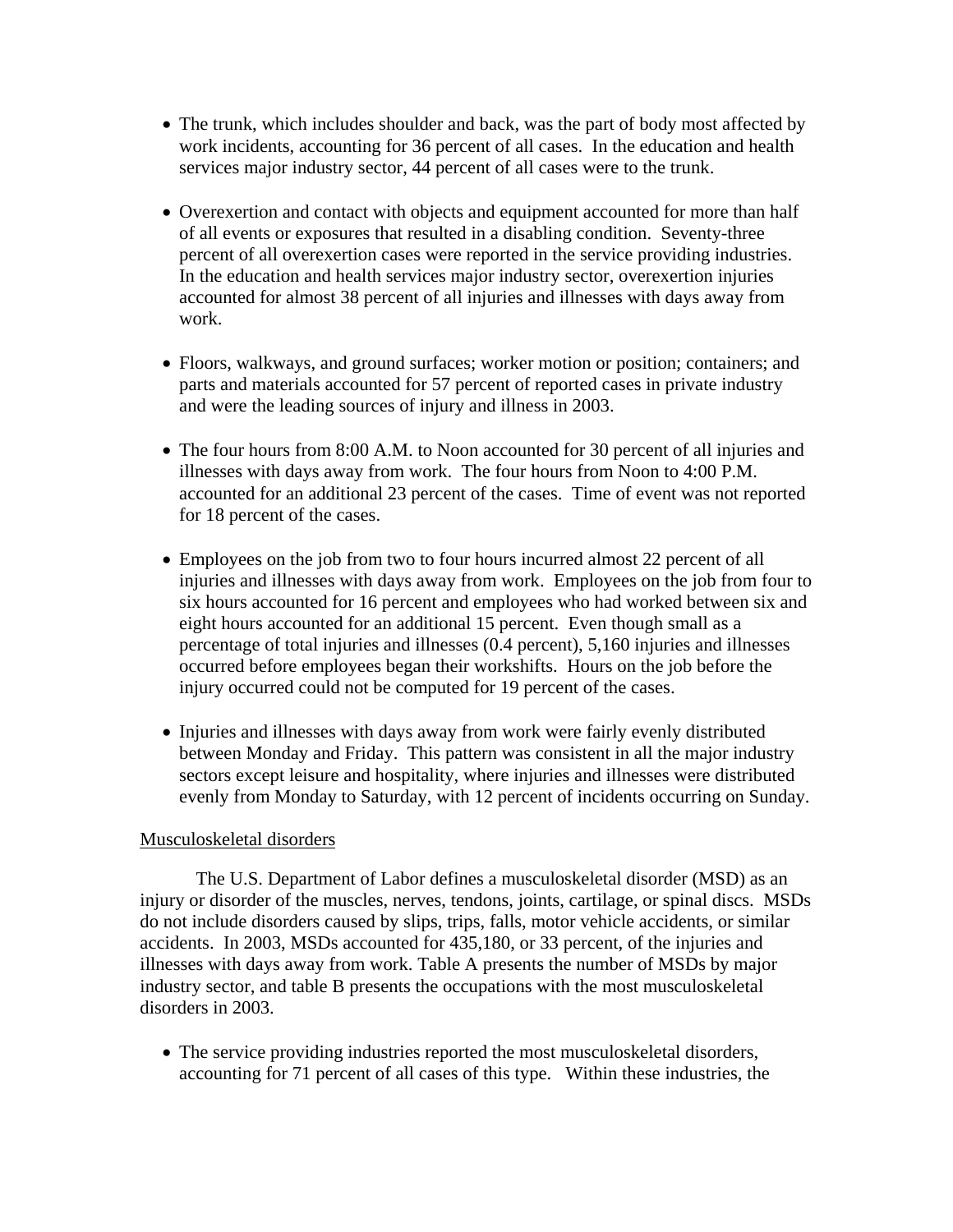health care and social assistance industry sector reported the most cases of this type, 83,100, or 19 percent of all MSD cases.

- Goods producing industries reported 29 percent of all MSD cases, led by the manufacturing industry sector with 19 percent.
- The three occupations with the most musculoskeletal disorders in 2003 were nursing aides, orderlies, and attendants (33,710), laborers and material movers (33,090) and heavy and tractor-trailer truck drivers.

## Injury and illness severity

Besides identifying high risk situations, the survey also focuses on the length of the absences resulting from these injuries and illnesses (tables 8-12 and 15). Median days away from work – the key survey measure of severity – designates the point at which half the cases involved more days and half involved fewer days.

The median days away from work for all cases was 8 days in 2003, up from 7 in 2002, with over one-fourth of the cases resulting in 31 days or more away from work. The median days away from work for goods producing industries was 10 days, compared to 7 days for service providing industries. The survey also found the following patterns:

- Among major disabling injuries and illnesses, median days away from work were highest for carpal tunnel syndrome (32 days), fractures (30 days), and amputations (30 days).
- Among the most frequent events or exposures, repetitive motion, such as grasping tools, scanning groceries, and typing, resulted in the longest absences from work – a median of 22 days. Falls to lower level resulted in the next longest absences from work with a median of 15 days followed by transportation accidents with a median of 14 days.
- Of the occupations with 0.5 percent or more of the total days away from work cases, heavy and tractor-trailer truck drivers had the highest median days away from work with 14 days. Industrial machinery mechanics had the second highest median with 12 days. Light or delivery service truck drivers and industrial truck and tractor operators each had a median of 11 days.
- Injuries to the shoulder resulted in the longest absences from work a median of 18 days, followed by injuries to the wrist – a median of 17 days, and injuries to the knee – a median of 14 days.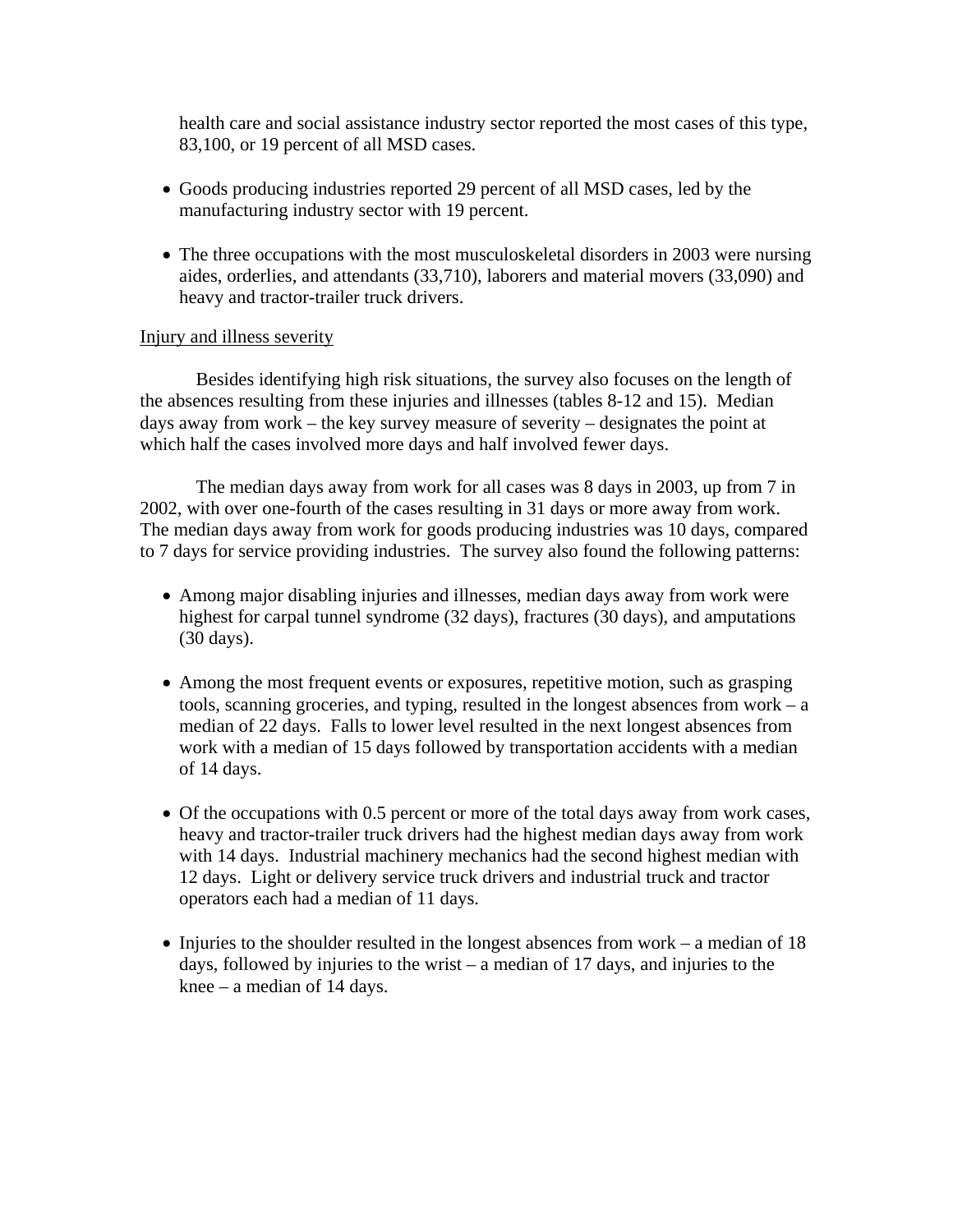| Table A. Number (hundreds) of work-related musculoskeletal disorders involving days |            |                |  |  |  |  |  |  |  |  |  |
|-------------------------------------------------------------------------------------|------------|----------------|--|--|--|--|--|--|--|--|--|
| away from work and median days away from work by major industry sector, 2003        |            |                |  |  |  |  |  |  |  |  |  |
|                                                                                     | Number     | Median days    |  |  |  |  |  |  |  |  |  |
|                                                                                     | (hundreds) | away from work |  |  |  |  |  |  |  |  |  |
| Total musculoskeletal disorders                                                     | 4,351.8    | 10             |  |  |  |  |  |  |  |  |  |
| Goods producing                                                                     | 1,254.0    | 13             |  |  |  |  |  |  |  |  |  |
| Natural resources and mining                                                        | 60.4       | 15             |  |  |  |  |  |  |  |  |  |
| Agriculture forestry fishing and hunting                                            | 33.6       | 7              |  |  |  |  |  |  |  |  |  |
| Mining                                                                              | 26.9       | 28             |  |  |  |  |  |  |  |  |  |
| Construction                                                                        | 371.9      | 12             |  |  |  |  |  |  |  |  |  |
| Manufacturing                                                                       | 821.6      | 13             |  |  |  |  |  |  |  |  |  |
| Service providing                                                                   | 3,097.9    | 9              |  |  |  |  |  |  |  |  |  |
| Trade transportation and utilities                                                  | 1,414.4    | 11             |  |  |  |  |  |  |  |  |  |
| Wholesale trade                                                                     | 276.8      | 7              |  |  |  |  |  |  |  |  |  |
| Retail trade                                                                        | 641.6      | 9              |  |  |  |  |  |  |  |  |  |
| Transportation and warehousing                                                      | 472.8      | 17             |  |  |  |  |  |  |  |  |  |
| <b>Utilities</b>                                                                    | 23.2       | 12             |  |  |  |  |  |  |  |  |  |
| Information                                                                         | 66.4       | 13             |  |  |  |  |  |  |  |  |  |
| Financial activities                                                                | 131.2      | 15             |  |  |  |  |  |  |  |  |  |
| Finance and insurance                                                               | 51.8       | 15             |  |  |  |  |  |  |  |  |  |
| Real estate and rental and leasing                                                  | 79.4       | 18             |  |  |  |  |  |  |  |  |  |
| Professional and business services                                                  | 285.8      | 10             |  |  |  |  |  |  |  |  |  |
| Professional and technical services                                                 | 74.4       | 8              |  |  |  |  |  |  |  |  |  |
| Management of companies and enterprises                                             | 51.5       | 11             |  |  |  |  |  |  |  |  |  |
| Administrative and waste services                                                   | 159.9      | 10             |  |  |  |  |  |  |  |  |  |
| Educational and health services                                                     | 858.9      | 7              |  |  |  |  |  |  |  |  |  |
| <b>Educational services</b>                                                         | 27.9       | 8              |  |  |  |  |  |  |  |  |  |
| Health care and social assistance                                                   | 831.0      | 7              |  |  |  |  |  |  |  |  |  |
| Leisure and hospitality                                                             | 249.0      | 8              |  |  |  |  |  |  |  |  |  |
| Arts entertainment and recreation                                                   | 45.1       | 7              |  |  |  |  |  |  |  |  |  |
| Accommodation and food services                                                     | 203.9      | 8              |  |  |  |  |  |  |  |  |  |
| Other services except public administration                                         | 92.1       | 10             |  |  |  |  |  |  |  |  |  |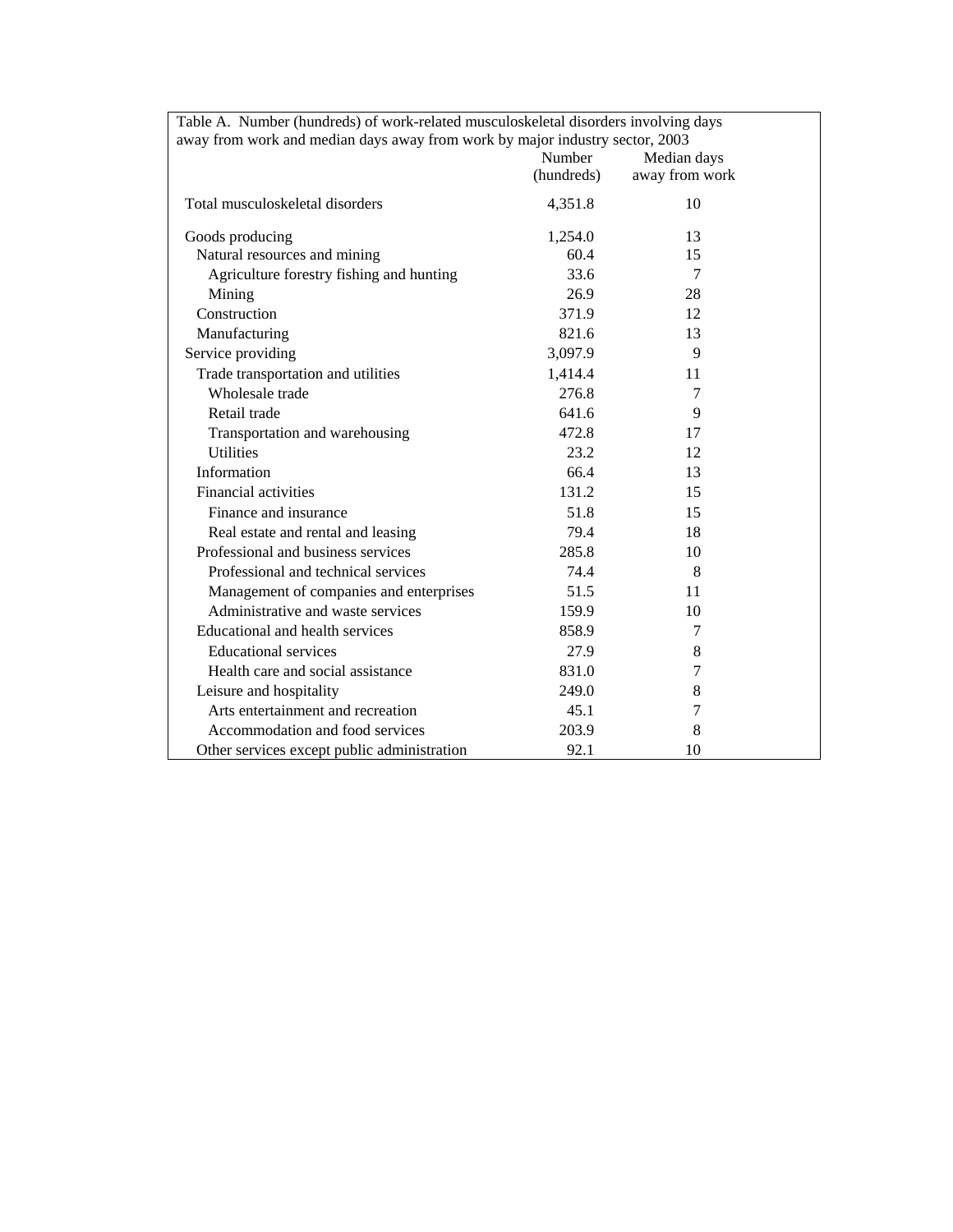| Total musculoskeletal disorders                                | Number<br>(hundreds)<br>4,351.8 | Median<br>days away<br>from work<br>10 |
|----------------------------------------------------------------|---------------------------------|----------------------------------------|
| Nursing aides, orderlies, and attendants                       | 337.1                           | 6                                      |
| Laborers and material movers                                   | 330.9                           | 9                                      |
| Heavy and tractor-trailer truck drivers                        | 205.8                           | 17                                     |
| Janitors and cleaners, except maids and house keeping cleaners | 127.8                           | 10                                     |
| Light or delivery service truck drivers                        | 126.5                           | 13                                     |
| Retail salespersons                                            | 112.9                           |                                        |
| Stock clerks and order fillers                                 | 109.4                           | 8                                      |
| Registered nurses                                              | 100.5                           | 6                                      |
| <b>Construction laborers</b>                                   | 96.1                            | 10                                     |
| Maids and housekeeping cleaners                                | 76.9                            | 9                                      |
| Carpenters                                                     | 65.7                            | 9                                      |
| First-line supervisors/managers of retail sales workers        | 64.1                            | 7                                      |
| Cashiers                                                       | 63.1                            | 8                                      |
| Maintenance and repair workers, general                        | 59.4                            | 13                                     |
| Automotive service technicians and mechanics                   | 52.9                            | 12                                     |

Table B. Number (hundreds) of work-related musculoskeletal disorders involving days away from work and median days away from work by selected occupation, 2003

## Technical note

The Bureau of Labor Statistics has reported annually on the number of daysaway-from-work injuries and illnesses in private industry and the rate of such incidents since the early 1970s. The 2003 national survey marks the twelfth year that BLS has collected additional detailed information on such cases in the form of worker and case characteristics data, including lost worktime.

Data in this release are classified by industry based on the 2002 *North American Industry Classification System (NAICS) Manual*, as defined by the Office of Management and Budget. NAICS recognizes hundreds of new businesses in the United States economy, most of which are in the service providing sector. NAICS classifies establishments into a detailed industry based on the production processes and provided services. Prior to the release of 2003 survey data, industries were classified using the Standard Industrial Classification system. As a result of the conversion to NAICS, the estimates by industry from the 2003 survey are not comparable with those from prior years.

Data in this release also mark the first time that occupations are classified by the 2000 *Standard Occupational Classification Manual*, as defined by the Office of Management and Budget. SOC is a hierarchical system that classifies occupations based on work performed and on required skills, education, training, and credentials. Apprentices and trainees are classified with the occupations for which they are being trained, while helpers are classified separately. Many occupations have been subdivided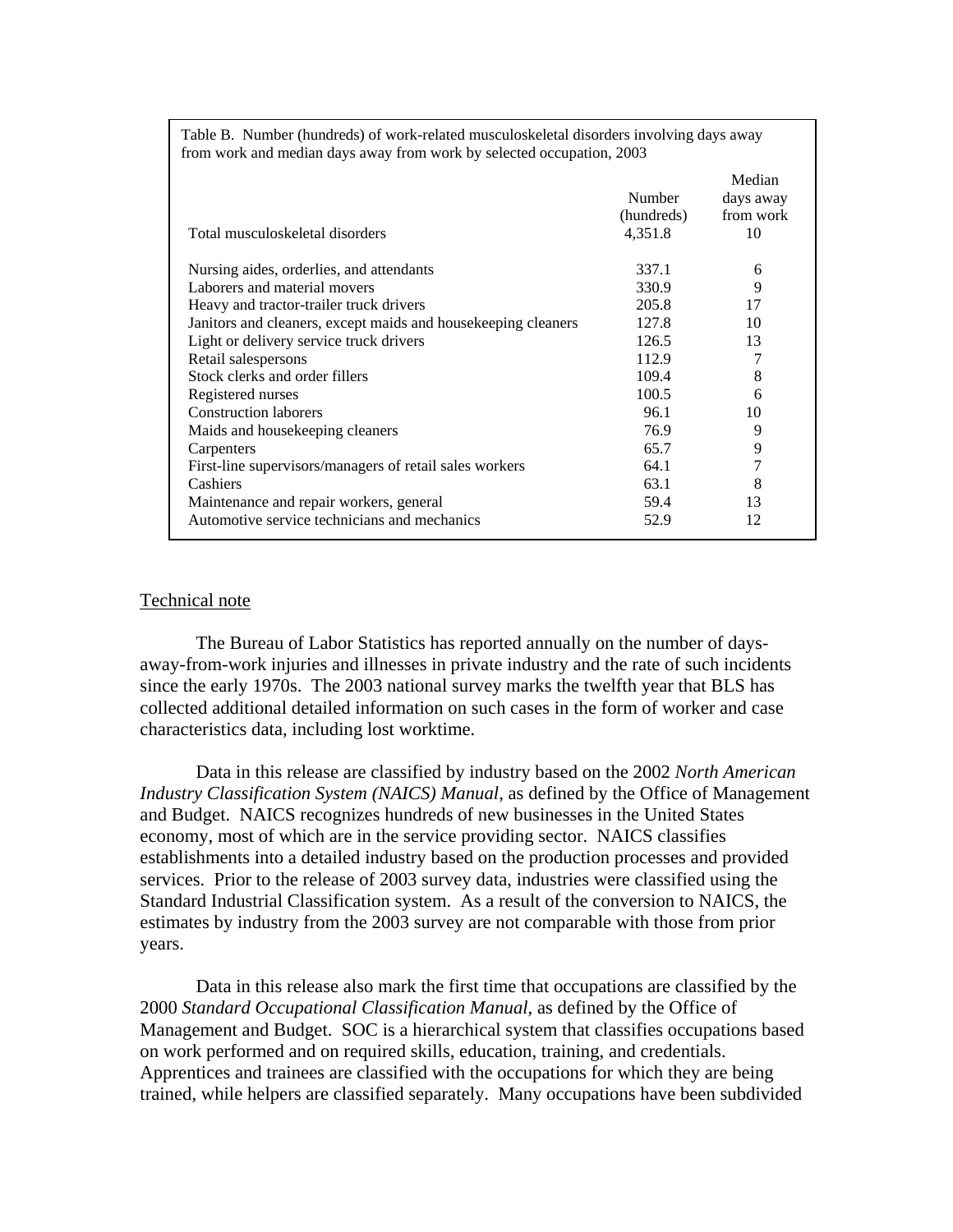to more precise classifications. An example of this is truck drivers. Prior to this year, the Bureau of the Census classification system had two distinct categories for truck divers and drivers, sales workers. SOC now divides truck drivers into two distinct classifications – heavy and tractor-trailer truck drivers and light or delivery service truck drivers. These two truck driver classifications, along with driver, sales workers, make up a higher level aggregate. As a result of the conversion to SOC, the estimates by occupation from the 2003 survey are not comparable with those from prior years.

The classification of workers by race and ethnicity was revised in 2003 to conform to other government data. One result of this revision is that individuals may be categorized in more than one race or ethnic group. Race and ethnicity is the only data element whose reporting is not mandatory in this survey. This resulted in 30 percent of the cases not reporting race and ethnicity in 2003.

The number and frequency (incidence rates) of days away from work cases are based on logs and other records kept by private industry employers throughout the year. These records reflect not only the year's injury and illness experience but also the employer's understanding of which cases are work related under recordkeeping rules revised by the Occupational Safety and Health Administration (OSHA), U.S. Department of Labor and made effective on January 1, 2002. The number of injuries and illnesses reported in a given year also can be influenced by changes in the level of economic activity, working conditions and work practices, worker experience and training, and the number of hours worked.

The number of hours worked used for industry and case characteristics incidence rates are collected in the Survey of Occupational Injuries and Illnesses. Because this survey does not collect hours worked or employment by demographic characteristics, the hours and employment used for these data come from the Current Population Survey, which is conducted by the Bureau of the Census for the Bureau of Labor Statistics. The nature, part of body, source, and event or exposure used to describe lost-worktime injuries and illnesses are based on definitions and rules of selection stipulated in the 1992 BLS Occupational Injury and Illness Classification System.

Work-related musculoskeletal disorders (MSD) include cases where the nature of the injury or illness is sprains, strains, tears; back pain, hurt back; soreness, pain, hurt, except the back; carpal tunnel syndrome; hernia; or musculoskeletal system and connective tissue diseases and disorders, when the event or exposure leading to the injury or illness is bodily reaction/bending, climbing, crawling, reaching, twisting; overexertion; or repetition. Cases of Raynaud's phenomenon, tarsal tunnel syndrome, and herniated spinal discs are not included. Although these cases may be considered MSDs, the survey classifies these cases in categories that also include non-MSD cases.

The survey is a Federal/State program in which employer reports are collected from about 183,700 private industry establishments and processed by state agencies cooperating with the Bureau of Labor Statistics. Occupational injury and illness data for coal, metal, and nonmetal mining and for railroad activities were provided by the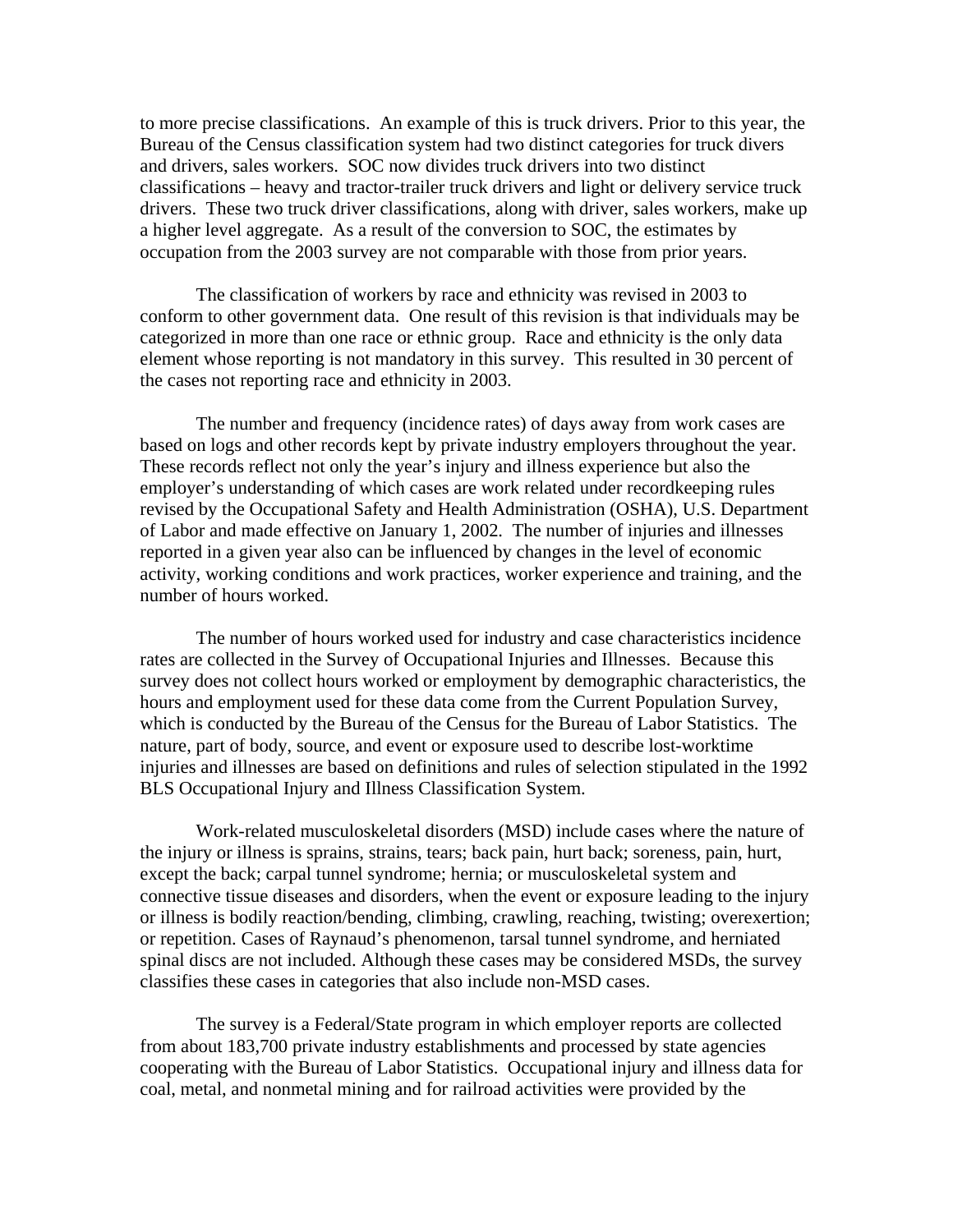Department of Labor's Mine Safety and Health Administration and the Department of Transportation's Federal Railroad Administration, respectively. Neither of these agencies adopted the revised OSHA recordkeeping requirements for 2003. Therefore, estimates for these industries for 2003 are not comparable with estimates for other industries. The survey excludes all fatalities at work and work-related nonfatal injuries and illnesses to the self-employed; workers on farms with fewer than 11 employees; private household workers; Federal government employees; and, for national estimates, employees in State and local government agencies.

The survey estimates of the characteristics of cases with days away from work are based on a scientifically selected probability sample, rather than a census of the entire population. Two levels of sampling were used. First, establishments were selected to represent themselves and, in many instances, other establishments of like industry and workforce size that were not selected that survey year. Then, sampled establishments projected to have a large number of days away from work cases were instructed before the survey began on how to sample those cases to minimize the burden of their response.

Because the data are based on a sample survey, the injury and illness estimates probably differ from the figures that would be obtained from all units covered by the survey. To determine the precision of each estimate, a standard error is calculated. The standard error defines a range (confidence interval) around the estimate. The approximate 95-percent confidence interval is the estimate plus or minus twice the standard error. The standard error also can be expressed as a percent of the estimate, or the relative standard error. For example, the 95-percent confidence interval for the 2003 incidence rate for occupational injuries and illnesses with days away from work of 150 per 10,000 full-time workers with the relative standard error of 0.7 percent would be 150 plus or minus 1.4 percent (2 times 0.7 percent) or 147.9 to 152.1. One can be 95 percent confident that the "true" incidence rate falls within the confidence interval. A relative standard error was calculated for each estimate from the survey and will be available in a future report. All findings in this release have been tested and found to be statistically significant using the 95-percent confidence interval.

The data also are subject to nonsampling error. The inability to obtain detailed information about all cases in the sample, mistakes in recording or coding the data, and definitional difficulties are general examples of nonsampling error in the survey. Although not measured, nonsampling errors will always occur when statistics are gathered. However, BLS has implemented quality assurance procedures to reduce nonsampling error in the survey, including a rigorous training program for coders and a continuing effort to encourage survey participants to respond fully and accurately to all survey elements.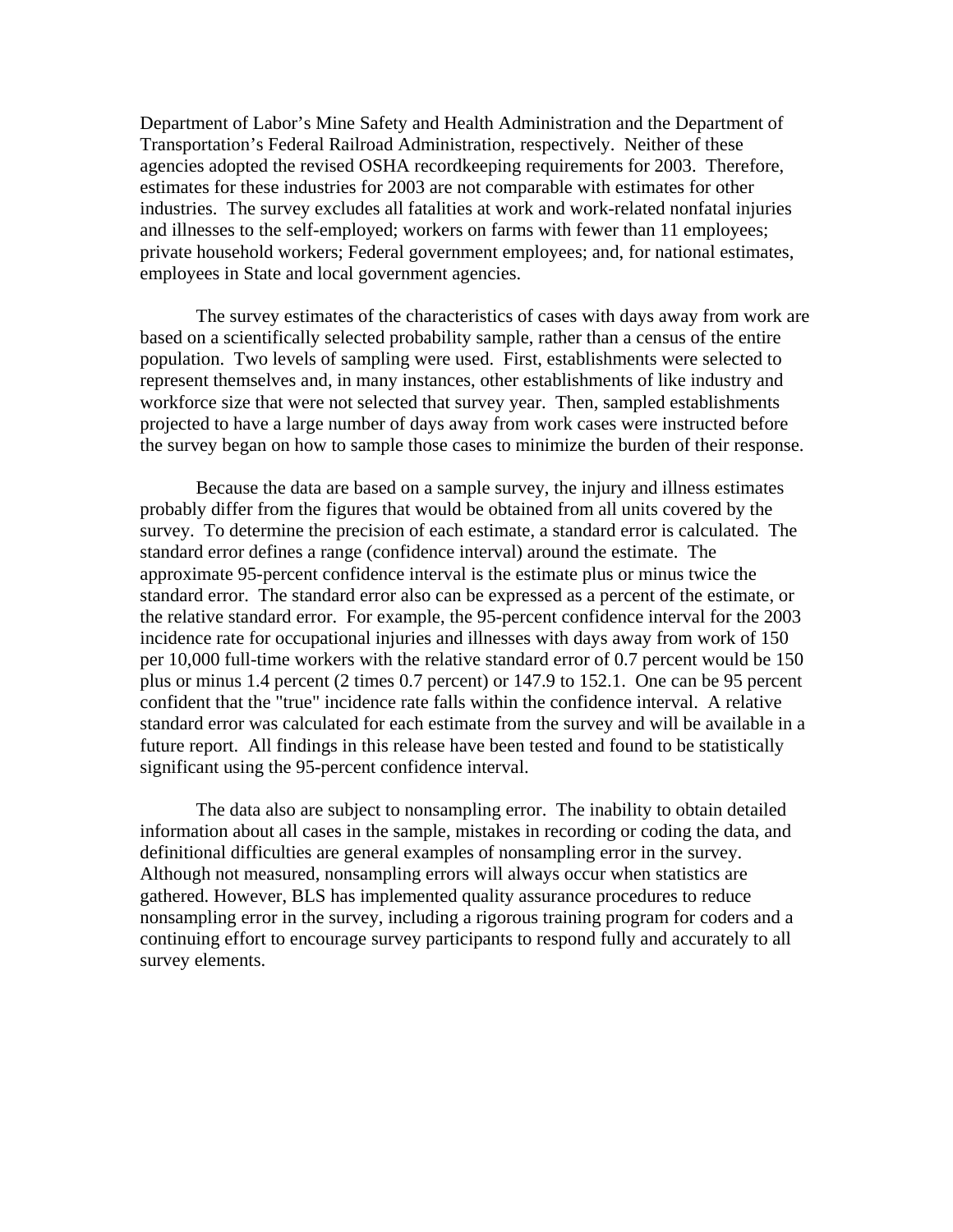#### TABLE 1. **Number of nonfatal occupational injuries and illnesses involving days away from work**1 **by selected worker characteristics and industry sector, 2003**

(in hundreds)

|                                                                                              |                                                                              |                                                                                           | Goods producing <sup>2</sup>                         |                                                         |                                                           |                                                                            |                                                                    |                                                                                | Service providing                                    |                                                          |                                                           |                                                                 |                                                     |
|----------------------------------------------------------------------------------------------|------------------------------------------------------------------------------|-------------------------------------------------------------------------------------------|------------------------------------------------------|---------------------------------------------------------|-----------------------------------------------------------|----------------------------------------------------------------------------|--------------------------------------------------------------------|--------------------------------------------------------------------------------|------------------------------------------------------|----------------------------------------------------------|-----------------------------------------------------------|-----------------------------------------------------------------|-----------------------------------------------------|
| Characteristic                                                                               | Private<br>industry <sup>2</sup>                                             | Total<br>goods<br>producing <sup>2</sup>                                                  | Natural<br>resources<br>and<br>minima <sup>2,3</sup> | Construc-<br>tion                                       | Manufac-<br>turing                                        | Total<br>service<br>providing                                              | Trade.<br>transpor-<br>tation and<br>utilities <sup>4</sup>        | Informa-<br>tion                                                               | Financial<br>activities                              | Profes-<br>sional<br>and<br>business<br>services         | Education<br>and<br>health<br>services                    | Leisure<br>and<br>hospitality                                   | Other<br>services                                   |
|                                                                                              | 13,159.2                                                                     | 4,076.1                                                                                   | 263.9                                                | 1,554.2                                                 | 2,258.0                                                   | 9,083.1                                                                    | 4,053.0                                                            | 215.5                                                                          | 403.7                                                | 1,025.0                                                  | 1,997.7                                                   | 1,057.3                                                         | 331.0                                               |
| Sex:                                                                                         | 8,517.9<br>4,590.9                                                           | 3,465.2<br>609.3                                                                          | 230.0<br>33.7                                        | 1,522.6<br>31.5                                         | 1,712.6<br>544.1                                          | 5,052.7<br>3,981.6                                                         | 2,869.8<br>1,135.7                                                 | 144.1<br>71.4                                                                  | 225.9<br>177.8                                       | 683.6<br>340.8                                           | 402.3<br>1,595.0                                          | 494.0<br>563.1                                                  | 233.1<br>97.8                                       |
| Age: $5$                                                                                     | 2.1<br>422.1<br>1,438.0<br>3,134.3<br>3,570.5<br>2.846.9<br>1,321.3<br>243.8 | $\overline{\phantom{0}}$<br>78.8<br>429.1<br>1,037.4<br>1,165.9<br>908.2<br>377.4<br>42.0 | 8.3<br>33.0<br>69.5<br>59.1<br>62.6<br>24.1<br>5.0   | 31.6<br>208.0<br>470.2<br>446.4<br>285.4<br>90.1<br>8.6 | 39.0<br>188.1<br>497.7<br>660.4<br>560.1<br>263.3<br>28.4 | 2.0<br>343.3<br>1,008.8<br>2,096.9<br>2,404.6<br>1,938.8<br>943.9<br>201.7 | .6<br>141.9<br>444.2<br>919.1<br>1,101.9<br>880.0<br>415.9<br>87.5 | $\overline{\phantom{0}}$<br>2.6<br>14.6<br>55.4<br>57.4<br>51.2<br>24.8<br>2.0 | 7.0<br>37.1<br>86.3<br>105.9<br>92.6<br>55.0<br>16.1 | 25.6<br>121.3<br>265.5<br>279.6<br>205.5<br>91.8<br>18.8 | 39.5<br>182.0<br>457.3<br>520.6<br>472.7<br>240.5<br>46.4 | .7<br>115.4<br>171.4<br>241.7<br>243.7<br>172.4<br>81.7<br>22.5 | 11.2<br>38.1<br>71.6<br>95.6<br>64.4<br>34.2<br>8.4 |
| Length of service with employer:<br>Less than 3 months<br>3 - 11 months<br>More than 5 years | 1,584.5<br>2.636.2<br>4,812.5<br>4,027.6                                     | 554.2<br>741.6<br>1,368.5<br>1,396.6                                                      | 59.7<br>47.5<br>88.0<br>64.2                         | 287.6<br>366.5<br>546.8<br>350.2                        | 206.9<br>327.6<br>733.7<br>982.2                          | 1,030.3<br>1.894.6<br>3,444.1<br>2,631.0                                   | 442.0<br>780.7<br>1,459.9<br>1,307.2                               | 8.0<br>17.7<br>90.5<br>98.9                                                    | 33.5<br>89.7<br>162.2<br>117.9                       | 136.5<br>230.1<br>396.2<br>254.8                         | 175.7<br>439.0<br>800.8<br>575.1                          | 186.5<br>265.9<br>411.5<br>189.6                                | 48.0<br>71.6<br>123.0<br>87.6                       |
| Race or ethnic origin:<br>Hispanic or Latino only<br>Native Hawaiian or Pacific              | 6.171.6<br>1.084.7<br>1.600.8<br>154.1                                       | 2,185.9<br>244.1<br>689.1<br>44.3                                                         | 73.3<br>5.1<br>98.4<br>.9                            | 885.3<br>66.5<br>267.5<br>9.1                           | 1,227.3<br>172.5<br>323.2<br>34.3                         | 3,985.7<br>840.5<br>911.7<br>109.7                                         | 1,735.8<br>278.5<br>339.1<br>34.3                                  | 80.0<br>13.3<br>11.9<br>1.3                                                    | 178.4<br>42.1<br>44.2<br>4.3                         | 486.5<br>99.1<br>153.2<br>14.3                           | 920.7<br>285.9<br>143.7<br>30.8                           | 419.7<br>93.4<br>174.8<br>21.3                                  | 164.5<br>28.1<br>44.7<br>3.4                        |
| Islander only<br>American Indian or Alaskan<br>Native only                                   | 49.9<br>69.1                                                                 | 12.2<br>24.6                                                                              | .4<br>.8                                             | 6.7<br>12.0                                             | 5.1<br>11.7                                               | 37.7<br>44.5                                                               | 11.1<br>21.8                                                       | .8<br>6.6                                                                      | 2.3<br>3.5                                           | 3.0<br>5.4                                               | 9.9<br>8.8                                                | 9.2<br>2.8                                                      | 1.6<br>1.6                                          |
| Hispanic or Latino and other<br>Not reported                                                 | 12.5<br>13.1<br>4,004.6                                                      | 3.5<br>3.3<br>869.2                                                                       | -<br>84.8                                            | 1.7<br>$\cdot$ 7<br>304.6                               | 1.7<br>2.5<br>479.8                                       | 9.0<br>9.9<br>3,135.4                                                      | 4.8<br>4.7<br>1,622.7                                              | -<br>107.4                                                                     | 128.5                                                | .8<br>.9<br>262.2                                        | 1.6<br>2.0<br>594.3                                       | 1.5<br>1.7<br>333.5                                             | 86.7                                                |

 $1$  Days-away-from-work cases include those that result in days away from work with or without job transfer or restriction.

 $2$  Excludes farms with fewer than 11 employees.

 $3$  Data for Mining (Sector 21 in the North American Industry Classification System-- United States, 2002) include establishments not governed by the Mine Safety and Health Administration rules and reporting, such as those in Oil and Gas Extraction and related support activities. Data for mining operators in coal, metal, and nonmetal mining are provided to BLS by the Mine Safety and Health Administration, U.S. Department of Labor. Independent mining contractors are excluded from the coal, metal, and nonmetal mining industries. These data do not reflect the changes the Occupational Safety and Health Administration made to its recordkeeping requirements effective January 1, 2002; therefore, estimates for these industries are not comparable to estimates in other industries.

4 Data for employers in railroad transportation are provided to BLS by the Federal Railroad Administration, U.S. Department of Transportation. These data do not reflect the changes the Occupational Safety and Health Administration made to its recordkeeping requirements effective January 1, 2002; therefore, estimates for these industries are not comparable to estimates in other industries.

 $5$  Information is not shown separately for injured workers under age 14; they accounted for fewer than 50 cases.

NOTE: Dashes indicate data that are not available. Because of rounding and nonclassifiable responses, data may not sum to the totals.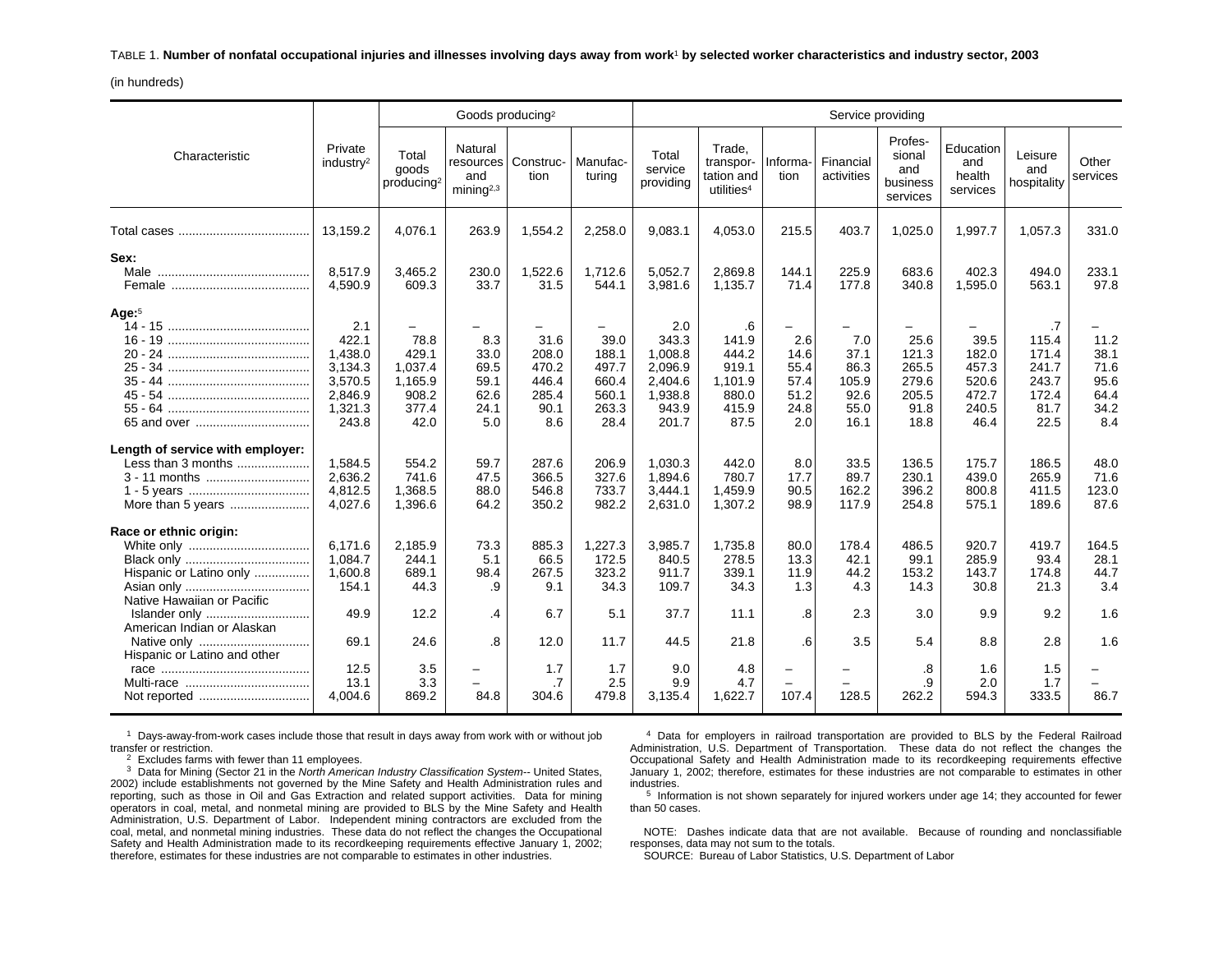#### TABLE 2. **Percent distribution of nonfatal occupational injuries and illnesses involving days away from work**1 **by selected worker characteristics and industry sector, 2003**

|                                                                                              |                                                           |                                                        |                                                       | Goods producing <sup>2</sup>                     |                                                                        |                                                           |                                                             |                                                                       |                                                        | Service providing                                 |                                                        |                                                                 |                                                    |
|----------------------------------------------------------------------------------------------|-----------------------------------------------------------|--------------------------------------------------------|-------------------------------------------------------|--------------------------------------------------|------------------------------------------------------------------------|-----------------------------------------------------------|-------------------------------------------------------------|-----------------------------------------------------------------------|--------------------------------------------------------|---------------------------------------------------|--------------------------------------------------------|-----------------------------------------------------------------|----------------------------------------------------|
| Characteristic                                                                               | Private<br>industry <sup>2</sup>                          | Total<br>goods<br>producing <sup>2</sup>               | Natural<br>resources<br>and<br>minin a <sup>2,3</sup> | Construc-<br>tion                                | Manufac-<br>turina                                                     | Total<br>service<br>providing                             | Trade.<br>transpor-<br>tation and<br>utilities <sup>4</sup> | Informa-<br>tion                                                      | Financial<br>activities                                | Profes-<br>sional<br>and<br>business<br>services  | Education<br>and<br>health<br>services                 | Leisure<br>and<br>hospitality                                   | Other<br>services                                  |
| Total [1,315,920 cases]                                                                      | 100.0                                                     | 100.0                                                  | 100.0                                                 | 100.0                                            | 100.0                                                                  | 100.0                                                     | 100.0                                                       | 100.0                                                                 | 100.0                                                  | 100.0                                             | 100.0                                                  | 100.0                                                           | 100.0                                              |
| Sex:<br>Male                                                                                 | 64.7<br>34.9                                              | 85.0<br>14.9                                           | 87.2<br>12.8                                          | 98.0<br>2.0                                      | 75.8<br>24.1                                                           | 55.6<br>43.8                                              | 70.8<br>28.0                                                | 66.9<br>33.1                                                          | 56.0<br>44.0                                           | 66.7<br>33.2                                      | 20.1<br>79.8                                           | 46.7<br>53.3                                                    | 70.4<br>29.5                                       |
| Age: $5$                                                                                     | (6)<br>3.2<br>10.9<br>23.8<br>27.1<br>21.6<br>10.0<br>1.9 | -<br>1.9<br>10.5<br>25.5<br>28.6<br>22.3<br>9.3<br>1.0 | 3.1<br>12.5<br>26.3<br>22.4<br>23.7<br>9.1<br>1.9     | 2.0<br>13.4<br>30.3<br>28.7<br>18.4<br>5.8<br>.6 | $\qquad \qquad -$<br>1.7<br>8.3<br>22.0<br>29.2<br>24.8<br>11.7<br>1.3 | (6)<br>3.8<br>11.1<br>23.1<br>26.5<br>21.3<br>10.4<br>2.2 | (6)<br>3.5<br>11.0<br>22.7<br>27.2<br>21.7<br>10.3<br>2.2   | $\qquad \qquad -$<br>1.2<br>6.8<br>25.7<br>26.6<br>23.8<br>11.5<br>.9 | -<br>1.7<br>9.2<br>21.4<br>26.2<br>22.9<br>13.6<br>4.0 | 2.5<br>11.8<br>25.9<br>27.3<br>20.0<br>9.0<br>1.8 | -<br>2.0<br>9.1<br>22.9<br>26.1<br>23.7<br>12.0<br>2.3 | $\cdot$ 1<br>10.9<br>16.2<br>22.9<br>23.0<br>16.3<br>7.7<br>2.1 | 3.4<br>11.5<br>21.6<br>28.9<br>19.5<br>10.3<br>2.5 |
| Length of service with employer:<br>Less than 3 months<br>3 - 11 months<br>More than 5 years | 12.0<br>20.0<br>36.6<br>30.6                              | 13.6<br>18.2<br>33.6<br>34.3                           | 22.6<br>18.0<br>33.3<br>24.3                          | 18.5<br>23.6<br>35.2<br>22.5                     | 9.2<br>14.5<br>32.5<br>43.5                                            | 11.3<br>20.9<br>37.9<br>29.0                              | 10.9<br>19.3<br>36.0<br>32.3                                | 3.7<br>8.2<br>42.0<br>45.9                                            | 8.3<br>22.2<br>40.2<br>29.2                            | 13.3<br>22.4<br>38.7<br>24.9                      | 8.8<br>22.0<br>40.1<br>28.8                            | 17.6<br>25.1<br>38.9<br>17.9                                    | 14.5<br>21.6<br>37.2<br>26.5                       |
| Race or ethnic origin:<br>Hispanic or Latino only<br>Native Hawaiian or Pacific              | 46.9<br>8.2<br>12.2<br>1.2                                | 53.6<br>6.0<br>16.9<br>1.1                             | 27.8<br>1.9<br>37.3<br>.3                             | 57.0<br>4.3<br>17.2<br>.6                        | 54.4<br>7.6<br>14.3<br>1.5                                             | 43.9<br>9.3<br>10.0<br>1.2                                | 42.8<br>6.9<br>8.4<br>.8                                    | 37.1<br>6.2<br>5.5<br>.6                                              | 44.2<br>10.4<br>10.9<br>1.1                            | 47.5<br>9.7<br>14.9<br>1.4                        | 46.1<br>14.3<br>7.2<br>1.5                             | 39.7<br>8.8<br>16.5<br>2.0                                      | 49.7<br>8.5<br>13.5<br>1.0                         |
| Islander only<br>American Indian or Alaskan<br>Native only                                   | .4<br>.5                                                  | .3<br>6.6                                              | .2<br>.3                                              | .4<br>8.                                         | $\cdot$<br>.5                                                          | .4<br>.5                                                  | .3<br>.5                                                    | .4<br>.3                                                              | .6<br>.9                                               | .3<br>.5                                          | .5<br>$\cdot$                                          | .9<br>.3                                                        | .5<br>.5                                           |
| Hispanic or Latino and other                                                                 | $\cdot$ 1<br>$\cdot$ 1<br>30.4                            | .1<br>$\cdot$ 1<br>21.3                                | $\equiv$<br>32.1                                      | $\cdot$ 1<br>(6)<br>19.6                         | $\cdot$ 1<br>$\cdot$ 1<br>21.2                                         | $\cdot$ 1<br>$\cdot$ 1<br>34.5                            | $\cdot$ 1<br>$\cdot$ 1<br>40.0                              | $\overline{\phantom{0}}$<br>-<br>49.8                                 | $\equiv$<br>31.8                                       | .1<br>.1<br>25.6                                  | $\cdot$ 1<br>.1<br>29.7                                | $\cdot$ 1<br>.2<br>31.5                                         | 26.2                                               |

 $1$  Days-away-from-work cases include those that result in days away from work with or without job transfer or restriction.

 $2$  Excludes farms with fewer than 11 employees.

 $3$  Data for Mining (Sector 21 in the North American Industry Classification System-- United States, 2002) include establishments not governed by the Mine Safety and Health Administration rules and reporting, such as those in Oil and Gas Extraction and related support activities. Data for mining operators in coal, metal, and nonmetal mining are provided to BLS by the Mine Safety and Health Administration, U.S. Department of Labor. Independent mining contractors are excluded from the coal, metal, and nonmetal mining industries. These data do not reflect the changes the Occupational Safety and Health Administration made to its recordkeeping requirements effective January 1, 2002; therefore, estimates for these industries are not comparable to estimates in other industries.

<sup>4</sup> Data for employers in railroad transportation are provided to BLS by the Federal Railroad

Administration, U.S. Department of Transportation. These data do not reflect the changes the Occupational Safety and Health Administration made to its recordkeeping requirements effective January 1, 2002; therefore, estimates for these industries are not comparable to estimates in other industries.

 $5$  Information is not shown separately for injured workers under age 14; they accounted for fewer than 50 cases.

<sup>6</sup> Less than 0.1 percent.

NOTE: Dashes indicate data that are not available. Because of rounding and data exclusion of nonclassifiable responses, percentages may not add to 100.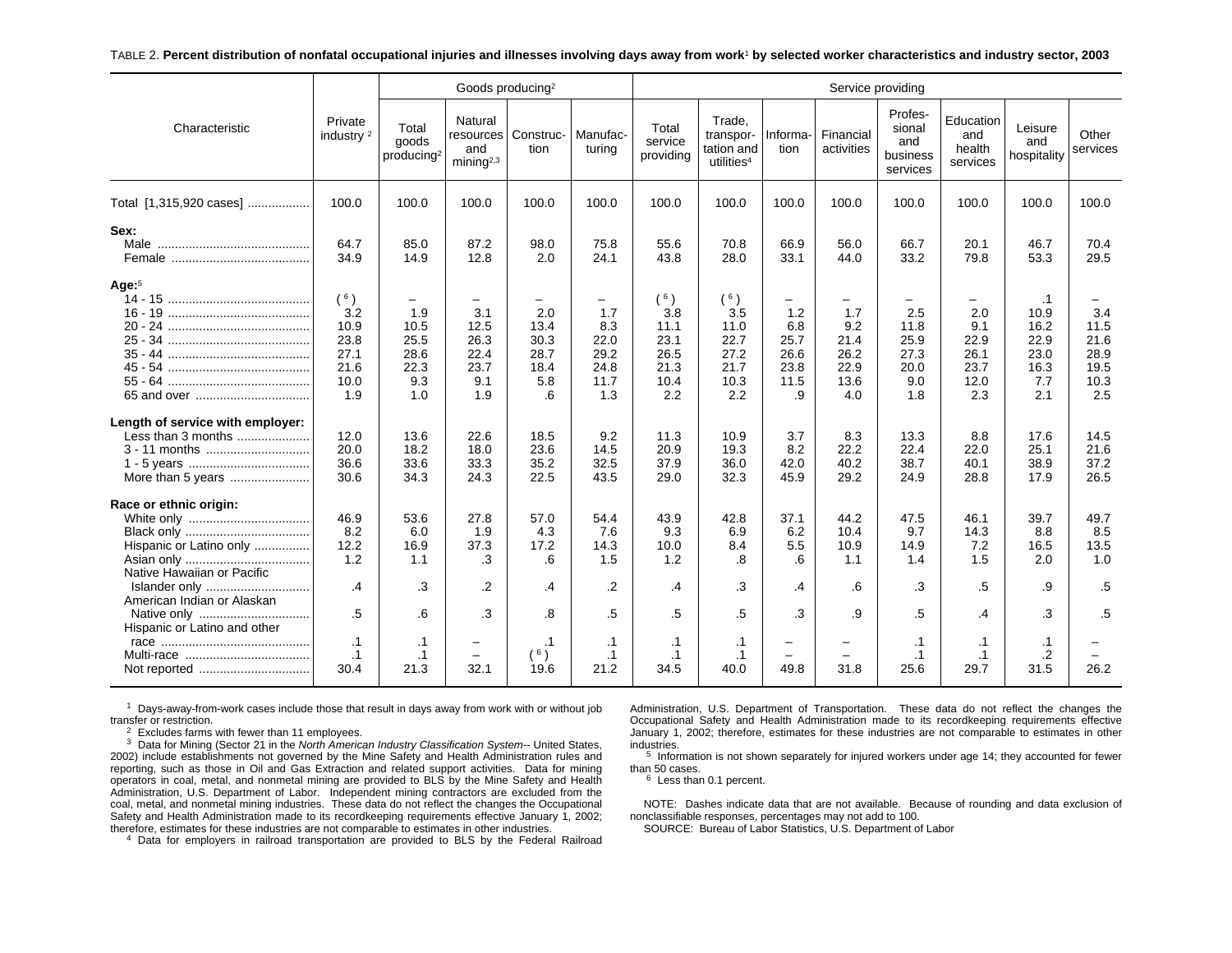#### TABLE 3. **Number of nonfatal occupational injuries and illnesses involving days away from work**1 **by major occupational group and industry sector, 2003**

(in hundreds)

|                                                                                  |                                  |                                          | Goods producing <sup>2</sup>                          |                   |                    |                               |                                                             |                          |                          | Service providing                                |                                        |                                 |                        |
|----------------------------------------------------------------------------------|----------------------------------|------------------------------------------|-------------------------------------------------------|-------------------|--------------------|-------------------------------|-------------------------------------------------------------|--------------------------|--------------------------|--------------------------------------------------|----------------------------------------|---------------------------------|------------------------|
| Occupation                                                                       | Private<br>industry <sup>2</sup> | Total<br>goods<br>producing <sup>2</sup> | Natural<br>resources<br>and<br>minin a <sup>2,3</sup> | Construc-<br>tion | Manufac-<br>turing | Total<br>service<br>providing | Trade.<br>transpor-<br>tation and<br>utilities <sup>4</sup> | Informa-<br>tion         | Financial<br>activities  | Profes-<br>sional<br>and<br>business<br>services | Education<br>and<br>health<br>services | Leisure<br>and<br>hospitality   | Other<br>services      |
|                                                                                  | 13.159.2                         | 4.076.1                                  | 263.9                                                 | 1,554.2           | 2,258.0            | 9,083.1                       | 4,053.0                                                     | 215.5                    | 403.7                    | 1,025.0                                          | 1.997.7                                | 1.057.3                         | 331.0                  |
| Business and financial operations                                                | 198.3                            | 43.9                                     | 4.1                                                   | 19.2              | 20.7               | 154.3                         | 35.3                                                        | 5.3                      | 27.3                     | 24.2                                             | 31.8                                   | 19.0                            | 11.4                   |
| Computer and mathematical occupations<br>Architecture and engineering            | 67.8<br>36.8                     | 6.3<br>3.9                               | $\equiv$<br>$\equiv$                                  | 1.0               | 5.2<br>3.8         | 61.5<br>32.9                  | 13.2<br>5.2                                                 | 2.9<br>5.3               | 24.5<br>5.4              | 7.1<br>12.9                                      | 8.6<br>2.8                             | 1.3<br>$\overline{\phantom{m}}$ | 3.9<br>.8              |
| Life, physical, and social science                                               | 59.4                             | 20.9                                     | .6                                                    | 4.3               | 15.9               | 38.5                          | 5.6                                                         | 3.8                      | .7                       | 26.7                                             | .8                                     |                                 | .5                     |
| Community and social services                                                    | 24.7                             | 9.9                                      | 1.9                                                   | -                 | 7.6                | 14.8                          | 1.4                                                         | .5                       | .6                       | 8.4                                              | 3.5                                    |                                 |                        |
| Education, training, and library                                                 | 88.5<br>11.1                     |                                          |                                                       | -<br>-            |                    | 88.4<br>11.1                  | .4<br>-                                                     |                          | .9                       | 2.5<br>8.8                                       | 76.2<br>1.0                            | .8<br>$\overline{\phantom{0}}$  | 8.2<br>$.2\phantom{0}$ |
| Arts, design, entertainment, sports, and                                         | 83.4                             | .5                                       |                                                       |                   | .5                 | 82.9                          | -                                                           | 2.9                      |                          | .8                                               | 72.1                                   | 1.6                             | 5.3                    |
| Healthcare practitioners and technical                                           | 65.9                             | 3.1                                      |                                                       | .6                | 2.5                | 62.8                          | 11.5                                                        | 10.4                     | .7                       | 8.5                                              | 2.4                                    | 28.0                            | 1.3                    |
| Healthcare support occupations                                                   | 496.3<br>805.7                   | 1.3<br>.4                                | $\cdot$ 7                                             |                   | .6<br>.3           | 495.0<br>805.3                | 8.2<br>7.3                                                  | $\equiv$                 | 6.2<br>3.2               | 16.0<br>27.8                                     | 462.1<br>763.3                         | .8<br>1.1                       | 1.6<br>2.7             |
| Protective service occupations<br>Food preparation and serving related           | 113.0<br>859.2                   | 3.3<br>4.5                               | .4<br>.3                                              | .7<br>1.0         | 2.3<br>3.3         | 109.6<br>854.7                | 11.6<br>124.8                                               | .3<br>1.4                | 6.2<br>4.8               | 60.0<br>12.0                                     | 14.7<br>80.2                           | 14.2<br>624.8                   | 2.7<br>6.7             |
| Building and grounds cleaning and                                                | 781.5                            | 54.9                                     | 3.3                                                   | 10.6              | 41.0               | 726.6                         | 48.0                                                        | 3.2                      | 82.6                     | 235.7                                            | 159.3                                  | 174.3                           | 23.6                   |
| Personal care and service occupations<br>Sales and related occupations           | 244.7<br>864.9                   | .7<br>20.2                               | .3                                                    | 2.4               | $\cdot$<br>17.5    | 244.0<br>844.7                | 82.9<br>721.4                                               | .9<br>9.7                | 3.5<br>27.8              | 11.3<br>30.2                                     | 78.1<br>4.8                            | 43.1<br>37.2                    | 24.2<br>13.7           |
| Office and administrative support                                                | 1,068.7                          | 99.5                                     | 1.5                                                   | 7.2               | 90.7               | 969.2                         | 523.0                                                       | 49.3                     | 102.4                    | 127.6                                            | 125.5                                  | 20.5                            | 21.0                   |
| Farming, fishing, and forestry                                                   | 161.3                            | 143.8                                    | 135.5                                                 |                   | 8.1                | 17.5                          | 9.3                                                         | $\overline{\phantom{0}}$ | $\overline{\phantom{0}}$ | 6.8                                              |                                        | 1.2                             |                        |
| Construction and extraction occupations<br>Installation, maintenance, and repair | 1,511.3                          | 1,362.5                                  | 43.1                                                  | 1.247.9           | 71.6               | 148.8                         | 60.2                                                        | 1.8                      | 12.0                     | 47.5                                             | 11.9                                   | 4.8                             | 10.6                   |
| Production occupations<br>Transportation and material moving                     | 1,097.8<br>1,883.3               | 319.2<br>1,468.9                         | 20.7<br>17.6                                          | 142.9<br>52.8     | 155.6<br>1,398.5   | 778.7<br>414.4                | 430.3<br>229.9                                              | 77.2<br>16.7             | 47.0<br>5.0              | 77.4<br>77.2                                     | 28.2<br>25.2                           | 26.0<br>21.5                    | 92.6<br>38.9           |
|                                                                                  | 2,599.2                          | 496.0                                    | 33.3                                                  | 58.0              | 404.7              | 2,103.2                       | 1,713.6                                                     | 21.5                     | 38.2                     | 194.3                                            | 41.7                                   | 34.6                            | 59.3                   |

1 Days-away-from-work cases include those that result in days away from work with or without job transfer or restriction.

 $2$  Excludes farms with fewer than 11 employees.

 $3$  Data for Mining (Sector 21 in the North American Industry Classification System-- United States, 2002) include establishments not governed by the Mine Safety and Health Administration rules and reporting, such as those in Oil and Gas Extraction and related support activities. Data for mining operators in coal, metal, and nonmetal mining are provided to BLS by the Mine Safety and Health Administration, U.S. Department of Labor. Independent mining contractors are excluded from the coal, metal, and nonmetal mining industries. These data do not reflect the changes the Occupational Safety and Health Administration made to its recordkeeping requirements effective January 1, 2002; therefore, estimates for these industries are not comparable to estimates in other industries.

<sup>4</sup> Data for employers in railroad transportation are provided to BLS by the Federal Railroad Administration, U.S. Department of Transportation. These data do not reflect the changes the Occupational Safety and Health Administration made to its recordkeeping requirements effective January 1, 2002; therefore, estimates for these industries are not comparable to estimates in other industries.

NOTE: Dashes indicate data that are not available. Because of rounding and nonclassifiable responses, data may not sum to the totals.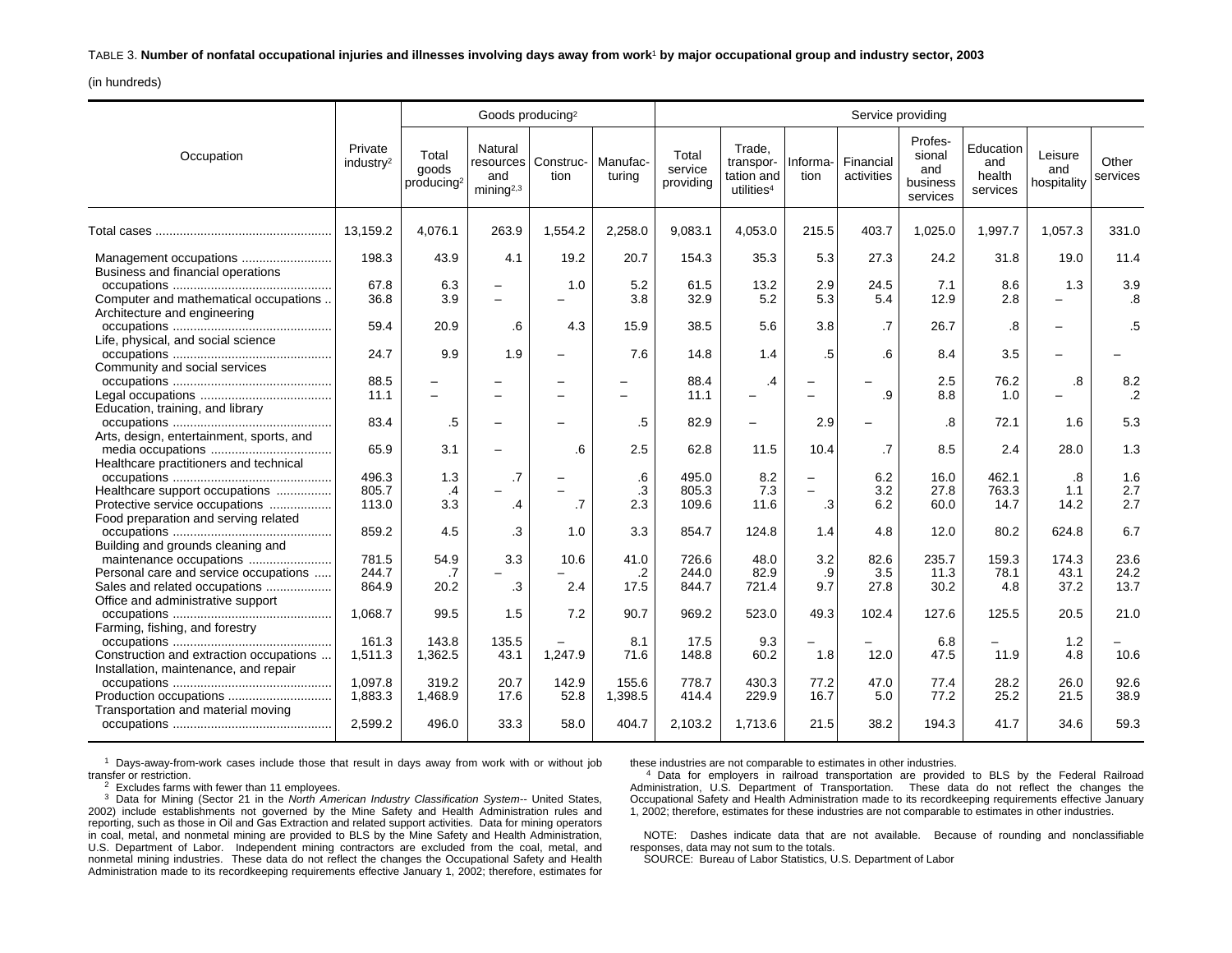TABLE 4. **Number of nonfatal occupational injuries and illnesses involving days away from work**1 **by selected worker occupation and industry sector, 2003**

(in hundreds)

|                                                                                                                                                                                                                                                                                                                                                                                                                                                                                                                                                                          |                                                                                                                                                                         |                                                                                                          | Goods producing <sup>2</sup>                                                                                 |                                                                              |                                                                                                                 |                                                                                                                                                                       |                                                                                                                                                                                                  |                                                                                                                                                                                        |                                                                                                                     | Service providing                                                                                                                 |                                                                                                                                     |                                                                                                                                                        |                                                                                                                          |
|--------------------------------------------------------------------------------------------------------------------------------------------------------------------------------------------------------------------------------------------------------------------------------------------------------------------------------------------------------------------------------------------------------------------------------------------------------------------------------------------------------------------------------------------------------------------------|-------------------------------------------------------------------------------------------------------------------------------------------------------------------------|----------------------------------------------------------------------------------------------------------|--------------------------------------------------------------------------------------------------------------|------------------------------------------------------------------------------|-----------------------------------------------------------------------------------------------------------------|-----------------------------------------------------------------------------------------------------------------------------------------------------------------------|--------------------------------------------------------------------------------------------------------------------------------------------------------------------------------------------------|----------------------------------------------------------------------------------------------------------------------------------------------------------------------------------------|---------------------------------------------------------------------------------------------------------------------|-----------------------------------------------------------------------------------------------------------------------------------|-------------------------------------------------------------------------------------------------------------------------------------|--------------------------------------------------------------------------------------------------------------------------------------------------------|--------------------------------------------------------------------------------------------------------------------------|
| Occupation                                                                                                                                                                                                                                                                                                                                                                                                                                                                                                                                                               | Private<br>industry <sup>2</sup>                                                                                                                                        | Total<br>goods<br>producing <sup>2</sup>                                                                 | Natural<br>resources<br>and<br>$min$ ing <sup>2,3</sup>                                                      | Construc-<br>tion                                                            | Manufac-<br>turing                                                                                              | Total<br>service<br>providing                                                                                                                                         | Trade,<br>transpor-<br>tation and<br>utilities <sup>4</sup>                                                                                                                                      | Informa-<br>tion                                                                                                                                                                       | Financial<br>activities                                                                                             | Profes-<br>sional<br>and<br>business<br>services                                                                                  | Education<br>and<br>health<br>services                                                                                              | Leisure<br>and<br>hospitality                                                                                                                          | Other<br>services                                                                                                        |
|                                                                                                                                                                                                                                                                                                                                                                                                                                                                                                                                                                          | 13.159.2                                                                                                                                                                | 4,076.1                                                                                                  | 263.9                                                                                                        | 1,554.2                                                                      | 2,258.0                                                                                                         | 9,083.1                                                                                                                                                               | 4,053.0                                                                                                                                                                                          | 215.5                                                                                                                                                                                  | 403.7                                                                                                               | 1,025.0                                                                                                                           | 1.997.7                                                                                                                             | 1,057.3                                                                                                                                                | 331.0                                                                                                                    |
| Labor and freight, stock, and material<br>Truck drivers, heavy and tractor-trailer<br>Nursing aides, orderlies, and attendants<br>Janitors and cleaners, except maids and<br>Truck drivers, light or delivery services<br>Stock clerks and order fillers<br>Maids and housekeeping cleaners<br>Maintenance and repair workers, general<br>Automotive service technicians and<br>First line supervisors/managers of retail<br>Combined food preparation and serving<br>workers, including fast food<br>Customer service representatives<br>Landscaping and groundskeeping | 895.1<br>719.0<br>568.2<br>416.2<br>356.6<br>354.2<br>332.8<br>294.8<br>265.2<br>206.5<br>204.1<br>203.5<br>172.4<br>169.9<br>169.0<br>159.7<br>129.3<br>119.3<br>119.2 | 201.0<br>111.6<br>389.7<br>44.0<br>2.6<br>32.9<br>259.4<br>22.6<br>.9<br>40.8<br>11.2<br>.7<br>5.5<br>.3 | 2.0<br>11.2<br>$\overline{\phantom{0}}$<br>1.7<br>1.6<br>$\overline{\phantom{0}}$<br>2.4<br>.5<br>1.8<br>2.8 | 2.3<br>35.8<br>376.6<br>5.0<br>.7<br>6.6<br>246.1<br>2.1<br>6.7<br>2.8<br>.6 | 196.7<br>64.6<br>11.4<br>37.4<br>1.8<br>23.9<br>12.8<br>20.4<br>.6<br>32.3<br>5.6<br>$\cdot$<br>.6<br>4.9<br>.3 | 694.0<br>607.4<br>568.2<br>26.5<br>312.5<br>351.6<br>299.9<br>35.4<br>242.6<br>206.4<br>203.2<br>162.7<br>161.1<br>169.7<br>168.3<br>159.6<br>123.8<br>119.0<br>119.1 | 579.1<br>518.6<br>$\overline{\phantom{0}}$<br>14.0<br>37.9<br>342.4<br>255.5<br>12.6<br>217.6<br>$\overline{\phantom{0}}$<br>1.6<br>57.4<br>111.8<br>139.2<br>153.6<br>72.3<br>61.3<br>1.4<br>.9 | 9.6<br>1.4<br>.5<br>2.7<br>.7<br>3.4<br>.4<br>1.2<br>3.7<br>$\overline{\phantom{0}}$<br>.3<br>$\overline{\phantom{0}}$<br>$\overline{\phantom{0}}$<br>17.2<br>$\overline{\phantom{0}}$ | 10.5<br>2.7<br>2.4<br>1.5<br>55.9<br>1.7<br>8.2<br>5.5<br>.7<br>.4<br>8.4<br>18.6<br>4.9<br>5.2<br>.4<br>22.8<br>.9 | 59.6<br>70.3<br>6.6<br>8.5<br>93.3<br>2.4<br>18.0<br>9.6<br>14.0<br>2.9<br>21.1<br>39.7<br>9.0<br>5.7<br>.7<br>2.4<br>17.3<br>1.1 | 14.8<br>4.7<br>558.0<br>.6<br>64.6<br>.9<br>3.6<br>3.7<br>6.1<br>202.7<br>75.9<br>18.1<br>.6<br>1.9<br>.7<br>1.3<br>2.5<br>.8<br>.4 | 9.4<br>1.0<br>$\overline{\phantom{0}}$<br>47.8<br>2.5<br>4.2<br>1.6<br>1.9<br>94.0<br>16.8<br>$\cdot$ 7<br>19.9<br>6.4<br>83.2<br>.6<br>114.0<br>115.9 | 11.0<br>8.6<br>$\cdot$<br>1.1<br>10.4<br>.9<br>7.0<br>2.0<br>1.1<br>2.0<br>8.4<br>34.1<br>2.4<br>1.6<br>2.1<br>.7<br>1.9 |
| Welders, cutters, solderers, and brazers<br>Industrial machinery mechanics<br>Shipping, receiving, and traffic clerks<br>Plumbers, pipefitters, and steamfitters                                                                                                                                                                                                                                                                                                                                                                                                         | 118.9<br>116.8<br>107.3<br>106.6<br>106.5<br>105.7                                                                                                                      | 5.5<br>99.9<br>76.5<br>32.9<br>95.9<br>89.9                                                              | 1.1<br>1.6<br>7.7<br>.5<br>2.1<br>.2                                                                         | 3.0<br>10.0<br>5.4<br>84.8<br>83.2                                           | 1.4<br>88.4<br>63.4<br>31.9<br>9.0<br>6.6                                                                       | 113.4<br>16.9<br>30.8<br>73.6<br>10.6<br>15.8                                                                                                                         | 5.9<br>6.3<br>20.2<br>63.9<br>4.1<br>3.6                                                                                                                                                         | $\overline{\phantom{0}}$<br>$\equiv$<br>.7<br>1.5<br>.5                                                                                                                                | 12.3<br>1.2<br>3.0<br>$.5\,$<br>$\cdot$<br>.9                                                                       | 53.6<br>1.7<br>3.0<br>4.5<br>2.0<br>7.4                                                                                           | 8.6<br>.4<br>1.2<br>2.1<br>2.6                                                                                                      | 23.1<br>$\cdot$ 7                                                                                                                                      | 9.7<br>7.4<br>3.3<br>1.4<br>1.1<br>1.0                                                                                   |

1 Days-away-from-work cases include those that result in days away from work with or without job transfer or restriction.

 $2$  Excludes farms with fewer than 11 employees.

<sup>3</sup> Data for Mining (Sector 21 in the North American Industry Classification System-- United States, 2002) include establishments not governed by the Mine Safety and Health Administration rules and reporting, such as those in Oil and Gas Extraction and related support activities. Data for mining operators in coal, metal, and nonmetal mining are provided to BLS by the Mine Safety and Health Administration, U.S. Department of Labor. Independent mining contractors are excluded from the coal, metal, and nonmetal mining industries. These data do not reflect the changes the Occupational Safety and Health Administration made to its recordkeeping requirements effective January 1, 2002; therefore, estimates for these industries are not comparable to estimates in other industries.

4 Data for employers in railroad transportation are provided to BLS by the Federal Railroad Administration, U.S. Department of Transportation. These data do not reflect the changes the Occupational Safety and Health Administration made to its recordkeeping requirements effective January 1, 2002; therefore, estimates for these industries are not comparable to estimates in other industries.

NOTE: Dashes indicate data that are not available. Because of rounding and nonclassifiable responses, data may not sum to the totals.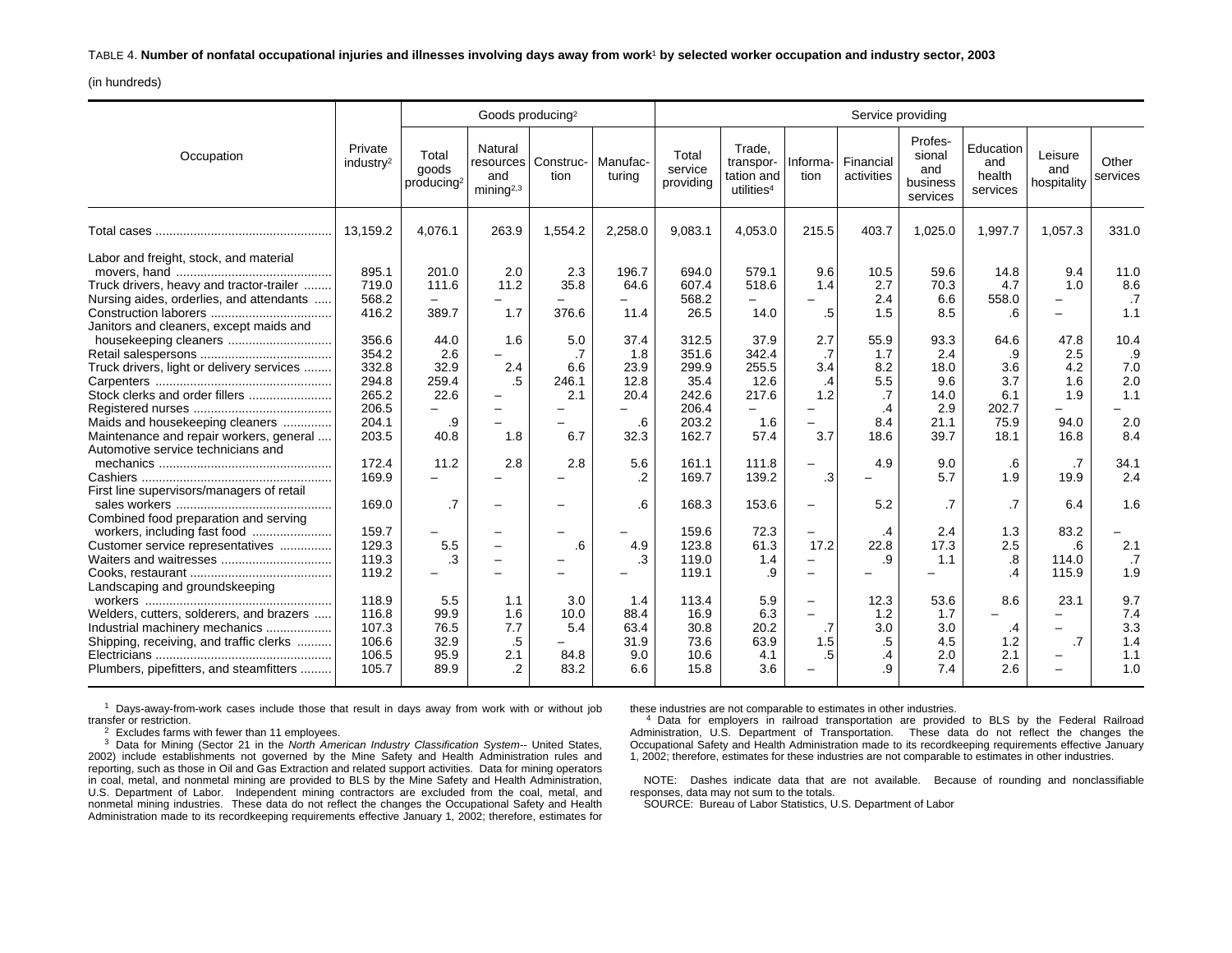TABLE 5. **Number of nonfatal occupational injuries and illnesses involving days away from work**1 **by selected injury or illness characteristics and industry sector, 2003**

(in hundreds)

|                                                                                                                                                                                        |                                                                                                                                                   |                                                                                                                                      | Goods producing <sup>2</sup>                                                                                    |                                                                                                                             |                                                                                                                                 |                                                                                                                                            |                                                                                                                                   |                                                                                                                 |                                                                                                                    | Service providing                                                                                                         |                                                                                                                             |                                                                                                                           |                                                                                                                    |
|----------------------------------------------------------------------------------------------------------------------------------------------------------------------------------------|---------------------------------------------------------------------------------------------------------------------------------------------------|--------------------------------------------------------------------------------------------------------------------------------------|-----------------------------------------------------------------------------------------------------------------|-----------------------------------------------------------------------------------------------------------------------------|---------------------------------------------------------------------------------------------------------------------------------|--------------------------------------------------------------------------------------------------------------------------------------------|-----------------------------------------------------------------------------------------------------------------------------------|-----------------------------------------------------------------------------------------------------------------|--------------------------------------------------------------------------------------------------------------------|---------------------------------------------------------------------------------------------------------------------------|-----------------------------------------------------------------------------------------------------------------------------|---------------------------------------------------------------------------------------------------------------------------|--------------------------------------------------------------------------------------------------------------------|
| Characteristic                                                                                                                                                                         | Private<br>industry <sup>2</sup>                                                                                                                  | Total<br>goods<br>producing <sup>2</sup>                                                                                             | Natural<br>resources<br>and<br>$min$ ing <sup>2,3</sup>                                                         | Construc-<br>tion                                                                                                           | Manufac-<br>turing                                                                                                              | Total<br>service<br>providing                                                                                                              | Trade.<br>transpor-<br>tation and<br>utilities <sup>4</sup>                                                                       | Informa-<br>tion                                                                                                | Financial<br>activities                                                                                            | Profes-<br>sional<br>and<br>business<br>services                                                                          | Education<br>and<br>health<br>services                                                                                      | Leisure<br>and<br>hospitality                                                                                             | Other<br>services                                                                                                  |
|                                                                                                                                                                                        | 13,159.2                                                                                                                                          | 4,076.1                                                                                                                              | 263.9                                                                                                           | 1,554.2                                                                                                                     | 2,258.0                                                                                                                         | 9,083.1                                                                                                                                    | 4,053.0                                                                                                                           | 215.5                                                                                                           | 403.7                                                                                                              | 1,025.0                                                                                                                   | 1,997.7                                                                                                                     | 1,057.3                                                                                                                   | 331.0                                                                                                              |
| Nature of injury or illness:<br>Sprains, strains<br>Bruises, contusions<br>Cuts, lacerations<br>Carpal tunnel syndrome<br>Chemical burns<br>Amputations<br>Multiple traumatic injuries | 5,639.1<br>1,188.0<br>964.1<br>949.6<br>196.1<br>221.4<br>77.3<br>76.9<br>81.5<br>479.5                                                           | 1,494.1<br>309.0<br>382.0<br>375.4<br>59.3<br>88.6<br>31.8<br>32.4<br>51.8<br>146.9                                                  | 94.9<br>26.4<br>16.0<br>27.0<br>5.1<br>1.0<br>1.0<br>3.4<br>3.5<br>11.2                                         | 557.1<br>101.8<br>177.8<br>182.5<br>15.5<br>8.5<br>4.9<br>7.7<br>10.8<br>61.4                                               | 842.1<br>180.9<br>188.1<br>165.9<br>38.7<br>79.1<br>25.8<br>21.3<br>37.5<br>74.3                                                | 4,145.0<br>879.0<br>582.2<br>574.1<br>136.7<br>132.8<br>45.5<br>44.5<br>29.7<br>332.6                                                      | 1,872.8<br>399.1<br>266.1<br>268.7<br>28.0<br>46.6<br>20.8<br>19.5<br>16.2<br>142.1                                               | 93.8<br>22.9<br>8.2<br>16.1<br>.7<br>5.8<br>1.6<br>.7<br>$\cdot$<br>7.8                                         | 161.3<br>32.6<br>23.3<br>26.3<br>2.9<br>21.8<br>3.5<br>3.3<br>.8<br>20.0                                           | 429.8<br>99.5<br>79.2<br>71.5<br>6.3<br>23.9<br>4.8<br>4.3<br>5.7<br>40.7                                                 | 1,077.2<br>180.1<br>49.5<br>106.0<br>17.8<br>19.2<br>8.8<br>6.9<br>1.7<br>71.3                                              | 389.4<br>121.6<br>124.3<br>63.9<br>73.1<br>8.8<br>4.2<br>7.6<br>3.3<br>37.3                                               | 120.7<br>23.2<br>31.6<br>21.6<br>7.9<br>6.8<br>1.9<br>2.2<br>1.7<br>13.5                                           |
| Part of body affected by the<br>injury or illness:                                                                                                                                     | 847.4                                                                                                                                             | 301.7                                                                                                                                | 20.2                                                                                                            | 118.6                                                                                                                       | 162.8                                                                                                                           | 545.8                                                                                                                                      | 254.6                                                                                                                             | 10.7                                                                                                            | 25.1                                                                                                               | 71.0                                                                                                                      | 92.4                                                                                                                        | 62.9                                                                                                                      | 29.2                                                                                                               |
| Eve<br>Upper extremities<br>Hand, except finger<br>Lower extremities<br>Foot, except toe<br>Body systems                                                                               | 369.4<br>212.2<br>4,725.1<br>845.2<br>3,037.5<br>2,985.3<br>652.8<br>511.2<br>1,063.7<br>2,795.7<br>1,058.6<br>439.0<br>124.7<br>184.9<br>1,304.1 | 177.4<br>49.3<br>1,350.2<br>255.4<br>806.3<br>1,133.1<br>228.0<br>190.9<br>457.2<br>846.5<br>305.5<br>150.6<br>39.5<br>42.2<br>318.6 | 10.4<br>3.2<br>85.5<br>17.4<br>48.9<br>55.2<br>8.3<br>11.5<br>19.6<br>70.1<br>23.8<br>8.3<br>3.0<br>2.6<br>24.9 | 64.4<br>18.8<br>496.2<br>77.9<br>315.6<br>367.7<br>61.1<br>75.1<br>145.8<br>385.7<br>133.3<br>71.7<br>17.9<br>16.5<br>137.3 | 102.7<br>27.3<br>768.6<br>160.1<br>441.9<br>710.2<br>158.6<br>104.3<br>291.8<br>390.7<br>148.5<br>70.6<br>18.6<br>23.1<br>156.3 | 192.0<br>162.9<br>3,374.9<br>589.8<br>2,231.2<br>1,852.2<br>424.8<br>320.2<br>606.6<br>1,949.2<br>753.0<br>288.3<br>85.2<br>142.7<br>985.5 | 91.7<br>74.4<br>1,550.4<br>290.7<br>981.0<br>798.4<br>174.2<br>132.2<br>270.1<br>918.9<br>346.0<br>151.4<br>49.3<br>48.1<br>378.5 | 4.1<br>2.9<br>65.3<br>13.2<br>41.1<br>45.4<br>14.6<br>7.0<br>11.6<br>59.8<br>27.7<br>10.5<br>1.5<br>2.4<br>27.5 | 10.7<br>5.5<br>128.9<br>24.5<br>86.0<br>88.7<br>33.9<br>12.5<br>20.6<br>84.7<br>29.6<br>9.1<br>2.4<br>10.2<br>55.8 | 23.6<br>22.2<br>325.7<br>53.5<br>223.9<br>224.1<br>49.4<br>37.8<br>85.9<br>235.1<br>87.4<br>31.6<br>10.6<br>22.7<br>113.1 | 25.5<br>41.9<br>872.1<br>139.9<br>620.9<br>309.2<br>85.1<br>48.2<br>77.5<br>362.2<br>153.5<br>47.2<br>12.0<br>38.9<br>272.5 | 22.1<br>11.8<br>328.0<br>52.0<br>210.1<br>300.7<br>49.3<br>67.2<br>112.6<br>224.4<br>84.1<br>27.7<br>7.2<br>15.7<br>103.2 | 14.2<br>4.4<br>104.5<br>16.0<br>68.2<br>85.7<br>18.5<br>15.3<br>28.4<br>64.1<br>24.7<br>10.8<br>2.2<br>4.8<br>34.9 |

See footnotes at end of table.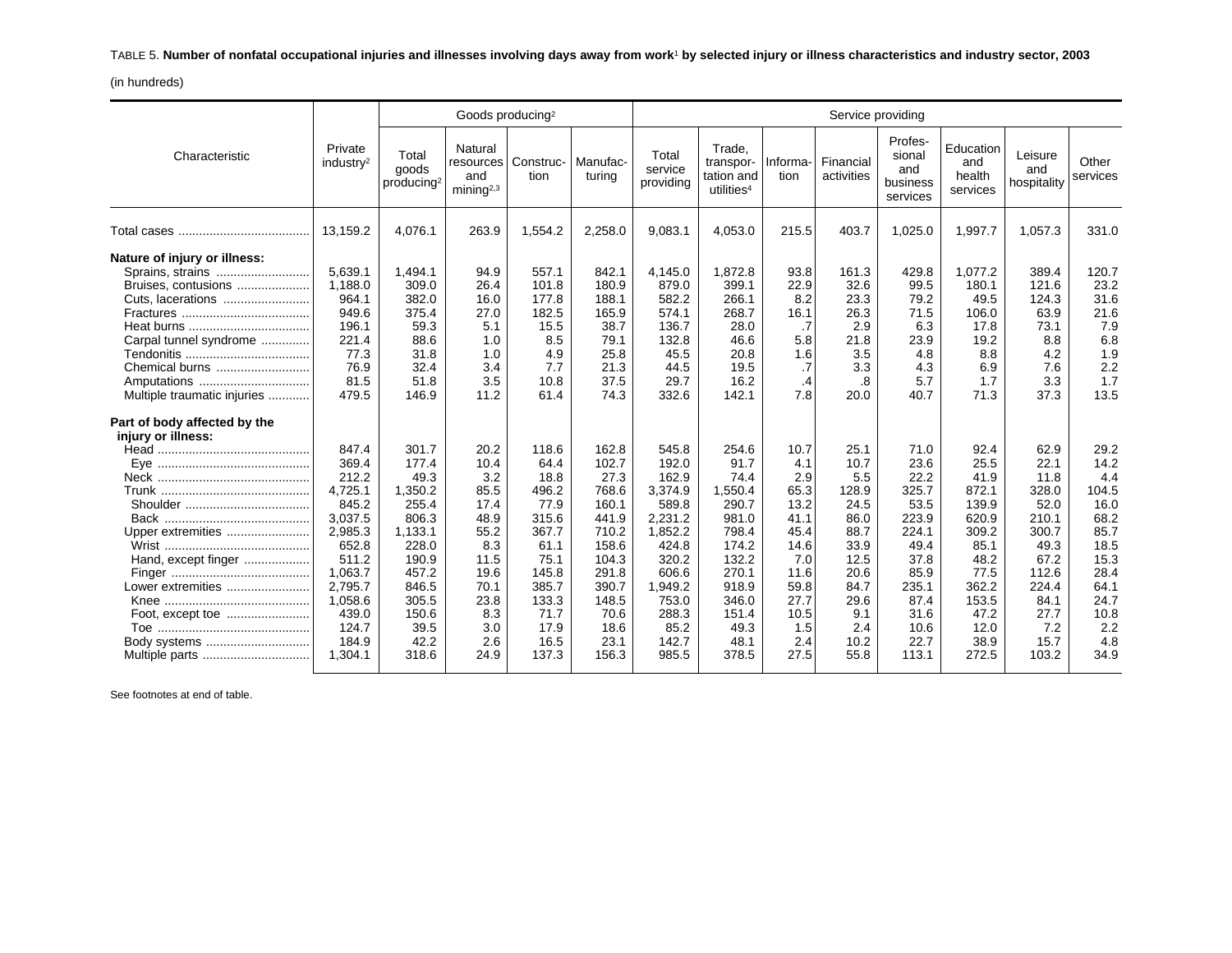TABLE 5. **Number of nonfatal occupational injuries and illnesses involving days away from work**1 **by selected injury or illness characteristics and industry sector, 2003** — **Continued** 

(in hundreds)

|                                                        |                                  |                                          | Goods producing <sup>2</sup>                         |                   |                    |                               |                                                             |                                  |                         | Service providing                                |                                        |                               |                   |
|--------------------------------------------------------|----------------------------------|------------------------------------------|------------------------------------------------------|-------------------|--------------------|-------------------------------|-------------------------------------------------------------|----------------------------------|-------------------------|--------------------------------------------------|----------------------------------------|-------------------------------|-------------------|
| Characteristic                                         | Private<br>industry <sup>2</sup> | Total<br>goods<br>producing <sup>2</sup> | Natural<br>resources<br>and<br>mining <sup>2,3</sup> | Construc-<br>tion | Manufac-<br>turina | Total<br>service<br>providing | Trade,<br>transpor-<br>tation and<br>utilities <sup>4</sup> | Informa-<br>tion                 | Financial<br>activities | Profes-<br>sional<br>and<br>business<br>services | Education<br>and<br>health<br>services | Leisure<br>and<br>hospitality | Other<br>services |
| Source of injury or illness:<br>Chemicals and chemical |                                  |                                          |                                                      |                   |                    |                               |                                                             |                                  |                         |                                                  |                                        |                               |                   |
|                                                        | 192.2                            | 70.2                                     | 9.0                                                  | 13.9              | 47.3               | 122.0                         | 43.0                                                        | 2.2                              | 6.1                     | 20.7                                             | 26.6                                   | 16.6                          | 6.7               |
|                                                        | 1.717.7                          | 374.7                                    | 20.7                                                 | 75.6              | 278.3              | 1,343.1                       | 873.2                                                       | 20.1                             | 30.0                    | 117.2                                            | 105.3                                  | 167.7                         | 29.6<br>7.5       |
| Furniture and fixtures                                 | 469.4<br>820.0                   | 85.2<br>389.1                            | 1.7<br>22.2                                          | 26.2<br>98.3      | 57.3<br>268.6      | 384.2<br>430.8                | 162.1<br>216.4                                              | 4.7<br>8.7                       | 25.4<br>25.2            | 35.0<br>59.6                                     | 93.2<br>46.0                           | 56.2<br>54.3                  | 20.7              |
| Parts and materials                                    | 1,257.2                          | 748.9                                    | 29.1                                                 | 338.4             | 381.3              | 508.4                         | 328.6                                                       | 12.4                             | 24.5                    | 68.8                                             | 18.8                                   | 18.8                          | 36.4              |
| Worker motion or position                              | 2,028.0                          | 659.7                                    | 31.3                                                 | 181.8             | 446.7              | 1,368.3                       | 599.7                                                       | 54.3                             | 78.0                    | 167.7                                            | 264.9                                  | 158.1                         | 45.7              |
| Floors, walkways, ground                               |                                  |                                          |                                                      |                   |                    |                               |                                                             |                                  |                         |                                                  |                                        |                               |                   |
|                                                        | 2.472.4                          | 647.5                                    | 50.2                                                 | 324.6             | 272.7              | 1,824.9                       | 688.5                                                       | 53.6                             | 101.5                   | 228.5                                            | 400.5                                  | 288.2                         | 64.1              |
| Tools, instruments, and                                |                                  |                                          |                                                      |                   |                    |                               |                                                             |                                  |                         |                                                  |                                        |                               |                   |
| equipment                                              | 828.8                            | 343.3                                    | 14.9                                                 | 181.8             | 146.6              | 485.5                         | 195.8                                                       | 12.6                             | 17.4                    | 64.2                                             | 96.1                                   | 74.6                          | 24.9              |
|                                                        | 1.089.1<br>632.0                 | 210.9<br>$\overline{\phantom{a}}$        | 18.0                                                 | 81.1              | 111.8              | 878.2<br>631.9                | 539.0<br>1.1                                                | 20.7<br>$\overline{\phantom{0}}$ | 41.4<br>2.2             | 97.1<br>9.8                                      | 103.8<br>616.1                         | 41.2<br>.8                    | 34.9<br>1.9       |
| Health care patient                                    |                                  |                                          |                                                      |                   |                    |                               |                                                             |                                  |                         |                                                  |                                        |                               |                   |
| Event or exposure leading to                           |                                  |                                          |                                                      |                   |                    |                               |                                                             |                                  |                         |                                                  |                                        |                               |                   |
| injury or illness:<br>Contact with objects and         |                                  |                                          |                                                      |                   |                    |                               |                                                             |                                  |                         |                                                  |                                        |                               |                   |
|                                                        | 3,417.5                          | 1,378.7                                  | 88.0                                                 | 542.3             | 748.4              | 2,038.8                       | 1,037.8                                                     | 38.4                             | 77.8                    | 257.3                                            | 264.4                                  | 264.6                         | 98.5              |
|                                                        | 1,664.4                          | 628.0                                    | 42.9                                                 | 288.9             | 296.2              | 1,036.4                       | 534.5                                                       | 14.8                             | 37.4                    | 124.0                                            | 130.7                                  | 143.3                         | 51.6              |
| Struck against object                                  | 914.4                            | 325.5                                    | 20.9                                                 | 135.7             | 169.0              | 588.9                         | 271.7                                                       | 14.0                             | 26.6                    | 82.2                                             | 87.6                                   | 83.9                          | 22.9              |
| Caught in equipment or object                          | 570.3                            | 292.2                                    | 18.6                                                 | 56.4              | 217.2              | 278.1                         | 162.8                                                       | 7.5                              | 6.4                     | 35.1                                             | 32.2                                   | 22.2                          | 11.9              |
| Fall to lower level                                    | 826.7                            | 312.7                                    | 24.4                                                 | 202.8             | 85.5               | 513.9                         | 249.2                                                       | 17.0                             | 42.0                    | 76.6                                             | 67.1                                   | 41.1                          | 21.1              |
| Fall on same level                                     | 1.745.7                          | 370.7                                    | 25.3                                                 | 140.5             | 204.9              | 1,375.0                       | 482.0                                                       | 37.9                             | 60.5                    | 155.5                                            | 341.3                                  | 254.3                         | 43.3              |
| Slip, trip, loss of balance without                    | 418.7                            | 113.8                                    | 5.9                                                  | 47.2              | 60.7               | 304.8                         | 136.7                                                       | 8.3                              | 11.3                    | 33.2                                             | 66.3                                   | 41.3                          | 7.8               |
| Overexertion                                           | 3,391.4                          | 903.2                                    | 51.5                                                 | 303.9             | 547.8              | 2,488.2                       | 1,162.0                                                     | 37.2                             | 84.1                    | 202.8                                            | 750.9                                  | 180.6                         | 70.5              |
| Overexertion in lifting                                | 1,850.6                          | 476.1                                    | 22.1                                                 | 174.7             | 279.4              | 1,374.5                       | 675.7                                                       | 18.3                             | 48.5                    | 116.1                                            | 365.0                                  | 111.0                         | 39.9              |
| Repetitive motion                                      | 574.2                            | 242.1                                    | 4.8                                                  | 26.7              | 210.6              | 332.1                         | 129.8                                                       | 19.7                             | 37.0                    | 48.9                                             | 51.2                                   | 31.0                          | 14.3              |
| Exposure to harmful                                    |                                  |                                          |                                                      |                   |                    |                               |                                                             |                                  |                         |                                                  |                                        |                               |                   |
| substances                                             | 557.8                            | 183.8                                    | 17.6                                                 | 56.6              | 109.7              | 374.0                         | 109.3                                                       | 9.2                              | 13.7                    | 41.7                                             | 85.1                                   | 98.9                          | 16.0              |
| Transportation accidents                               | 576.7                            | 117.6                                    | 10.4                                                 | 59.8              | 47.3               | 459.1                         | 253.6                                                       | 12.6                             | 25.1                    | 66.8                                             | 65.5                                   | 19.2                          | 16.3              |
| Fires and explosions                                   | 23.3                             | 9.7                                      | .9                                                   | 3.1               | 5.7                | 13.6                          | 7.6                                                         | -                                | .5                      | 1.4                                              | .4                                     | 1.7                           | 1.9               |
| Assaults and violent acts by                           |                                  |                                          |                                                      |                   |                    |                               |                                                             |                                  |                         |                                                  |                                        |                               |                   |
|                                                        | 165.6                            | 4.7                                      | .5                                                   | 1.1               | 3.0                | 160.9                         | 24.3                                                        | $\overline{.7}$                  | 4.0                     | 8.1                                              | 108.2                                  | 13.4                          | 2.2               |

 $1$  Days-away-from-work cases include those that result in days away from work with or without job transfer or restriction.

 $2$  Excludes farms with fewer than 11 employees.

 $3$  Data for Mining (Sector 21 in the North American Industry Classification System-- United States, 2002) include establishments not governed by the Mine Safety and Health Administration rules and reporting, such as those in Oil and Gas Extraction and related support activities. Data for mining operators in coal, metal, and nonmetal mining are provided to BLS by the Mine Safety and Health Administration, U.S. Department of Labor. Independent mining contractors are excluded from the coal, metal, and nonmetal mining industries. These data do not reflect the changes the Occupational Safety and Health Administration made to its recordkeeping requirements effective January 1, 2002; therefore, estimates for these industries are not comparable to estimates in other industries.

<sup>4</sup> Data for employers in railroad transportation are provided to BLS by the Federal Railroad Administration, U.S. Department of Transportation. These data do not reflect the changes the Occupational Safety and Health Administration made to its recordkeeping requirements effective January 1, 2002; therefore, estimates for these industries are not comparable to estimates in other industries.

NOTE: Dashes indicate data that are not available. Because of rounding and nonclassifiable responses, data may not sum to the totals.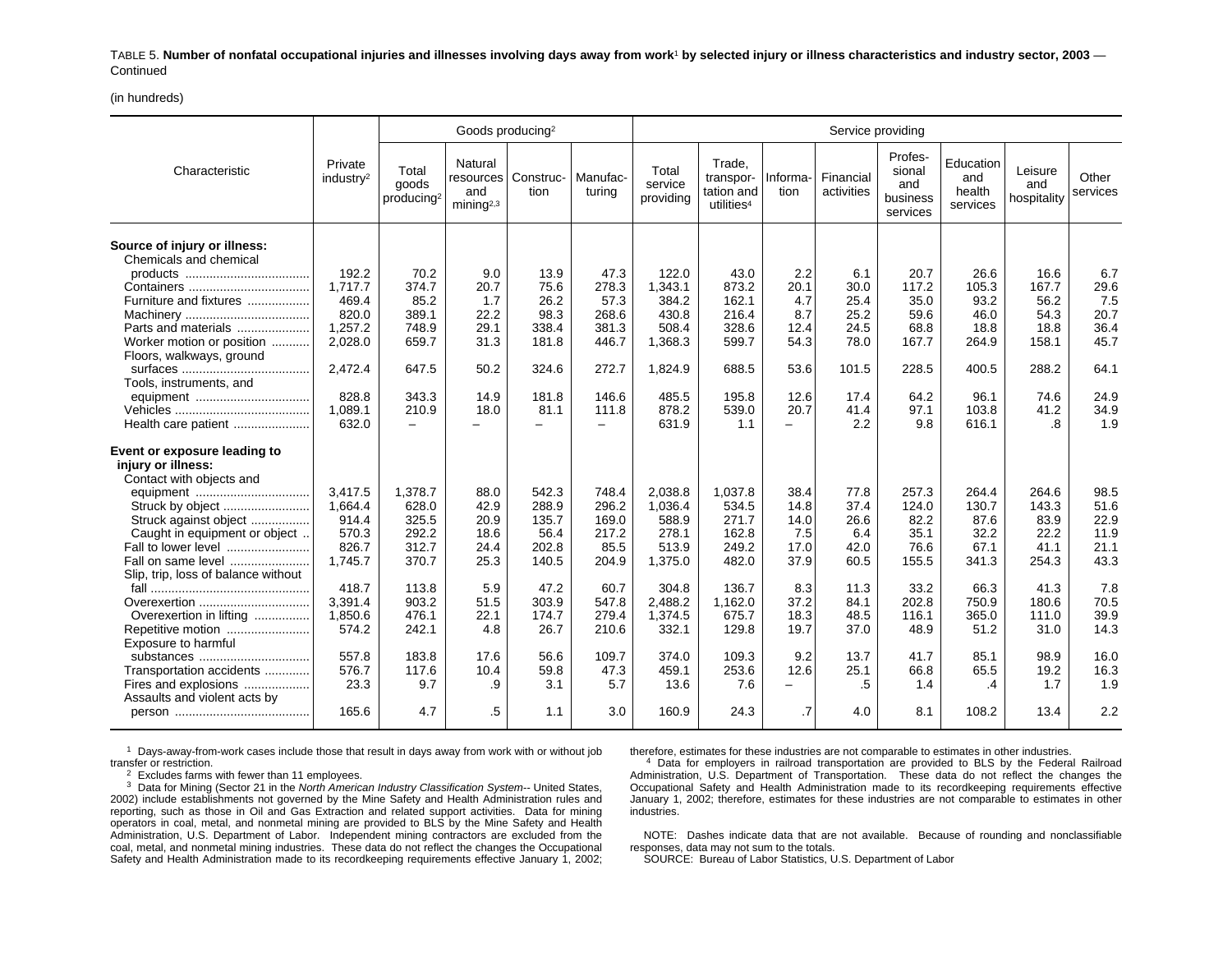TABLE 6. **Percent distribution of nonfatal occupational injuries and illnesses involving days away from work**1 **by selected injury or illness characteristics and industry sector, 2003**

|                                                                                                                                                                                        |                                                                                                                 |                                                                                                                   | Goods producing <sup>2</sup>                                                                                     |                                                                                                                  |                                                                                                                  |                                                                                                                  |                                                                                                                  |                                                                                                                   | Service providing                                                                                                |                                                                                                                   |                                                                                                                  |                                                                                                                       |                                                                                                                  |
|----------------------------------------------------------------------------------------------------------------------------------------------------------------------------------------|-----------------------------------------------------------------------------------------------------------------|-------------------------------------------------------------------------------------------------------------------|------------------------------------------------------------------------------------------------------------------|------------------------------------------------------------------------------------------------------------------|------------------------------------------------------------------------------------------------------------------|------------------------------------------------------------------------------------------------------------------|------------------------------------------------------------------------------------------------------------------|-------------------------------------------------------------------------------------------------------------------|------------------------------------------------------------------------------------------------------------------|-------------------------------------------------------------------------------------------------------------------|------------------------------------------------------------------------------------------------------------------|-----------------------------------------------------------------------------------------------------------------------|------------------------------------------------------------------------------------------------------------------|
| Characteristic                                                                                                                                                                         | Private<br>industry <sup>2</sup>                                                                                | Total<br>goods<br>producing <sup>2</sup>                                                                          | Natural<br>resources<br>and<br>mining $2,3$                                                                      | Construc-<br>tion                                                                                                | Manufac-<br>turing                                                                                               | Total<br>service<br>providing                                                                                    | Trade.<br>transpor-<br>tation and<br>utilities <sup>4</sup>                                                      | Informa-<br>tion                                                                                                  | Financial<br>activities                                                                                          | Profes-<br>sional<br>and<br>business<br>services                                                                  | Education<br>and<br>health<br>services                                                                           | Leisure<br>and<br>hospitality                                                                                         | Other<br>services                                                                                                |
| Total [1,315,920 cases]                                                                                                                                                                | 100.0                                                                                                           | 100.0                                                                                                             | 100.0                                                                                                            | 100.0                                                                                                            | 100.0                                                                                                            | 100.0                                                                                                            | 100.0                                                                                                            | 100.0                                                                                                             | 100.0                                                                                                            | 100.0                                                                                                             | 100.0                                                                                                            | 100.0                                                                                                                 | 100.0                                                                                                            |
| Nature of injury or illness:<br>Sprains, strains<br>Bruises, contusions<br>Cuts, lacerations<br>Carpal tunnel syndrome<br>Chemical burns<br>Amputations<br>Multiple traumatic injuries | 42.9<br>9.0<br>7.3<br>7.2<br>1.5<br>1.7<br>.6<br>.6<br>6.5<br>3.6                                               | 36.7<br>7.6<br>9.4<br>9.2<br>1.5<br>2.2<br>.8<br>.8<br>1.3<br>3.6                                                 | 36.0<br>10.0<br>6.1<br>10.2<br>1.9<br>$\cdot$<br>.4<br>1.3<br>1.3<br>4.2                                         | 35.8<br>6.5<br>11.4<br>11.7<br>1.0<br>.5<br>.3<br>$.5\,$<br>$\cdot$ 7<br>4.0                                     | 37.3<br>8.0<br>8.3<br>7.3<br>1.7<br>3.5<br>1.1<br>.9<br>1.7<br>3.3                                               | 45.6<br>9.7<br>6.4<br>6.3<br>1.5<br>1.5<br>.5<br>.5<br>.3<br>3.7                                                 | 46.2<br>9.8<br>6.6<br>6.6<br>.7<br>1.1<br>.5<br>.5<br>.4<br>3.5                                                  | 43.5<br>10.6<br>3.8<br>7.5<br>.3<br>2.7<br>.7<br>.3<br>.2<br>3.6                                                  | 40.0<br>8.1<br>5.8<br>6.5<br>.7<br>5.4<br>.9<br>.8<br>$\cdot$<br>5.0                                             | 41.9<br>9.7<br>7.7<br>7.0<br>.6<br>2.3<br>.5<br>.4<br>.6<br>4.0                                                   | 53.9<br>9.0<br>2.5<br>5.3<br>.9<br>1.0<br>$\cdot$<br>.3<br>$\cdot$ 1<br>3.6                                      | 36.8<br>11.5<br>11.8<br>6.0<br>6.9<br>.8<br>.4<br>.7<br>.3<br>3.5                                                     | 36.5<br>7.0<br>9.5<br>6.5<br>2.4<br>2.1<br>.6<br>.7<br>.5<br>4.1                                                 |
| Part of body affected by the<br>injury or illness:<br>Upper extremities<br>Hand, except finger<br>Lower extremities<br>Foot, except toe<br>Body systems<br>Multiple parts              | 6.4<br>2.8<br>1.6<br>35.9<br>6.4<br>23.1<br>22.7<br>5.0<br>3.9<br>8.1<br>21.2<br>8.0<br>3.3<br>.9<br>1.4<br>9.9 | 7.4<br>4.4<br>1.2<br>33.1<br>6.3<br>19.8<br>27.8<br>5.6<br>4.7<br>11.2<br>20.8<br>7.5<br>3.7<br>1.0<br>1.0<br>7.8 | 7.7<br>3.9<br>1.2<br>32.4<br>6.6<br>18.5<br>20.9<br>3.1<br>4.4<br>7.4<br>26.6<br>9.0<br>3.1<br>1.1<br>1.0<br>9.4 | 7.6<br>4.1<br>1.2<br>31.9<br>5.0<br>20.3<br>23.7<br>3.9<br>4.8<br>9.4<br>24.8<br>8.6<br>4.6<br>1.2<br>1.1<br>8.8 | 7.2<br>4.5<br>1.2<br>34.0<br>7.1<br>19.6<br>31.5<br>7.0<br>4.6<br>12.9<br>17.3<br>6.6<br>3.1<br>.8<br>1.0<br>6.9 | 6.0<br>2.1<br>1.8<br>37.2<br>6.5<br>24.6<br>20.4<br>4.7<br>3.5<br>6.7<br>21.5<br>8.3<br>3.2<br>.9<br>1.6<br>10.8 | 6.3<br>2.3<br>1.8<br>38.3<br>7.2<br>24.2<br>19.7<br>4.3<br>3.3<br>6.7<br>22.7<br>8.5<br>3.7<br>1.2<br>1.2<br>9.3 | 5.0<br>1.9<br>1.3<br>30.3<br>6.1<br>19.1<br>21.1<br>6.8<br>3.2<br>5.4<br>27.7<br>12.9<br>4.9<br>.7<br>1.1<br>12.8 | 6.2<br>2.7<br>1.4<br>31.9<br>6.1<br>21.3<br>22.0<br>8.4<br>3.1<br>5.1<br>21.0<br>7.3<br>2.3<br>.6<br>2.5<br>13.8 | 6.9<br>2.3<br>2.2<br>31.8<br>5.2<br>21.8<br>21.9<br>4.8<br>3.7<br>8.4<br>22.9<br>8.5<br>3.1<br>1.0<br>2.2<br>11.0 | 4.6<br>1.3<br>2.1<br>43.7<br>7.0<br>31.1<br>15.5<br>4.3<br>2.4<br>3.9<br>18.1<br>7.7<br>2.4<br>.6<br>1.9<br>13.6 | 5.9<br>2.1<br>1.1<br>31.0<br>4.9<br>19.9<br>28.4<br>4.7<br>6.4<br>10.6<br>21.2<br>8.0<br>2.6<br>$\cdot$<br>1.5<br>9.8 | 8.8<br>4.3<br>1.3<br>31.6<br>4.8<br>20.6<br>25.9<br>5.6<br>4.6<br>8.6<br>19.4<br>7.5<br>3.3<br>.7<br>1.5<br>10.5 |

See footnotes at end of table.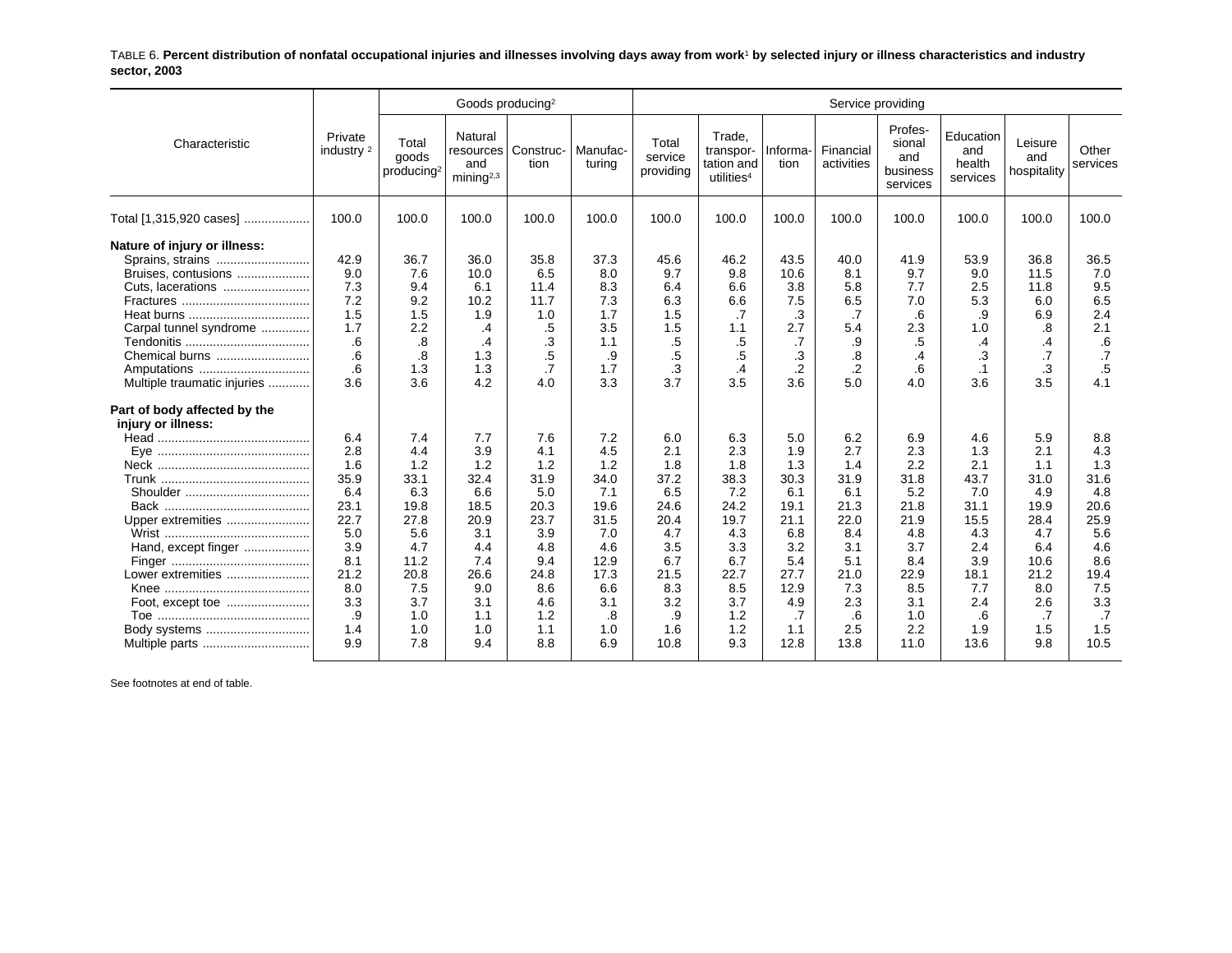TABLE 6. **Percent distribution of nonfatal occupational injuries and illnesses involving days away from work**1 **by selected injury or illness characteristics and industry sector, 2003** — Continued

|                                                                                |                                  |                                          | Goods producing <sup>2</sup>                          |                          |                          |                               |                                                             |                          | Service providing       |                                                  |                                        |                               |                   |
|--------------------------------------------------------------------------------|----------------------------------|------------------------------------------|-------------------------------------------------------|--------------------------|--------------------------|-------------------------------|-------------------------------------------------------------|--------------------------|-------------------------|--------------------------------------------------|----------------------------------------|-------------------------------|-------------------|
| Characteristic                                                                 | Private<br>industry <sup>2</sup> | Total<br>goods<br>producing <sup>2</sup> | Natural<br>resources<br>and<br>minin a <sup>2,3</sup> | Construc-<br>tion        | Manufac-<br>turina       | Total<br>service<br>providing | Trade,<br>transpor-<br>tation and<br>utilities <sup>4</sup> | Informa-<br>tion         | Financial<br>activities | Profes-<br>sional<br>and<br>business<br>services | Education<br>and<br>health<br>services | Leisure<br>and<br>hospitality | Other<br>services |
| Source of injury or illness:<br>Chemicals and chemical                         |                                  |                                          |                                                       |                          |                          |                               |                                                             |                          |                         |                                                  |                                        |                               |                   |
|                                                                                | 1.5                              | 1.7                                      | 3.4                                                   | 0.9                      | 2.1                      | 1.3                           | 1.1                                                         | 1.0                      | 1.5                     | 2.0                                              | 1.3                                    | 1.6                           | 2.0               |
|                                                                                | 13.1                             | 9.2                                      | 7.8                                                   | 4.9                      | 12.3                     | 14.8                          | 21.5                                                        | 9.3                      | 7.4                     | 11.4                                             | 5.3                                    | 15.9                          | 8.9               |
| Furniture and fixtures                                                         | 3.6                              | 2.1                                      | .6                                                    | 1.7                      | 2.5                      | 4.2                           | 4.0                                                         | 2.2                      | 6.3                     | 3.4                                              | 4.7                                    | 5.3                           | 2.3               |
|                                                                                | 6.2                              | 9.5                                      | 8.4                                                   | 6.3                      | 11.9                     | 4.7                           | 5.3                                                         | 4.0                      | 6.2                     | 5.8                                              | 2.3                                    | 5.1                           | 6.3               |
| Parts and materials                                                            | 9.6                              | 18.4                                     | 11.0                                                  | 21.8                     | 16.9                     | 5.6                           | 8.1                                                         | 5.8                      | 6.1                     | 6.7                                              | .9                                     | 1.8                           | 11.0              |
| Worker motion or position                                                      | 15.4                             | 16.2                                     | 11.9                                                  | 11.7                     | 19.8                     | 15.1                          | 14.8                                                        | 25.2                     | 19.3                    | 16.4                                             | 13.3                                   | 15.0                          | 13.8              |
| Floors, walkways, ground                                                       |                                  |                                          |                                                       |                          |                          |                               |                                                             |                          |                         |                                                  |                                        |                               |                   |
|                                                                                | 18.8                             | 15.9                                     | 19.0                                                  | 20.9                     | 12.1                     | 20.1                          | 17.0                                                        | 24.9                     | 25.1                    | 22.3                                             | 20.0                                   | 27.3                          | 19.4              |
| Tools, instruments, and                                                        |                                  |                                          |                                                       |                          |                          |                               |                                                             |                          |                         |                                                  |                                        |                               |                   |
|                                                                                | 6.3                              | 8.4                                      | 5.6                                                   | 11.7                     | 6.5                      | 5.3                           | 4.8                                                         | 5.8                      | 4.3                     | 6.3                                              | 4.8                                    | 7.1                           | 7.5               |
|                                                                                | 8.3                              | 5.2                                      | 6.8                                                   | 5.2                      | 5.0                      | 9.7                           | 13.3                                                        | 9.6                      | 10.3                    | 9.5                                              | 5.2                                    | 3.9                           | 10.5              |
| Health care patient                                                            | 4.8                              | $\equiv$                                 | $\equiv$                                              | $\overline{\phantom{m}}$ | $\overline{\phantom{0}}$ | 7.0                           | (5)                                                         | $\overline{\phantom{a}}$ | .5                      | 1.0                                              | 30.8                                   | $\cdot$ 1                     | .6                |
| Event or exposure leading to<br>injury or illness:<br>Contact with objects and |                                  |                                          |                                                       |                          |                          |                               |                                                             |                          |                         |                                                  |                                        |                               |                   |
|                                                                                | 26.0                             | 33.8                                     | 33.3                                                  | 34.9                     | 33.1                     | 22.4                          | 25.6                                                        | 17.8                     | 19.3                    | 25.1                                             | 13.2                                   | 25.0                          | 29.8              |
|                                                                                | 12.6                             | 15.4                                     | 16.3                                                  | 18.6                     | 13.1                     | 11.4                          | 13.2                                                        | 6.9                      | 9.3                     | 12.1                                             | 6.5                                    | 13.6                          | 15.6              |
| Struck against object                                                          | 6.9                              | 8.0                                      | 7.9                                                   | 8.7                      | 7.5                      | 6.5                           | 6.7                                                         | 6.5                      | 6.6                     | 8.0                                              | 4.4                                    | 7.9                           | 6.9               |
| Caught in equipment or object                                                  | 4.3                              | 7.2                                      | 7.0                                                   | 3.6                      | 9.6                      | 3.1                           | 4.0                                                         | 3.5                      | 1.6                     | 3.4                                              | 1.6                                    | 2.1                           | 3.6               |
| Fall to lower level                                                            | 6.3                              | 7.7                                      | 9.2                                                   | 13.0                     | 3.8                      | 5.7                           | 6.1                                                         | 7.9                      | 10.4                    | 7.5                                              | 3.4                                    | 3.9                           | 6.4               |
| Fall on same level                                                             | 13.3                             | 9.1                                      | 9.6                                                   | 9.0                      | 9.1                      | 15.1                          | 11.9                                                        | 17.6                     | 15.0                    | 15.2                                             | 17.1                                   | 24.1                          | 13.1              |
| Slip, trip, loss of balance without                                            |                                  |                                          |                                                       |                          |                          |                               |                                                             |                          |                         |                                                  |                                        |                               |                   |
|                                                                                | 3.2                              | 2.8                                      | 2.2                                                   | 3.0                      | 2.7                      | 3.4                           | 3.4                                                         | 3.9                      | 2.8                     | 3.2                                              | 3.3                                    | 3.9                           | 2.4               |
| Overexertion                                                                   | 25.8                             | 22.2                                     | 19.5                                                  | 19.6                     | 24.3                     | 27.4                          | 28.7                                                        | 17.3                     | 20.8                    | 19.8                                             | 37.6                                   | 17.1                          | 21.3              |
| Overexertion in lifting                                                        | 14.1                             | 11.7                                     | 8.4                                                   | 11.2                     | 12.4                     | 15.1                          | 16.7                                                        | 8.5                      | 12.0                    | 11.3                                             | 18.3                                   | 10.5                          | 12.1              |
| Repetitive motion                                                              | 4.4                              | 5.9                                      | 1.8                                                   | 1.7                      | 9.3                      | 3.7                           | 3.2                                                         | 9.1                      | 9.2                     | 4.8                                              | 2.6                                    | 2.9                           | 4.3               |
| Exposure to harmful                                                            |                                  |                                          |                                                       |                          |                          |                               |                                                             |                          |                         |                                                  |                                        |                               |                   |
| substances                                                                     | 4.2                              | 4.5                                      | 6.7                                                   | 3.6                      | 4.9                      | 4.1                           | 2.7                                                         | 4.3                      | 3.4                     | 4.1                                              | 4.3                                    | 9.4                           | 4.8               |
| Transportation accidents                                                       | 4.4                              | 2.9                                      | 3.9                                                   | 3.8                      | 2.1                      | 5.1                           | 6.3                                                         | 5.8                      | 6.2                     | 6.5                                              | 3.3                                    | 1.8                           | 4.9               |
| Fires and explosions                                                           | .2                               | $\cdot$                                  | .3                                                    | .2                       | .3                       | $\cdot$ 1                     | .2                                                          | $-$                      | $\cdot$ 1               | $\cdot$ 1                                        | (5)                                    | .2                            | .6                |
| Assaults and violent acts by                                                   |                                  |                                          |                                                       |                          |                          |                               |                                                             |                          |                         |                                                  |                                        | 1.3                           | .7                |
|                                                                                | 1.3                              | $\cdot$ 1                                | .2                                                    | $\cdot$ 1                | .1                       | 1.8                           | .6                                                          | .3                       | 1.0                     | .8                                               | 5.4                                    |                               |                   |

 $1$  Days-away-from-work cases include those that result in days away from work with or without job transfer or restriction.

 $2^{2}$  Excludes farms with fewer than 11 employees.

 $3$  Data for Mining (Sector 21 in the North American Industry Classification System-- United States, 2002) include establishments not governed by the Mine Safety and Health Administration rules and reporting, such as those in Oil and Gas Extraction and related support activities. Data for mining operators in coal, metal, and nonmetal mining are provided to BLS by the Mine Safety and Health Administration, U.S. Department of Labor. Independent mining contractors are excluded from the coal, metal, and nonmetal mining industries. These data do not reflect the changes the Occupational Safety and Health Administration made to its recordkeeping requirements effective January 1, 2002; therefore, estimates for these industries are not comparable to estimates in other industries.

 $4$  Data for employers in railroad transportation are provided to BLS by the Federal Railroad Administration, U.S. Department of Transportation. These data do not reflect the changes the Occupational Safety and Health Administration made to its recordkeeping requirements effective January 1, 2002; therefore, estimates for these industries are not comparable to estimates in other industries.

<sup>5</sup> Less than 0.1 percent.

NOTE: Dashes indicate data that are not available. Because of rounding and data exclusion of nonclassifiable responses, percentages may not add to 100.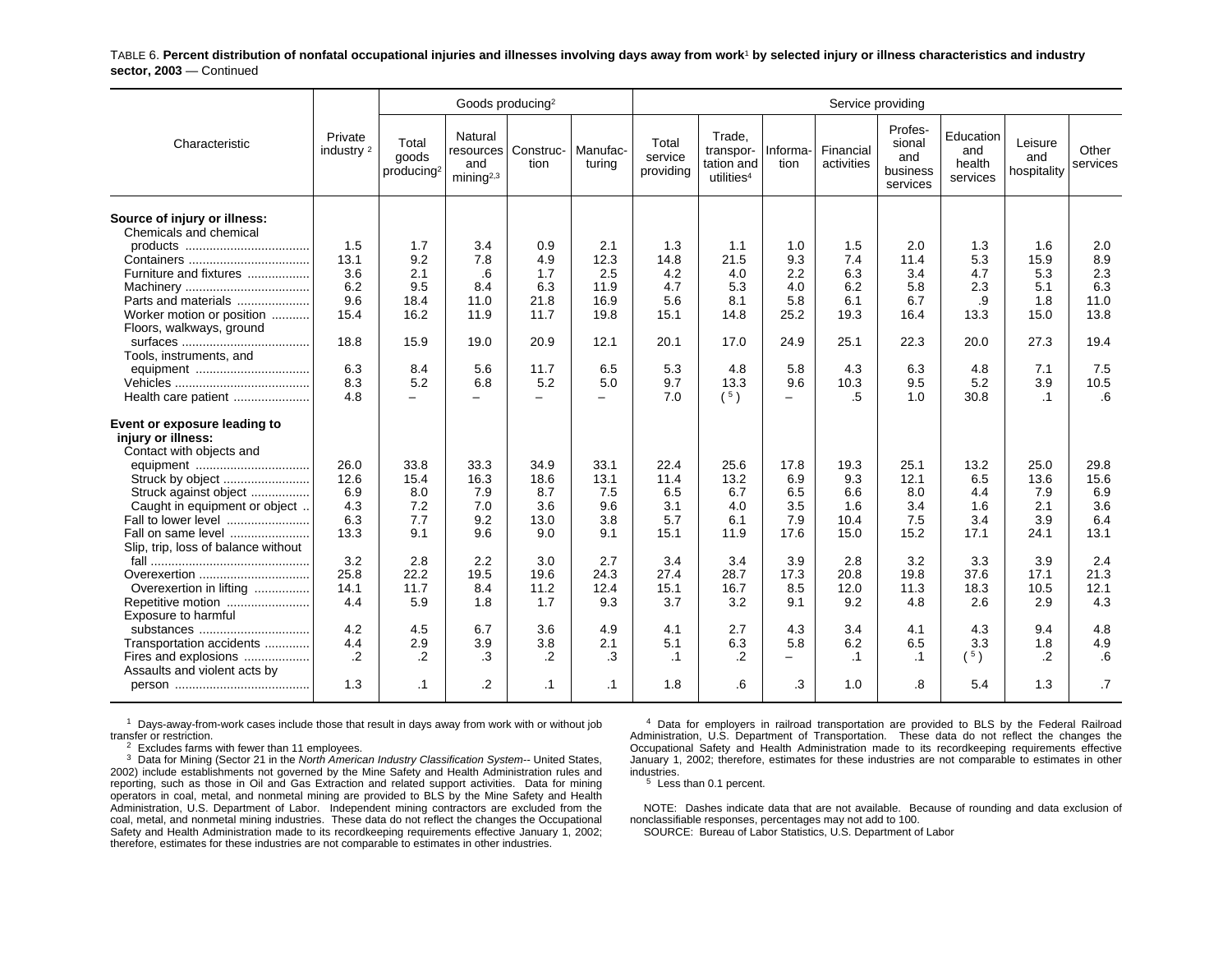TABLE 7. **Incidence rates**1 **for nonfatal occupational injuries and illnesses involving days away from work**2 **per 10,000 full-time workers for selected characteristics and industry sector, 2003**

|                                                                                                                                                                                                                                              |                                                                                                |                                                                                                  | Goods producing <sup>3</sup>                                                                      |                                                                                                    |                                                                                                  |                                                                                               |                                                                                                 |                                                                                                  | Service providing                                                                          |                                                                                            |                                                                                                |                                                                                               |                                                                                             |
|----------------------------------------------------------------------------------------------------------------------------------------------------------------------------------------------------------------------------------------------|------------------------------------------------------------------------------------------------|--------------------------------------------------------------------------------------------------|---------------------------------------------------------------------------------------------------|----------------------------------------------------------------------------------------------------|--------------------------------------------------------------------------------------------------|-----------------------------------------------------------------------------------------------|-------------------------------------------------------------------------------------------------|--------------------------------------------------------------------------------------------------|--------------------------------------------------------------------------------------------|--------------------------------------------------------------------------------------------|------------------------------------------------------------------------------------------------|-----------------------------------------------------------------------------------------------|---------------------------------------------------------------------------------------------|
| Characteristic                                                                                                                                                                                                                               | Private<br>industry <sup>3</sup>                                                               | Total<br>goods<br>producing <sup>3</sup>                                                         | Natural<br>resources<br>and<br>minima <sup>3,4</sup>                                              | Construc-<br>tion                                                                                  | Manufac-<br>turing                                                                               | Total<br>service<br>providing                                                                 | Trade.<br>transpor-<br>tation and<br>utilities <sup>5</sup>                                     | Informa-<br>tion                                                                                 | Financial<br>activities                                                                    | Profes-<br>sional<br>and<br>business<br>services                                           | Education<br>and<br>health<br>services                                                         | Leisure<br>and<br>hospitality                                                                 | Other<br>services                                                                           |
| Total [1,315,920 cases]                                                                                                                                                                                                                      | 150.0                                                                                          | 188.1                                                                                            | 183.1                                                                                             | 259.4                                                                                              | 158.6                                                                                            | 137.5                                                                                         | 189.2                                                                                           | 76.4                                                                                             | 57.5                                                                                       | 88.5                                                                                       | 163.2                                                                                          | 131.7                                                                                         | 112.0                                                                                       |
| Nature of injury or illness:<br>Sprains, strains<br>Bruises, contusions<br>Cuts, lacerations<br>Carpal tunnel syndrome<br>Chemical burns<br>Amputations<br>Multiple traumatic injuries<br>Part of body affected by the<br>injury or illness: | 64.3<br>13.5<br>11.0<br>10.8<br>2.2<br>2.5<br>.9<br>.9<br>.9<br>5.5<br>9.7<br>4.2<br>2.4       | 69.0<br>14.3<br>17.6<br>17.3<br>2.7<br>4.1<br>1.5<br>1.5<br>2.4<br>6.8<br>13.9<br>8.2<br>2.3     | 65.8<br>18.3<br>11.1<br>18.7<br>3.5<br>.7<br>$\cdot$ 7<br>2.4<br>2.4<br>7.8<br>14.0<br>7.2<br>2.2 | 93.0<br>17.0<br>29.7<br>30.5<br>2.6<br>1.4<br>.8<br>1.3<br>1.8<br>10.2<br>19.8<br>10.7<br>3.1      | 59.2<br>12.7<br>13.2<br>11.7<br>2.7<br>5.6<br>1.8<br>1.5<br>2.6<br>5.2<br>11.4<br>7.2<br>1.9     | 62.7<br>13.3<br>8.8<br>8.7<br>2.1<br>2.0<br>.7<br>.7<br>$\cdot$<br>5.0<br>8.3<br>2.9<br>2.5   | 87.4<br>18.6<br>12.4<br>12.5<br>1.3<br>2.2<br>1.0<br>.9<br>8.<br>6.6<br>11.9<br>4.3<br>3.5      | 33.2<br>8.1<br>2.9<br>5.7<br>.2<br>2.1<br>.6<br>$\cdot$<br>$\cdot$ 1<br>2.8<br>3.8<br>1.5<br>1.0 | 23.0<br>4.6<br>3.3<br>3.7<br>.4<br>3.1<br>.5<br>.5<br>$\cdot$ 1<br>2.8<br>3.6<br>1.5<br>.8 | 37.1<br>8.6<br>6.8<br>6.2<br>.5<br>2.1<br>.4<br>.4<br>.5<br>3.5<br>6.1<br>2.0<br>1.9       | 88.0<br>14.7<br>4.0<br>8.7<br>1.5<br>1.6<br>.7<br>.6<br>$\cdot$ 1<br>5.8<br>7.5<br>2.1<br>3.4  | 48.5<br>15.1<br>15.5<br>8.0<br>9.1<br>1.1<br>.5<br>.9<br>.4<br>4.6<br>7.8<br>2.8<br>1.5       | 40.8<br>7.8<br>10.7<br>7.3<br>2.7<br>2.3<br>.6<br>.7<br>.6<br>4.6<br>9.9<br>4.8<br>1.5      |
| Upper extremities<br>Hand, except finger<br>Lower extremities<br>Body systems                                                                                                                                                                | 53.9<br>9.6<br>34.6<br>34.0<br>7.4<br>5.8<br>12.1<br>31.9<br>12.1<br>5.0<br>1.4<br>2.1<br>14.9 | 62.3<br>11.8<br>37.2<br>52.3<br>10.5<br>8.8<br>21.1<br>39.1<br>14.1<br>7.0<br>1.8<br>1.9<br>14.7 | 59.3<br>12.1<br>33.9<br>38.3<br>5.8<br>8.0<br>13.6<br>48.6<br>16.5<br>5.8<br>2.1<br>1.8<br>17.3   | 82.8<br>13.0<br>52.7<br>61.4<br>10.2<br>12.5<br>24.3<br>64.4<br>22.2<br>12.0<br>3.0<br>2.8<br>22.9 | 54.0<br>11.2<br>31.0<br>49.9<br>11.1<br>7.3<br>20.5<br>27.4<br>10.4<br>5.0<br>1.3<br>1.6<br>11.0 | 51.1<br>8.9<br>33.8<br>28.0<br>6.4<br>4.8<br>9.2<br>29.5<br>11.4<br>4.4<br>1.3<br>2.2<br>14.9 | 72.4<br>13.6<br>45.8<br>37.3<br>8.1<br>6.2<br>12.6<br>42.9<br>16.2<br>7.1<br>2.3<br>2.2<br>17.7 | 23.1<br>4.7<br>14.6<br>16.1<br>5.2<br>2.5<br>4.1<br>21.2<br>9.8<br>3.7<br>.5<br>.9<br>9.7        | 18.4<br>3.5<br>12.2<br>12.6<br>4.8<br>1.8<br>2.9<br>12.1<br>4.2<br>1.3<br>.3<br>1.5<br>7.9 | 28.1<br>4.6<br>19.3<br>19.4<br>4.3<br>3.3<br>7.4<br>20.3<br>7.5<br>2.7<br>.9<br>2.0<br>9.8 | 71.2<br>11.4<br>50.7<br>25.3<br>7.0<br>3.9<br>6.3<br>29.6<br>12.5<br>3.9<br>1.0<br>3.2<br>22.3 | 40.9<br>6.5<br>26.2<br>37.5<br>6.1<br>8.4<br>14.0<br>27.9<br>10.5<br>3.4<br>.9<br>2.0<br>12.9 | 35.3<br>5.4<br>23.1<br>29.0<br>6.3<br>5.2<br>9.6<br>21.7<br>8.4<br>3.7<br>.7<br>1.6<br>11.8 |

See footnotes at end of table.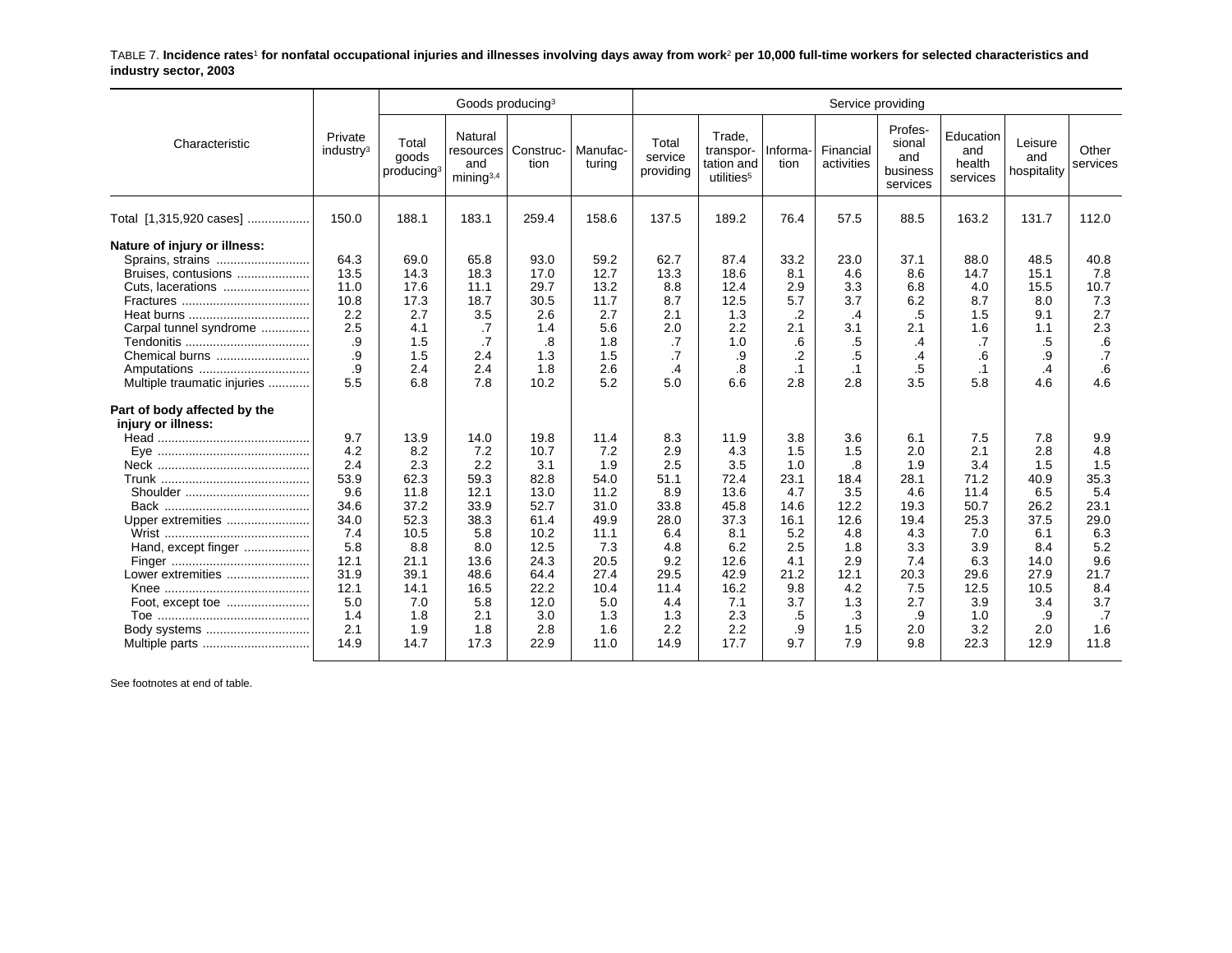TABLE 7. **Incidence rates**1 **for nonfatal occupational injuries and illnesses involving days away from work**2 **per 10,000 full-time workers for selected characteristics and industry sector, 2003** — Continued

|                                                        |                                  |                                          | Goods producing <sup>3</sup>                         |                   |                    |                               |                                                             |                          | Service providing       |                                                  |                                        |                               |                   |
|--------------------------------------------------------|----------------------------------|------------------------------------------|------------------------------------------------------|-------------------|--------------------|-------------------------------|-------------------------------------------------------------|--------------------------|-------------------------|--------------------------------------------------|----------------------------------------|-------------------------------|-------------------|
| Characteristic                                         | Private<br>industry <sup>3</sup> | Total<br>goods<br>producing <sup>3</sup> | Natural<br>resources<br>and<br>mining <sup>3,4</sup> | Construc-<br>tion | Manufac-<br>turing | Total<br>service<br>providing | Trade,<br>transpor-<br>tation and<br>utilities <sup>5</sup> | Informa-<br>tion         | Financial<br>activities | Profes-<br>sional<br>and<br>business<br>services | Education<br>and<br>health<br>services | Leisure<br>and<br>hospitality | Other<br>services |
| Source of injury or illness:<br>Chemicals and chemical |                                  |                                          |                                                      |                   |                    |                               |                                                             |                          |                         |                                                  |                                        |                               |                   |
|                                                        | 2.2                              | 3.2                                      | 6.2                                                  | 2.3               | 3.3                | 1.8                           | 2.0                                                         | 0.8                      | 0.9                     | 1.8                                              | 2.2                                    | 2.1                           | 2.3               |
|                                                        | 19.6                             | 17.3                                     | 14.4                                                 | 12.6              | 19.6               | 20.3                          | 40.8                                                        | 7.1                      | 4.3                     | 10.1                                             | 8.6                                    | 20.9                          | 10.0              |
| Furniture and fixtures                                 | 5.4                              | 3.9                                      | 1.2                                                  | 4.4               | 4.0                | 5.8                           | 7.6                                                         | 1.7                      | 3.6                     | 3.0                                              | 7.6                                    | 7.0                           | 2.5               |
|                                                        | 9.3                              | 18.0                                     | 15.4                                                 | 16.4              | 18.9               | 6.5                           | 10.1                                                        | 3.1                      | 3.6                     | 5.1                                              | 3.8                                    | 6.8                           | 7.0               |
| Parts and materials                                    | 14.3                             | 34.6                                     | 20.2                                                 | 56.5              | 26.8               | 7.7                           | 15.3                                                        | 4.4                      | 3.5                     | 5.9                                              | 1.5                                    | 2.3                           | 12.3              |
| Worker motion or position                              | 23.1                             | 30.4                                     | 21.7                                                 | 30.3              | 31.4               | 20.7                          | 28.0                                                        | 19.2                     | 11.1                    | 14.5                                             | 21.6                                   | 19.7                          | 15.5              |
| Floors, walkways, ground                               |                                  |                                          |                                                      |                   |                    |                               |                                                             |                          |                         |                                                  |                                        |                               |                   |
|                                                        | 28.2                             | 29.9                                     | 34.8                                                 | 54.2              | 19.2               | 27.6                          | 32.1                                                        | 19.0                     | 14.5                    | 19.7                                             | 32.7                                   | 35.9                          | 21.7              |
| Tools, instruments, and                                |                                  |                                          |                                                      |                   |                    |                               |                                                             |                          |                         |                                                  |                                        |                               |                   |
|                                                        | 9.4<br>12.4                      | 15.8<br>9.7                              | 10.3<br>12.5                                         | 30.3<br>13.5      | 10.3<br>7.9        | 7.3<br>13.3                   | 9.1<br>25.2                                                 | 4.5<br>7.3               | 2.5<br>5.9              | 5.5<br>8.4                                       | 7.8<br>8.5                             | 9.3<br>5.1                    | 8.4<br>11.8       |
| Health care patient                                    | 7.2                              | $\equiv$                                 | $\equiv$                                             | $\equiv$          | $\equiv$           | 9.6                           | $\cdot$ 1                                                   | $\overline{\phantom{0}}$ | .3                      | .8                                               | 50.3                                   | $\cdot$ 1                     | .6                |
|                                                        |                                  |                                          |                                                      |                   |                    |                               |                                                             |                          |                         |                                                  |                                        |                               |                   |
| Event or exposure leading to                           |                                  |                                          |                                                      |                   |                    |                               |                                                             |                          |                         |                                                  |                                        |                               |                   |
| injury or illness:                                     |                                  |                                          |                                                      |                   |                    |                               |                                                             |                          |                         |                                                  |                                        |                               |                   |
| Contact with objects and                               |                                  |                                          |                                                      |                   |                    |                               |                                                             |                          |                         |                                                  |                                        |                               |                   |
|                                                        | 39.0                             | 63.6                                     | 61.1                                                 | 90.5              | 52.6               | 30.9                          | 48.5                                                        | 13.6                     | 11.1                    | 22.2                                             | 21.6                                   | 33.0                          | 33.3              |
|                                                        | 19.0                             | 29.0                                     | 29.8                                                 | 48.2              | 20.8               | 15.7                          | 25.0                                                        | 5.2                      | 5.3                     | 10.7                                             | 10.7                                   | 17.8                          | 17.5              |
| Struck against object                                  | 10.4                             | 15.0                                     | 14.5                                                 | 22.6              | 11.9               | 8.9                           | 12.7                                                        | 5.0                      | 3.8                     | 7.1                                              | 7.2                                    | 10.4                          | 7.7               |
| Caught in equipment or object                          | 6.5                              | 13.5                                     | 12.9                                                 | 9.4               | 15.3               | 4.2                           | 7.6                                                         | 2.7                      | .9                      | 3.0                                              | 2.6                                    | 2.8                           | 4.0               |
| Fall to lower level                                    | 9.4                              | 14.4                                     | 16.9                                                 | 33.8              | 6.0                | 7.8                           | 11.6                                                        | 6.0                      | 6.0                     | 6.6                                              | 5.5                                    | 5.1                           | 7.1               |
| Fall on same level                                     | 19.9                             | 17.1                                     | 17.6                                                 | 23.4              | 14.4               | 20.8                          | 22.5                                                        | 13.4                     | 8.6                     | 13.4                                             | 27.9                                   | 31.7                          | 14.6              |
| Slip, trip, loss of balance without                    |                                  |                                          |                                                      |                   |                    |                               |                                                             |                          |                         |                                                  |                                        |                               |                   |
|                                                        | 4.8                              | 5.3                                      | 4.1                                                  | 7.9               | 4.3                | 4.6                           | 6.4                                                         | 2.9                      | 1.6                     | 2.9                                              | 5.4                                    | 5.1                           | 2.6               |
| Overexertion                                           | 38.7                             | 41.7                                     | 35.7                                                 | 50.7              | 38.5               | 37.7                          | 54.3                                                        | 13.2                     | 12.0                    | 17.5                                             | 61.3                                   | 22.5                          | 23.8              |
| Overexertion in lifting                                | 21.1                             | 22.0                                     | 15.3                                                 | 29.2              | 19.6               | 20.8                          | 31.5                                                        | 6.5                      | 6.9                     | 10.0                                             | 29.8                                   | 13.8                          | 13.5              |
| Repetitive motion                                      | 6.5                              | 11.2                                     | 3.3                                                  | 4.5               | 14.8               | 5.0                           | 6.1                                                         | 7.0                      | 5.3                     | 4.2                                              | 4.2                                    | 3.9                           | 4.8               |
| Exposure to harmful                                    | 6.4                              | 8.5                                      | 12.2                                                 | 9.4               | 7.7                | 5.7                           | 5.1                                                         | 3.3                      | 2.0                     | 3.6                                              | 7.0                                    | 12.3                          | 5.4               |
| substances<br>Transportation accidents                 | 6.6                              | 5.4                                      | 7.2                                                  | 10.0              | 3.3                | 6.9                           | 11.8                                                        | 4.5                      | 3.6                     | 5.8                                              | 5.4                                    | 2.4                           | 5.5               |
| Fires and explosions                                   | .3                               | .4                                       | .6                                                   | $.5\,$            | $\overline{A}$     | $\cdot$ .2                    | $\cdot$                                                     | $\qquad \qquad -$        | $\cdot$ 1               | $\cdot$ 1                                        | (6)                                    | $\cdot$ .2                    | .6                |
| Assaults and violent acts by                           |                                  |                                          |                                                      |                   |                    |                               |                                                             |                          |                         |                                                  |                                        |                               |                   |
|                                                        | 1.9                              | $\cdot$                                  | .3                                                   | $\overline{2}$    | $\cdot$            | 2.4                           | 1.1                                                         | $\overline{2}$           | .6                      | .7                                               | 8.8                                    | 1.7                           | .7                |
|                                                        |                                  |                                          |                                                      |                   |                    |                               |                                                             |                          |                         |                                                  |                                        |                               |                   |

 $1$  Incidence rates represent the number of injuries and illnesses per 10,000 full-time workers and were calculated as: (N/EH) x 20,000,000 where

 $N = number of injuries and illnesses$ <br> $EH = total hours worked by all embeds$  $=$  total hours worked by all employees during the calendar year 20,000,000 <sup>=</sup> base for 10,000 equivalent full-time workers (working 40 hours per week, 50 weeks per year)

 $^2$  Days-away-from-work cases include those that result in days away from work with or without job transfer or restriction.

 $3$  Excludes farms with fewer than 11 employees.

<sup>4</sup> Data for Mining (Sector 21 in the North American Industry Classification System-- United States, 2002) include establishments not governed by the Mine Safety and Health Administration rules and reporting, such as those in Oil and Gas Extraction and related support activities. Data for mining

operators in coal, metal, and nonmetal mining are provided to BLS by the Mine Safety and Health Administration, U.S. Department of Labor. Independent mining contractors are excluded from the coal, metal, and nonmetal mining industries. These data do not reflect the changes the Occupational Safety and Health Administration made to its recordkeeping requirements effective January 1, 2002; therefore, estimates for these industries are not comparable to estimates in other industries.

<sup>5</sup> Data for employers in railroad transportation are provided to BLS by the Federal Railroad Administration, U.S. Department of Transportation. These data do not reflect the changes the Occupational Safety and Health Administration made to its recordkeeping requirements effective January 1, 2002; therefore, estimates for these industries are not comparable to estimates in other industries.

 $6$  Less than 1.0 case per 10,000 full-time workers.

NOTE: Dashes indicate data that are not available.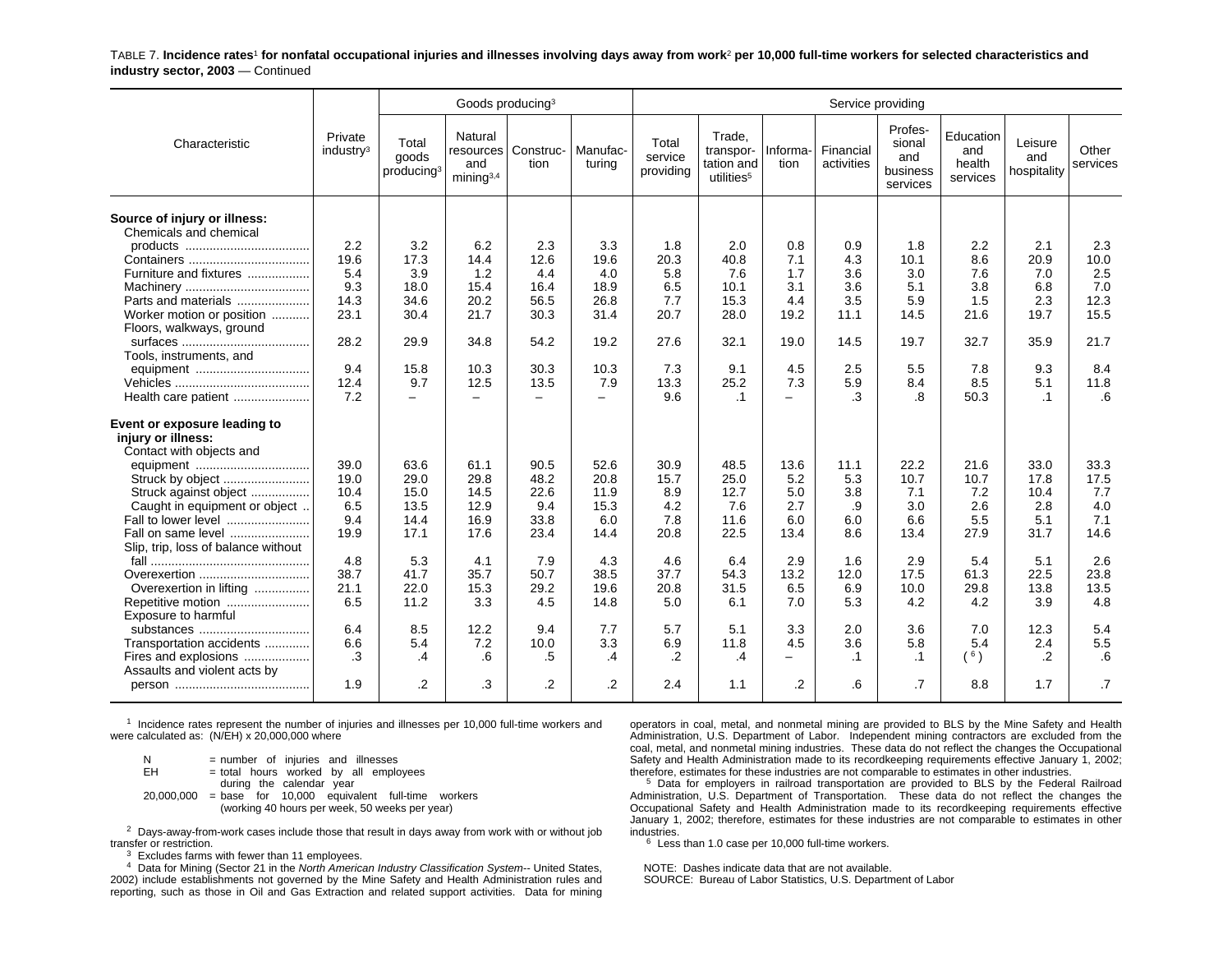|                                             |                |              |              | Percent of days-away-from-work cases involving - |                          |                   |                   |                    | Median<br>days<br>away<br>from work |
|---------------------------------------------|----------------|--------------|--------------|--------------------------------------------------|--------------------------|-------------------|-------------------|--------------------|-------------------------------------|
| Characteristic                              | Total<br>cases | 1 day        | 2 days       | $3 - 5$ days                                     | $6 - 10$<br>days         | $11 - 20$<br>days | $21 - 30$<br>days | 31 days<br>or more |                                     |
| Total [1,315,920 cases]                     | 100.0          | 14.3         | 11.1         | 18.0                                             | 12.4                     | 11.3              | 6.8               | 26.2               | 8                                   |
| Sex:                                        |                |              |              |                                                  |                          |                   |                   |                    |                                     |
|                                             | 100.0<br>100.0 | 14.2<br>14.4 | 10.5<br>12.3 | 17.6<br>18.9                                     | 12.2<br>12.7             | 11.5<br>10.9      | 7.1<br>6.2        | 26.9<br>24.6       | 8<br>$\overline{7}$                 |
| Age $^2$                                    |                |              |              |                                                  |                          |                   |                   |                    |                                     |
|                                             | 100.0          | 28.6         | 19.0         | 23.8                                             | $\overline{\phantom{m}}$ |                   |                   |                    | 3                                   |
|                                             | 100.0          | 20.4         | 16.5         | 20.4                                             | 15.1                     | 9.4               | 6.1               | 12.0               | $\overline{4}$                      |
|                                             | 100.0<br>100.0 | 18.4<br>16.0 | 15.3<br>12.2 | 22.1<br>19.6                                     | 13.4<br>12.5             | 10.5<br>10.9      | 5.1<br>6.6        | 15.1<br>22.2       | 5<br>6                              |
|                                             | 100.0          | 13.8         | 10.2         | 17.2                                             | 12.5                     | 11.3              | 7.0               | 28.1               | 9                                   |
|                                             | 100.0          | 11.9         | 9.5          | 16.4                                             | 11.4                     | 11.9              | 7.3               | 31.6               | 11                                  |
|                                             | 100.0          | 10.4         | 9.2          | 15.7                                             | 12.0                     | 12.0              | 7.6               | 33.2               | 12                                  |
|                                             | 100.0          | 10.9         | 6.8          | 14.2                                             | 9.9                      | 11.5              | 7.6               | 39.1               | 18                                  |
| Length of service with employer:            |                |              |              |                                                  |                          |                   |                   |                    |                                     |
| Less than 3 months                          | 100.0          | 16.4         | 13.9         | 19.7                                             | 12.8                     | 10.0              | 6.1               | 21.2               | 6                                   |
| 3 - 11 months                               | 100.0          | 15.5         | 12.7         | 19.6                                             | 12.7                     | 10.5              | 6.3               | 22.8               | 6                                   |
|                                             | 100.0          | 14.6         | 11.2         | 18.3                                             | 12.5                     | 11.4              | 6.6               | 25.5               | $\overline{7}$                      |
| More than 5 years                           | 100.0          | 12.3         | 9.0          | 16.2                                             | 11.8                     | 12.1              | 7.6               | 30.9               | 11                                  |
| Race or ethnic origin:                      |                |              |              |                                                  |                          |                   |                   |                    |                                     |
|                                             | 100.0          | 15.6         | 11.9         | 17.9                                             | 12.0                     | 11.1              | 6.9               | 24.5               | 7                                   |
|                                             | 100.0          | 14.1         | 11.7         | 18.4                                             | 12.5                     | 11.3              | 6.6               | 25.5               | 7                                   |
| Hispanic or Latino only                     | 100.0          | 13.5         | 10.4         | 18.7                                             | 13.0                     | 11.0              | 6.5               | 26.8               | 8                                   |
|                                             | 100.0          | 14.1         | 11.6         | 21.3                                             | 13.8                     | 12.1              | 5.0               | 22.2               | 7                                   |
| Native Hawaiian or Pacific<br>Islander only | 100.0          | 17.4         | 15.6         | 19.8                                             | 11.0                     | 10.2              | 5.0               | 20.6               | 5                                   |
| American Indian or Alaskan                  |                |              |              |                                                  |                          |                   |                   |                    |                                     |
|                                             | 100.0          | 13.9         | 13.5         | 16.5                                             | 15.2                     | 8.4               | 7.8               | 24.9               | $\overline{7}$                      |
| Hispanic or Latino and other                |                |              |              |                                                  |                          |                   |                   |                    |                                     |
|                                             | 100.0          | 18.4         | 8.0          | 16.8                                             | 17.6                     | 12.8              | 12.0              | 14.4               | 7                                   |
|                                             | 100.0          | 12.2         | 5.3          | 13.7                                             | 13.7                     | 17.6              | 6.9               | 31.3               | 13                                  |
|                                             | 100.0          | 12.5         | 9.9          | 17.8                                             | 12.5                     | 11.6              | 6.8               | 28.9               | 9                                   |

TABLE 8. **Percent distribution of nonfatal occupational injuries and illnesses involving days away from work**1 **by selected worker characteristics and number of days away from work, 2003**

<sup>1</sup> Days-away-from-work cases include those that result in days away<br>from work with or without job transfer or restriction.<br><sup>2</sup> Information is not shown separately for injured workers under age 14;<br>they accounted for fewe

NOTE: Dashes indicate data that are not available. Because of rounding and nonclassifiable responses, data may not sum to the totals. SOURCE: Bureau of Labor Statistics, U.S. Department of Labor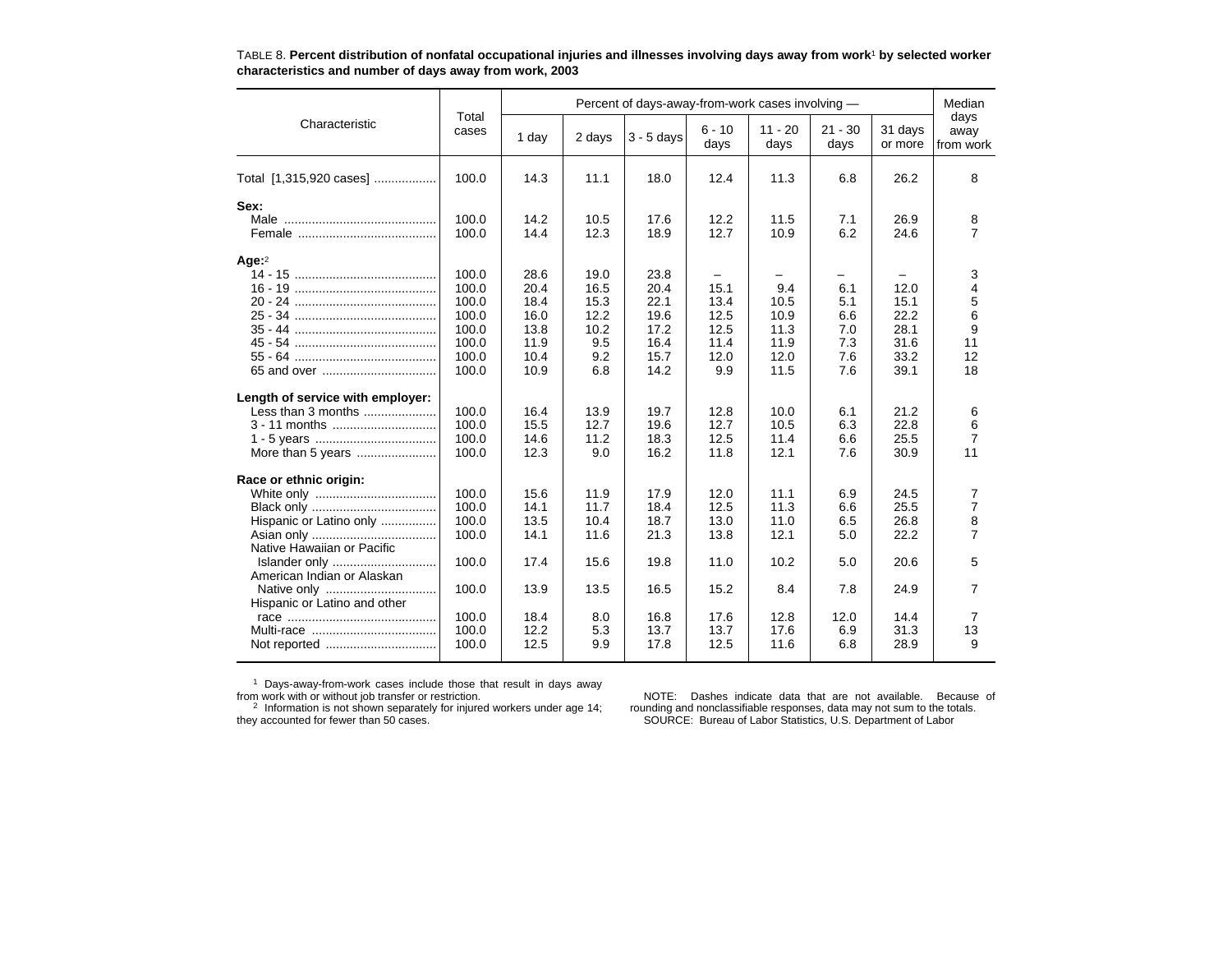|                                          |                | Percent of days-away-from-work cases involving - |        |                 |                  |                   |                          |                    |                           |  |  |
|------------------------------------------|----------------|--------------------------------------------------|--------|-----------------|------------------|-------------------|--------------------------|--------------------|---------------------------|--|--|
| Occupation                               | Total<br>cases | 1 day                                            | 2 days | $3 - 5$<br>days | $6 - 10$<br>days | $11 - 20$<br>days | $21 - 30$<br>days        | 31 days<br>or more | days<br>away<br>from work |  |  |
|                                          | 100.0          | 14.3                                             | 11.1   | 18.0            | 12.4             | 11.3              | 6.8                      | 26.2               | 8                         |  |  |
| Business and financial operations        | 100.0          | 16.6                                             | 10.7   | 17.8            | 11.2             | 12.1              | 6.0                      | 25.6               | $\overline{7}$            |  |  |
|                                          | 100.0          | 14.6                                             | 7.8    | 23.6            | 12.8             | 11.9              | 4.4                      | 24.8               | 7                         |  |  |
| Computer and mathematical occupations    | 100.0          | 20.1                                             | 16.0   | 22.6            | 10.6             | 13.3              | 2.4                      | 14.9               | 5                         |  |  |
| Architecture and engineering             |                |                                                  |        |                 |                  |                   |                          |                    |                           |  |  |
|                                          | 100.0          | 18.5                                             | 14.1   | 20.7            | 10.1             | 10.9              | 7.4                      | 18.2               | 5                         |  |  |
| Life, physical, and social science       |                |                                                  |        |                 |                  |                   |                          |                    |                           |  |  |
|                                          | 100.0          | 17.8                                             | 13.0   | 18.6            | 10.5             | 15.4              | 6.9                      | 17.8               | 6                         |  |  |
| Community and social services            |                |                                                  |        |                 |                  |                   |                          |                    |                           |  |  |
|                                          | 100.0          | 19.5                                             | 11.6   | 24.2            | 12.7             | 10.8              | 4.1                      | 16.9               | 5                         |  |  |
|                                          | 100.0          | 13.5                                             | 27.0   | 13.5            |                  | 13.5              | $\overline{\phantom{0}}$ | 28.8               | 4                         |  |  |
| Education, training, and library         |                |                                                  |        |                 |                  |                   |                          |                    |                           |  |  |
|                                          | 100.0          | 14.1                                             | 10.8   | 22.7            | 10.1             | 14.9              | 7.2                      | 20.4               | 6                         |  |  |
| Arts, design, entertainment, sports, and |                |                                                  |        |                 |                  |                   |                          |                    |                           |  |  |
|                                          | 100.0          | 15.3                                             | 9.4    | 17.1            | 10.9             | 15.9              | 7.4                      | 23.7               | 8                         |  |  |
| Healthcare practitioners and technical   |                |                                                  |        |                 |                  |                   |                          |                    |                           |  |  |
|                                          | 100.0          | 15.6                                             | 13.0   | 18.9            | 14.0             | 11.3              | 6.4                      | 20.8               | 6                         |  |  |
| Healthcare support occupations           | 100.0          | 14.6                                             | 14.9   | 20.3            | 15.2             | 10.9              | 5.0                      | 19.1               | 6                         |  |  |
| Protective service occupations           | 100.0          | 12.4                                             | 16.5   | 18.1            | 14.3             | 10.5              | 4.7                      | 23.5               | 6                         |  |  |
| Food preparation and serving related     |                |                                                  |        |                 |                  |                   |                          |                    |                           |  |  |
|                                          | 100.0          | 17.1                                             | 13.6   | 20.9            | 13.2             | 9.5               | 6.2                      | 19.5               | 5                         |  |  |
| Building and grounds cleaning and        |                |                                                  |        |                 |                  |                   |                          |                    |                           |  |  |
|                                          | 100.0          | 13.4                                             | 11.2   | 19.9            | 12.6             | 10.7              | 8.2                      | 24.0               | 7                         |  |  |
| Personal care and service occupations    | 100.0          | 14.2                                             | 11.9   | 16.3            | 13.1             | 12.4              | 6.3                      | 25.8               | 8                         |  |  |
| Sales and related occupations            | 100.0          | 13.7                                             | 13.1   | 19.5            | 12.7             | 10.6              | 6.2                      | 24.2               | $\overline{7}$            |  |  |
| Office and administrative support        |                |                                                  |        |                 |                  |                   |                          |                    |                           |  |  |
|                                          | 100.0          | 15.8                                             | 10.8   | 18.5            | 12.2             | 11.7              | 6.5                      | 24.6               | 7                         |  |  |
| Farming, fishing, and forestry           |                |                                                  |        |                 |                  |                   |                          |                    |                           |  |  |
|                                          | 100.0          | 12.2                                             | 9.7    | 20.9            | 14.6             | 11.5              | 5.3                      | 25.7               | 7                         |  |  |
| Construction and extraction occupations  | 100.0          | 13.3                                             | 10.3   | 16.2            | 11.1             | 10.7              | 7.1                      | 31.4               | 10                        |  |  |
| Installation, maintenance, and repair    |                |                                                  |        |                 |                  |                   |                          |                    |                           |  |  |
|                                          | 100.0          | 15.1                                             | 9.9    | 17.2            | 11.6             | 11.6              | 6.8                      | 27.9               | 9                         |  |  |
|                                          | 100.0          | 15.4                                             | 10.6   | 16.6            | 11.9             | 11.4              | 7.0                      | 27.2               | 8                         |  |  |
| Transportation and material moving       |                |                                                  |        |                 |                  |                   |                          |                    |                           |  |  |
|                                          | 100.0          | 11.8                                             | 9.3    | 17.0            | 12.3             | 11.9              | 7.6                      | 30.1               | 10                        |  |  |
|                                          |                |                                                  |        |                 |                  |                   |                          |                    |                           |  |  |

### TABLE 9. **Percent distribution of nonfatal occupational injuries and illnesses involving days away from work**1 **by major occupational group and number of days away from work, 2003**

1 Days-away-from-work cases include those that result in days away from work with or without job transfer or restriction.

NOTE: Dashes indicate data that are not available. Because of rounding and nonclassifiable responses, data may not sum to the totals. SOURCE: Bureau of Labor Statistics, U.S. Department of Labor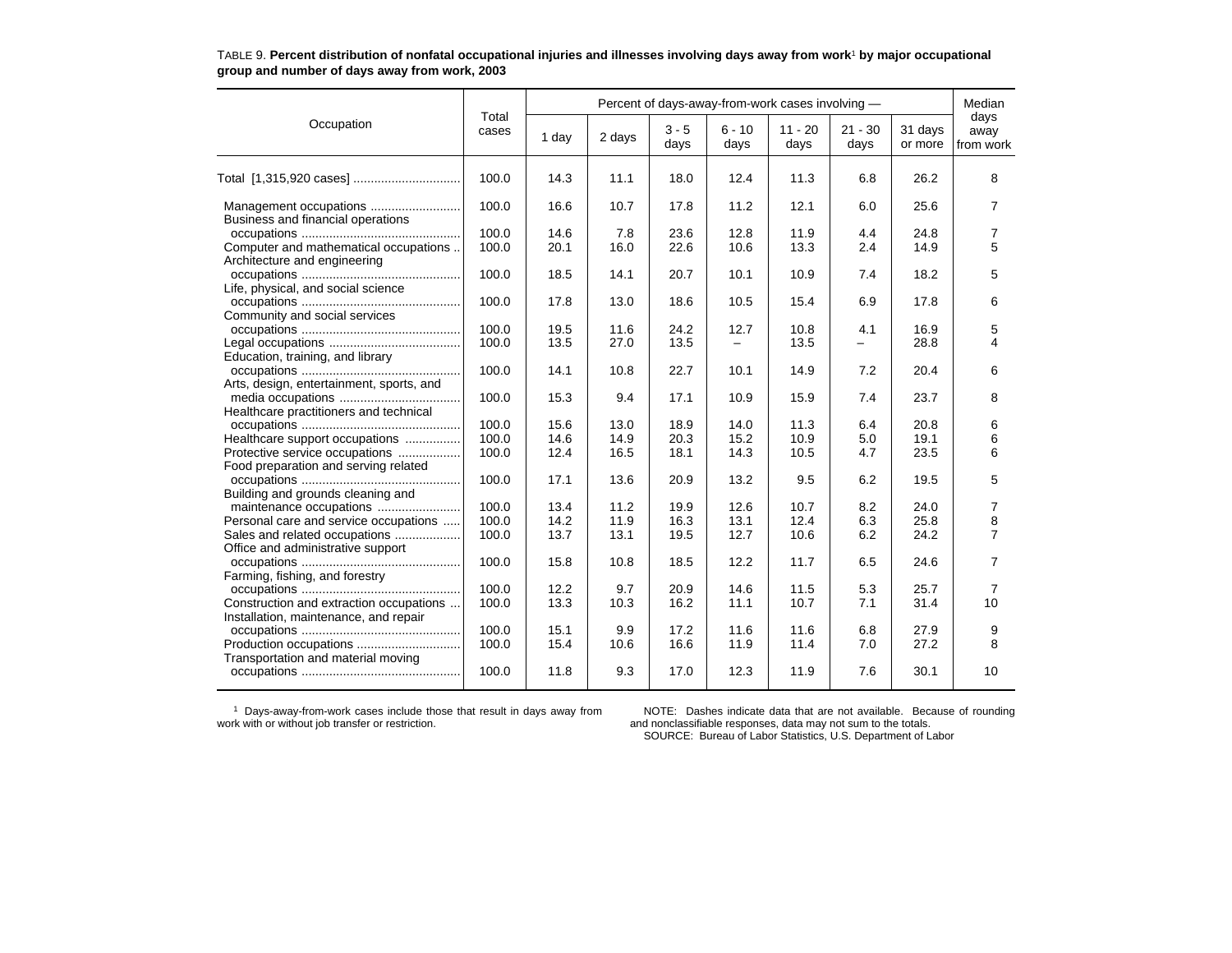|                                           |                |       | Percent of days-away-from-work cases involving - |                 |                  |                   |                   |                    |                           |  |  |  |  |
|-------------------------------------------|----------------|-------|--------------------------------------------------|-----------------|------------------|-------------------|-------------------|--------------------|---------------------------|--|--|--|--|
| Occupation                                | Total<br>cases | 1 day | 2 days                                           | $3 - 5$<br>days | $6 - 10$<br>days | $11 - 20$<br>days | $21 - 30$<br>days | 31 days<br>or more | days<br>away<br>from work |  |  |  |  |
|                                           | 100.0          | 14.3  | 11.1                                             | 18.0            | 12.4             | 11.3              | 6.8               | 26.2               | 8                         |  |  |  |  |
| Labor and freight, stock, and material    |                |       |                                                  |                 |                  |                   |                   |                    |                           |  |  |  |  |
|                                           | 100.0          | 13.8  | 11.2                                             | 17.7            | 13.3             | 10.9              | 7.2               | 25.9               | 8                         |  |  |  |  |
| Truck drivers, heavy and tractor-trailer  | 100.0          | 8.6   | 8.3                                              | 17.3            | 11.0             | 12.1              | 8.7               | 34.1               | 14                        |  |  |  |  |
| Nursing aides, orderlies, and attendants  | 100.0          | 14.9  | 15.2                                             | 21.2            | 14.9             | 11.0              | 5.1               | 17.7               | 5                         |  |  |  |  |
|                                           | 100.0          | 12.5  | 11.3                                             | 17.4            | 11.1             | 10.5              | 7.9               | 29.5               | 9                         |  |  |  |  |
| Janitors and cleaners, except maids and   | 100.0          | 15.0  | 11.4                                             | 19.3            | 11.2             | 10.5              | 7.5               | 25.0               | 7                         |  |  |  |  |
|                                           | 100.0          | 14.2  | 11.4                                             | 21.4            | 13.0             | 10.2              | 5.7               | 24.1               | $\overline{7}$            |  |  |  |  |
| Truck drivers, light or delivery services | 100.0          | 11.1  | 7.9                                              | 15.5            | 13.1             | 13.9              | 7.2               | 31.3               | 11                        |  |  |  |  |
|                                           | 100.0          | 13.1  | 11.0                                             | 18.5            | 11.7             | 8.5               | 6.1               | 31.1               | 8                         |  |  |  |  |
|                                           | 100.0          | 15.5  | 11.1                                             | 20.7            | 12.3             | 12.6              | 6.6               | 21.3               | 7                         |  |  |  |  |
| Stock clerks and order fillers            | 100.0          | 15.0  | 12.5                                             | 20.1            | 14.7             | 10.8              | 6.7               | 20.1               | 6                         |  |  |  |  |
| Maids and housekeeping cleaners           | 100.0          | 11.4  | 13.5                                             | 19.9            | 14.1             | 9.8               | 8.2               | 23.2               | $\overline{7}$            |  |  |  |  |
| Maintenance and repair workers, general   | 100.0          | 14.8  | 10.0                                             | 18.3            | 11.8             | 11.0              | 5.9               | 28.1               | 8                         |  |  |  |  |
| Automotive service technicians and        |                |       |                                                  |                 |                  |                   |                   |                    |                           |  |  |  |  |
|                                           | 100.0          | 17.9  | 9.8                                              | 18.2            | 10.4             | 11.8              | 8.7               | 23.1               | 7                         |  |  |  |  |
|                                           | 100.0          | 12.0  | 15.4                                             | 16.7            | 11.9             | 13.1              | 8.8               | 22.2               | $\overline{7}$            |  |  |  |  |
| First line supervisors/managers of retail |                |       |                                                  |                 |                  |                   |                   |                    |                           |  |  |  |  |
|                                           | 100.0          | 13.2  | 14.4                                             | 18.6            | 14.5             | 8.5               | 5.0               | 25.8               | 6                         |  |  |  |  |
| Combined food preparation and serving     |                |       |                                                  |                 |                  |                   |                   |                    |                           |  |  |  |  |
| workers, including fast food              | 100.0          | 20.7  | 12.0                                             | 20.8            | 15.3             | 7.1               | 5.4               | 18.7               | 5                         |  |  |  |  |
| Customer service representatives          | 100.0          | 14.0  | 10.4                                             | 18.1            | 13.7             | 13.0              | 5.6               | 25.2               | 8                         |  |  |  |  |
|                                           | 100.0          | 14.8  | 9.1                                              | 20.3            | 12.5             | 8.1               | 6.8               | 28.5               | $\overline{7}$            |  |  |  |  |
|                                           | 100.0          | 15.9  | 15.9                                             | 19.0            | 12.4             | 13.9              | 5.1               | 17.8               | 5                         |  |  |  |  |
| Landscaping and groundskeeping            |                |       |                                                  |                 |                  |                   |                   |                    |                           |  |  |  |  |
|                                           | 100.0          | 13.6  | 8.8                                              | 22.2            | 14.6             | 13.0              | 6.6               | 21.1               | 7                         |  |  |  |  |
| Welders, cutters, solderers, and brazers  | 100.0          | 21.5  | 11.1                                             | 15.3            | 12.5             | 10.2              | 5.1               | 24.2               | 6                         |  |  |  |  |
| Industrial machinery mechanics            | 100.0          | 12.1  | 9.2                                              | 15.4            | 10.7             | 14.0              | 8.7               | 29.7               | 12                        |  |  |  |  |
| Shipping, receiving, and traffic clerks   | 100.0          | 15.9  | 12.2                                             | 16.7            | 10.6             | 13.7              | 7.7               | 23.3               | $\overline{7}$            |  |  |  |  |
|                                           | 100.0          | 15.3  | 11.9                                             | 15.5            | 9.8              | 13.2              | 7.0               | 27.2               | 10                        |  |  |  |  |
| Plumbers, pipefitters, and steamfitters   | 100.0          | 19.1  | 6.5                                              | 17.4            | 9.8              | 10.3              | 8.2               | 28.6               | 8                         |  |  |  |  |

### TABLE 10. **Percent distribution of nonfatal occupational injuries and illnesses involving days away from work**1 **by selected occupation and number of days away from work, 2003**

1 Days-away-from-work cases include those that result in days away from work with or without job transfer or restriction.

NOTE: Dashes indicate data that are not available. Because of rounding and nonclassifiable responses, data may not sum to the totals. SOURCE: Bureau of Labor Statistics, U.S. Department of Labor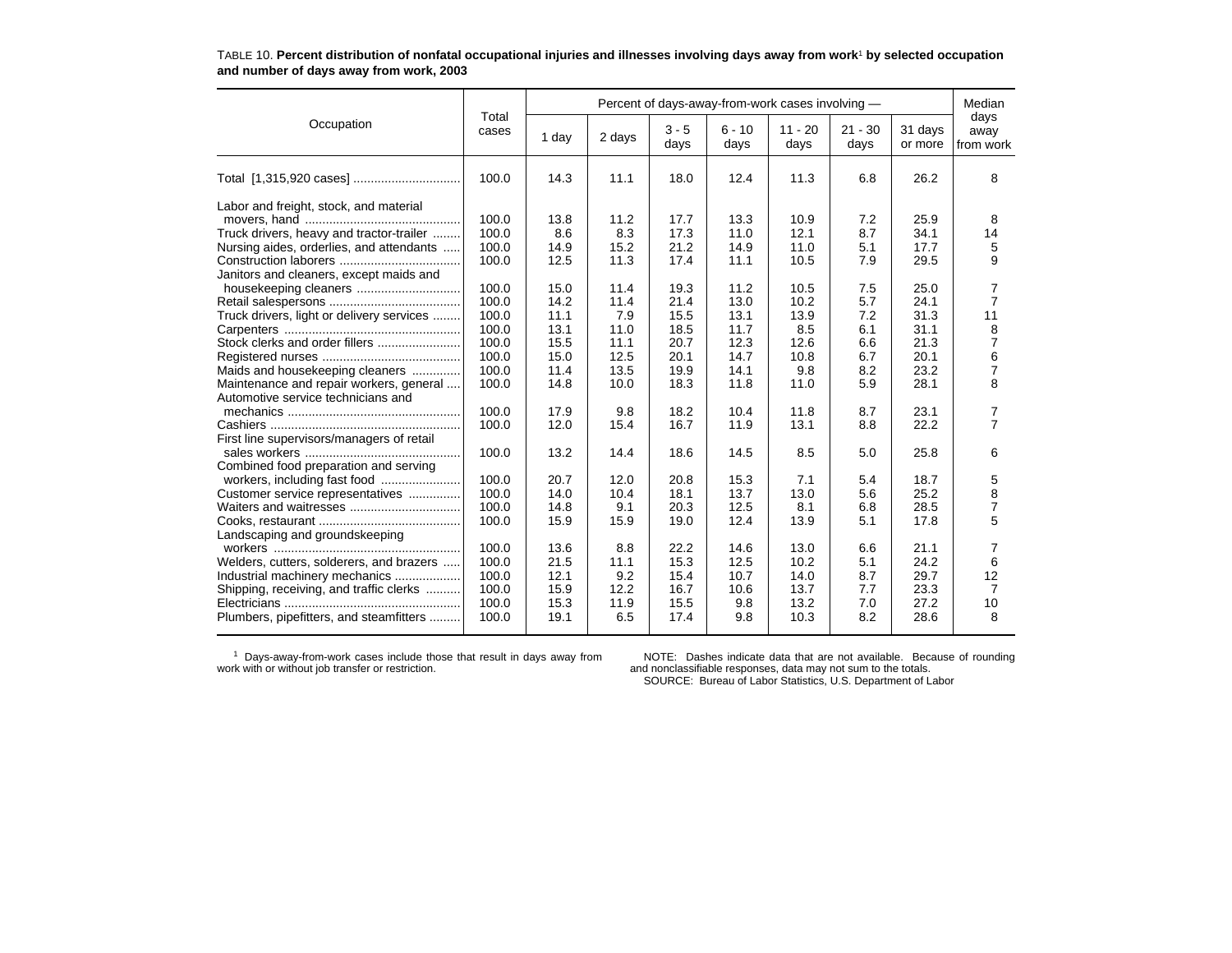|                                                                                                                                                                                                                                                                                                                                                                                                                                                                                                                                                                                                                                                                                                                                                                                                                                                                                                                                                                                                                                                                                                                                                                                                                                                              |           |                   | Percent of days-away-from-work cases involving - |                           |      |      |      |      |                |  |  |  |
|--------------------------------------------------------------------------------------------------------------------------------------------------------------------------------------------------------------------------------------------------------------------------------------------------------------------------------------------------------------------------------------------------------------------------------------------------------------------------------------------------------------------------------------------------------------------------------------------------------------------------------------------------------------------------------------------------------------------------------------------------------------------------------------------------------------------------------------------------------------------------------------------------------------------------------------------------------------------------------------------------------------------------------------------------------------------------------------------------------------------------------------------------------------------------------------------------------------------------------------------------------------|-----------|-------------------|--------------------------------------------------|---------------------------|------|------|------|------|----------------|--|--|--|
| Total<br>Characteristic<br>$3 - 5$<br>$6 - 10$<br>cases<br>1 day<br>2 days<br>days<br>days<br>days<br>100.0<br>14.3<br>11.1<br>12.4<br>11.3<br>18.0<br>100.0<br>11.4<br>10.8<br>13.5<br>11.9<br>19.1<br>100.0<br>21.3<br>15.5<br>22.8<br>12.3<br>9.4<br>Bruises, contusions<br>100.0<br>15.2<br>13.2<br>24.2<br>20.0<br>10.1<br>100.0<br>5.7<br>4.9<br>10.1<br>8.7<br>11.9<br>100.0<br>16.8<br>14.3<br>19.7<br>17.0<br>14.6<br>100.0<br>3.8<br>4.3<br>7.0<br>8.2<br>Carpal tunnel syndrome<br>14.3<br>100.0<br>12.5<br>8.4<br>17.2<br>10.3<br>14.9<br>100.0<br>29.6<br>24.3<br>10.8<br>5.9<br>Chemical burns<br>20.5<br>100.0<br>6.3<br>5.3<br>13.4<br>9.2<br>9.2<br>Amputations<br>100.0<br>9.2<br>13.4<br>14.0<br>17.3<br>10.7<br>Multiple traumatic injuries<br>100.0<br>18.3<br>21.4<br>34.7<br>9.0<br>6.1<br>100.0<br>46.2<br>20.2<br>20.5<br>3.6<br>6.0<br>100.0<br>14.1<br>10.9<br>18.6<br>11.5<br>12.1<br>100.0<br>10.8<br>10.4<br>18.5<br>13.1<br>12.0<br>100.0<br>8.7<br>8.4<br>13.7<br>10.4<br>11.0<br>100.0<br>11.4<br>11.4<br>20.7<br>14.0<br>11.7<br>100.0<br>16.3<br>11.4<br>17.1<br>12.3<br>12.3<br>Upper extremities<br>100.0<br>9.8<br>11.5<br>6.9<br>12.8<br>12.7<br>100.0<br>18.9<br>13.7<br>21.6<br>13.6<br>10.7<br>Hand, except finger | $11 - 20$ | $21 - 30$<br>days | 31 days<br>or more                               | days<br>away<br>from work |      |      |      |      |                |  |  |  |
| Total [1,315,920 cases]                                                                                                                                                                                                                                                                                                                                                                                                                                                                                                                                                                                                                                                                                                                                                                                                                                                                                                                                                                                                                                                                                                                                                                                                                                      |           |                   |                                                  |                           |      |      | 6.8  | 26.2 | 8              |  |  |  |
| Nature of injury or illness:                                                                                                                                                                                                                                                                                                                                                                                                                                                                                                                                                                                                                                                                                                                                                                                                                                                                                                                                                                                                                                                                                                                                                                                                                                 |           |                   |                                                  |                           |      |      |      |      |                |  |  |  |
|                                                                                                                                                                                                                                                                                                                                                                                                                                                                                                                                                                                                                                                                                                                                                                                                                                                                                                                                                                                                                                                                                                                                                                                                                                                              |           |                   |                                                  |                           |      |      | 6.8  | 26.5 | 8              |  |  |  |
|                                                                                                                                                                                                                                                                                                                                                                                                                                                                                                                                                                                                                                                                                                                                                                                                                                                                                                                                                                                                                                                                                                                                                                                                                                                              |           |                   |                                                  |                           |      |      | 4.5  | 14.3 | 4              |  |  |  |
|                                                                                                                                                                                                                                                                                                                                                                                                                                                                                                                                                                                                                                                                                                                                                                                                                                                                                                                                                                                                                                                                                                                                                                                                                                                              |           |                   |                                                  |                           |      |      | 5.3  | 11.9 | 4              |  |  |  |
|                                                                                                                                                                                                                                                                                                                                                                                                                                                                                                                                                                                                                                                                                                                                                                                                                                                                                                                                                                                                                                                                                                                                                                                                                                                              |           |                   |                                                  |                           |      |      | 9.3  | 49.4 | 30             |  |  |  |
|                                                                                                                                                                                                                                                                                                                                                                                                                                                                                                                                                                                                                                                                                                                                                                                                                                                                                                                                                                                                                                                                                                                                                                                                                                                              |           |                   |                                                  |                           |      |      | 7.3  | 10.3 | 5              |  |  |  |
|                                                                                                                                                                                                                                                                                                                                                                                                                                                                                                                                                                                                                                                                                                                                                                                                                                                                                                                                                                                                                                                                                                                                                                                                                                                              |           |                   |                                                  |                           |      |      | 11.2 | 51.2 | 32             |  |  |  |
|                                                                                                                                                                                                                                                                                                                                                                                                                                                                                                                                                                                                                                                                                                                                                                                                                                                                                                                                                                                                                                                                                                                                                                                                                                                              |           |                   |                                                  |                           |      |      | 5.3  | 31.3 | 11             |  |  |  |
|                                                                                                                                                                                                                                                                                                                                                                                                                                                                                                                                                                                                                                                                                                                                                                                                                                                                                                                                                                                                                                                                                                                                                                                                                                                              |           |                   |                                                  |                           |      |      | 3.6  | 5.2  | 2              |  |  |  |
|                                                                                                                                                                                                                                                                                                                                                                                                                                                                                                                                                                                                                                                                                                                                                                                                                                                                                                                                                                                                                                                                                                                                                                                                                                                              |           |                   |                                                  |                           |      |      | 8.1  | 48.7 | 30             |  |  |  |
|                                                                                                                                                                                                                                                                                                                                                                                                                                                                                                                                                                                                                                                                                                                                                                                                                                                                                                                                                                                                                                                                                                                                                                                                                                                              |           |                   |                                                  |                           |      |      | 7.4  | 27.9 | 9              |  |  |  |
| Part of body affected by the                                                                                                                                                                                                                                                                                                                                                                                                                                                                                                                                                                                                                                                                                                                                                                                                                                                                                                                                                                                                                                                                                                                                                                                                                                 |           |                   |                                                  |                           |      |      |      |      |                |  |  |  |
| injury or illness:                                                                                                                                                                                                                                                                                                                                                                                                                                                                                                                                                                                                                                                                                                                                                                                                                                                                                                                                                                                                                                                                                                                                                                                                                                           |           |                   |                                                  |                           |      |      |      |      |                |  |  |  |
|                                                                                                                                                                                                                                                                                                                                                                                                                                                                                                                                                                                                                                                                                                                                                                                                                                                                                                                                                                                                                                                                                                                                                                                                                                                              |           |                   |                                                  |                           |      |      | 2.4  | 8.1  | 2              |  |  |  |
|                                                                                                                                                                                                                                                                                                                                                                                                                                                                                                                                                                                                                                                                                                                                                                                                                                                                                                                                                                                                                                                                                                                                                                                                                                                              |           |                   |                                                  |                           |      |      | 1.1  | 2.3  | $\overline{2}$ |  |  |  |
|                                                                                                                                                                                                                                                                                                                                                                                                                                                                                                                                                                                                                                                                                                                                                                                                                                                                                                                                                                                                                                                                                                                                                                                                                                                              |           |                   |                                                  |                           |      |      | 4.9  | 28.1 | 8              |  |  |  |
|                                                                                                                                                                                                                                                                                                                                                                                                                                                                                                                                                                                                                                                                                                                                                                                                                                                                                                                                                                                                                                                                                                                                                                                                                                                              |           |                   |                                                  |                           |      |      | 7.6  | 27.6 | 9              |  |  |  |
|                                                                                                                                                                                                                                                                                                                                                                                                                                                                                                                                                                                                                                                                                                                                                                                                                                                                                                                                                                                                                                                                                                                                                                                                                                                              |           |                   |                                                  |                           |      |      | 7.6  | 40.1 | 18             |  |  |  |
|                                                                                                                                                                                                                                                                                                                                                                                                                                                                                                                                                                                                                                                                                                                                                                                                                                                                                                                                                                                                                                                                                                                                                                                                                                                              |           |                   |                                                  |                           |      |      | 6.5  | 24.3 | 7              |  |  |  |
|                                                                                                                                                                                                                                                                                                                                                                                                                                                                                                                                                                                                                                                                                                                                                                                                                                                                                                                                                                                                                                                                                                                                                                                                                                                              |           |                   |                                                  |                           |      |      | 6.8  | 23.9 | $\overline{7}$ |  |  |  |
|                                                                                                                                                                                                                                                                                                                                                                                                                                                                                                                                                                                                                                                                                                                                                                                                                                                                                                                                                                                                                                                                                                                                                                                                                                                              |           |                   |                                                  |                           |      |      | 8.1  | 38.1 | 17             |  |  |  |
|                                                                                                                                                                                                                                                                                                                                                                                                                                                                                                                                                                                                                                                                                                                                                                                                                                                                                                                                                                                                                                                                                                                                                                                                                                                              |           |                   |                                                  |                           |      |      | 5.4  | 16.1 | 5              |  |  |  |
|                                                                                                                                                                                                                                                                                                                                                                                                                                                                                                                                                                                                                                                                                                                                                                                                                                                                                                                                                                                                                                                                                                                                                                                                                                                              | 100.0     | 19.7              | 14.0                                             | 17.9                      | 12.7 | 12.6 | 6.2  | 16.9 | 5              |  |  |  |
| Lower extremities                                                                                                                                                                                                                                                                                                                                                                                                                                                                                                                                                                                                                                                                                                                                                                                                                                                                                                                                                                                                                                                                                                                                                                                                                                            | 100.0     | 11.7              | 10.4                                             | 17.5                      | 12.6 | 11.3 | 7.0  | 29.4 | 9              |  |  |  |
|                                                                                                                                                                                                                                                                                                                                                                                                                                                                                                                                                                                                                                                                                                                                                                                                                                                                                                                                                                                                                                                                                                                                                                                                                                                              | 100.0     | 9.4               | 8.1                                              | 15.3                      | 12.1 | 12.1 | 7.3  | 35.7 | 14             |  |  |  |
|                                                                                                                                                                                                                                                                                                                                                                                                                                                                                                                                                                                                                                                                                                                                                                                                                                                                                                                                                                                                                                                                                                                                                                                                                                                              | 100.0     | 14.6              | 12.3                                             | 18.8                      | 12.7 | 9.1  | 7.5  | 25.0 | 7              |  |  |  |
|                                                                                                                                                                                                                                                                                                                                                                                                                                                                                                                                                                                                                                                                                                                                                                                                                                                                                                                                                                                                                                                                                                                                                                                                                                                              | 100.0     | 17.8              | 13.0                                             | 18.9                      | 11.0 | 10.3 | 6.9  | 22.1 | 6              |  |  |  |
|                                                                                                                                                                                                                                                                                                                                                                                                                                                                                                                                                                                                                                                                                                                                                                                                                                                                                                                                                                                                                                                                                                                                                                                                                                                              | 100.0     | 25.4              | 12.5                                             | 19.5                      | 11.2 | 5.8  | 4.6  | 20.9 | 4              |  |  |  |
| Multiple parts                                                                                                                                                                                                                                                                                                                                                                                                                                                                                                                                                                                                                                                                                                                                                                                                                                                                                                                                                                                                                                                                                                                                                                                                                                               | 100.0     | 12.7              | 9.9                                              | 17.2                      | 11.8 | 10.2 | 6.8  | 31.5 | 10             |  |  |  |
|                                                                                                                                                                                                                                                                                                                                                                                                                                                                                                                                                                                                                                                                                                                                                                                                                                                                                                                                                                                                                                                                                                                                                                                                                                                              |           |                   |                                                  |                           |      |      |      |      |                |  |  |  |

#### TABLE 11. **Percent distribution of nonfatal occupational injuries and illnesses involving days away from work**1 **by selected injury or illness characteristics and number of days away from work, 2003**

See footnotes at end of table.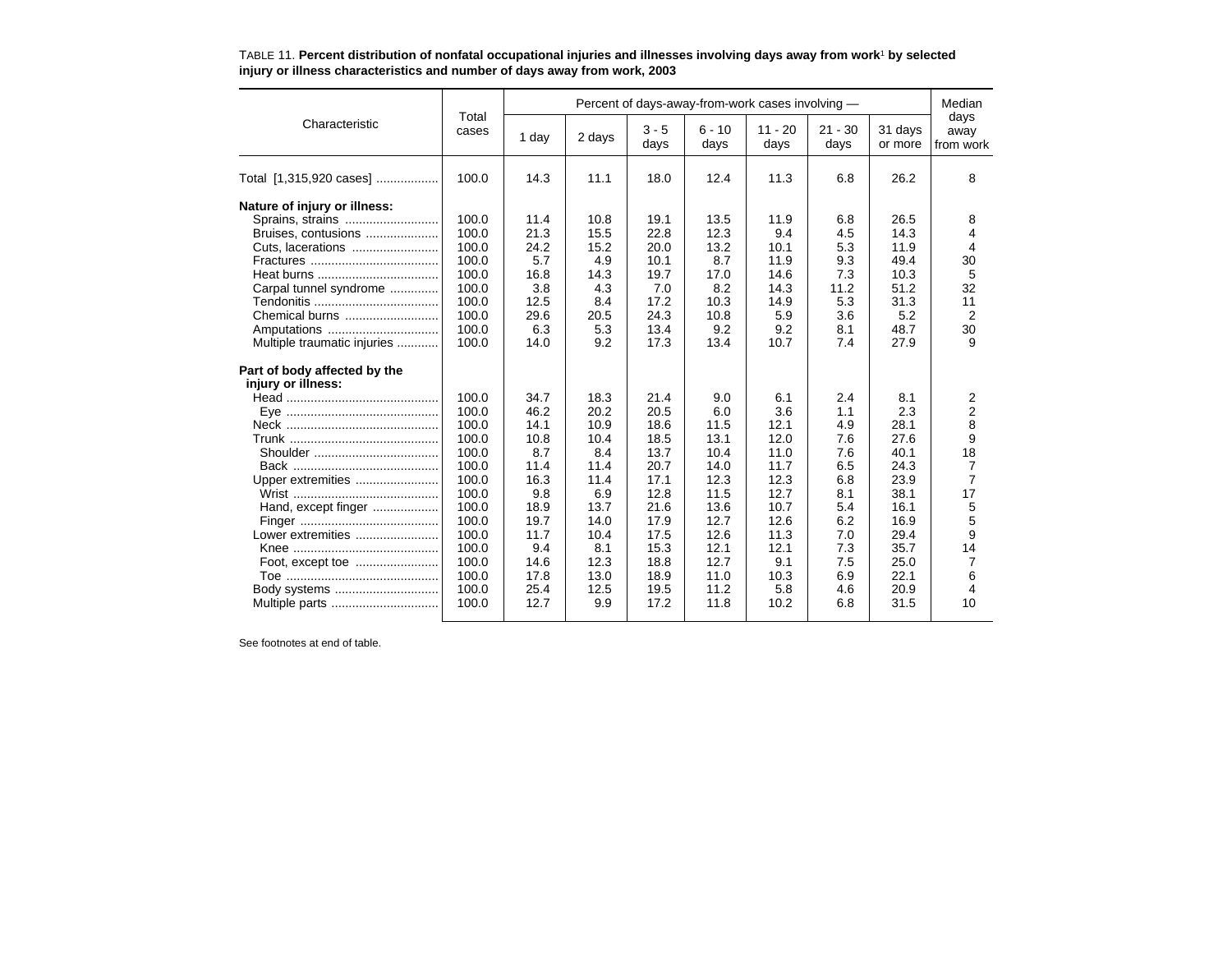| Total<br>Characteristic<br>$3 - 5$<br>$6 - 10$<br>$11 - 20$<br>$21 - 30$<br>31 days<br>cases<br>1 day<br>2 days<br>days<br>days<br>days<br>days<br>or more<br>Source of injury or illness:<br>Chemicals and chemical<br>100.0<br>22.7<br>10.9<br>6.6<br>4.4<br>7.4<br>28.8<br>19.1 | days<br>away<br>from work<br>3<br>9<br>5<br>$\overline{7}$ |
|------------------------------------------------------------------------------------------------------------------------------------------------------------------------------------------------------------------------------------------------------------------------------------|------------------------------------------------------------|
|                                                                                                                                                                                                                                                                                    |                                                            |
|                                                                                                                                                                                                                                                                                    |                                                            |
|                                                                                                                                                                                                                                                                                    |                                                            |
|                                                                                                                                                                                                                                                                                    |                                                            |
|                                                                                                                                                                                                                                                                                    |                                                            |
| 100.0<br>12.2<br>13.0<br>7.1<br>26.3<br>10.4<br>18.4<br>12.6                                                                                                                                                                                                                       |                                                            |
| 100.0<br>15.6<br>13.6<br>21.7<br>12.2<br>10.5<br>6.3<br>20.3<br>Furniture and fixtures                                                                                                                                                                                             |                                                            |
| 100.0<br>13.0<br>7.3<br>24.0<br>15.6<br>11.5<br>16.8<br>11.8                                                                                                                                                                                                                       |                                                            |
| 100.0<br>12.3<br>15.0<br>11.7<br>18.0<br>11.3<br>7.0<br>24.6<br>Parts and materials                                                                                                                                                                                                | $\overline{7}$                                             |
| 100.0<br>7.2<br>10.4<br>8.7<br>16.6<br>12.6<br>12.5<br>31.9<br>Worker motion or position                                                                                                                                                                                           | 12                                                         |
| Floors, walkways, ground                                                                                                                                                                                                                                                           |                                                            |
| 12.1<br>32.7<br>100.0<br>11.7<br>9.5<br>16.8<br>10.2<br>7.0                                                                                                                                                                                                                        | 10                                                         |
| Tools, instruments, and                                                                                                                                                                                                                                                            |                                                            |
| 100.0<br>20.5<br>14.6<br>19.1<br>11.1<br>10.3<br>5.8<br>18.5                                                                                                                                                                                                                       | 5                                                          |
| 100.0<br>11.0<br>16.9<br>12.0<br>12.1<br>7.5<br>31.1<br>9.4                                                                                                                                                                                                                        | 11                                                         |
| 100.0<br>13.5<br>14.5<br>21.4<br>15.3<br>11.6<br>5.2<br>18.4<br>Health care patient                                                                                                                                                                                                | 6                                                          |
| Event or exposure leading to                                                                                                                                                                                                                                                       |                                                            |
| injury or illness:                                                                                                                                                                                                                                                                 |                                                            |
| Contact with objects and                                                                                                                                                                                                                                                           |                                                            |
| 100.0<br>21.0<br>13.9<br>18.7<br>11.8<br>5.9<br>18.7<br>10.0                                                                                                                                                                                                                       | 5                                                          |
| 100.0<br>20.8<br>14.1<br>19.7<br>11.9<br>5.8<br>18.1<br>9.6                                                                                                                                                                                                                        | 5                                                          |
| 100.0<br>20.7<br>19.4<br>11.9<br>18.1<br>Struck against object<br>14.5<br>10.0<br>5.5                                                                                                                                                                                              | 5                                                          |
| 100.0<br>Caught in equipment or object<br>14.9<br>10.8<br>16.7<br>13.1<br>12.7<br>7.3<br>24.4                                                                                                                                                                                      | 8                                                          |
| 100.0<br>38.4<br>Fall to lower level<br>10.4<br>8.9<br>14.3<br>11.7<br>9.1<br>7.4                                                                                                                                                                                                  | 15                                                         |
| 100.0<br>12.2<br>12.8<br>10.1<br>18.1<br>10.6<br>6.9<br>29.4<br>Fall on same level                                                                                                                                                                                                 | 9                                                          |
| Slip, trip, loss of balance without                                                                                                                                                                                                                                                |                                                            |
| 100.0<br>12.3<br>10.7<br>18.2<br>13.4<br>12.8<br>6.1<br>26.5                                                                                                                                                                                                                       | 8                                                          |
| 100.0<br>10.5<br>10.2<br>18.8<br>13.2<br>12.8<br>7.6<br>27.0<br>Overexertion                                                                                                                                                                                                       | 10                                                         |
| 100.0<br>10.3<br>10.2<br>18.6<br>13.4<br>13.8<br>26.3<br>Overexertion in lifting<br>7.4                                                                                                                                                                                            | 9                                                          |
| 100.0<br>6.9<br>5.5<br>11.7<br>9.3<br>42.5<br>10.1<br>14.1<br>Repetitive motion                                                                                                                                                                                                    | 22                                                         |
| Exposure to harmful                                                                                                                                                                                                                                                                |                                                            |
| 26.2<br>8.3<br>substances<br>100.0<br>16.5<br>21.9<br>13.2<br>9.1<br>4.8                                                                                                                                                                                                           | 3                                                          |
| 100.0<br>8.8<br>Transportation accidents<br>9.8<br>15.5<br>11.3<br>12.2<br>6.9<br>35.5                                                                                                                                                                                             | 14                                                         |
| 100.0<br>11.2<br>11.2<br>15.0<br>13.7<br>13.3<br>14.2<br>20.6<br>Fires and explosions                                                                                                                                                                                              | 10                                                         |
| Assaults and violent acts by                                                                                                                                                                                                                                                       |                                                            |
| 100.0<br>3.1<br>16.2<br>15.0<br>21.6<br>11.9<br>14.8<br>17.4                                                                                                                                                                                                                       | 5                                                          |
|                                                                                                                                                                                                                                                                                    |                                                            |

### TABLE 11. **Percent distribution of nonfatal occupational injuries and illnesses involving days away from work**1 **by selected injury or illness characteristics and number of days away from work, 2003** — Continued

1 Days-away-from-work cases include those that result in days away from work with or without job transfer or restriction.

NOTE: Dashes indicate data that are not available. Because of rounding and nonclassifiable responses, data may not sum to the totals. SOURCE: Bureau of Labor Statistics, U.S. Department of Labor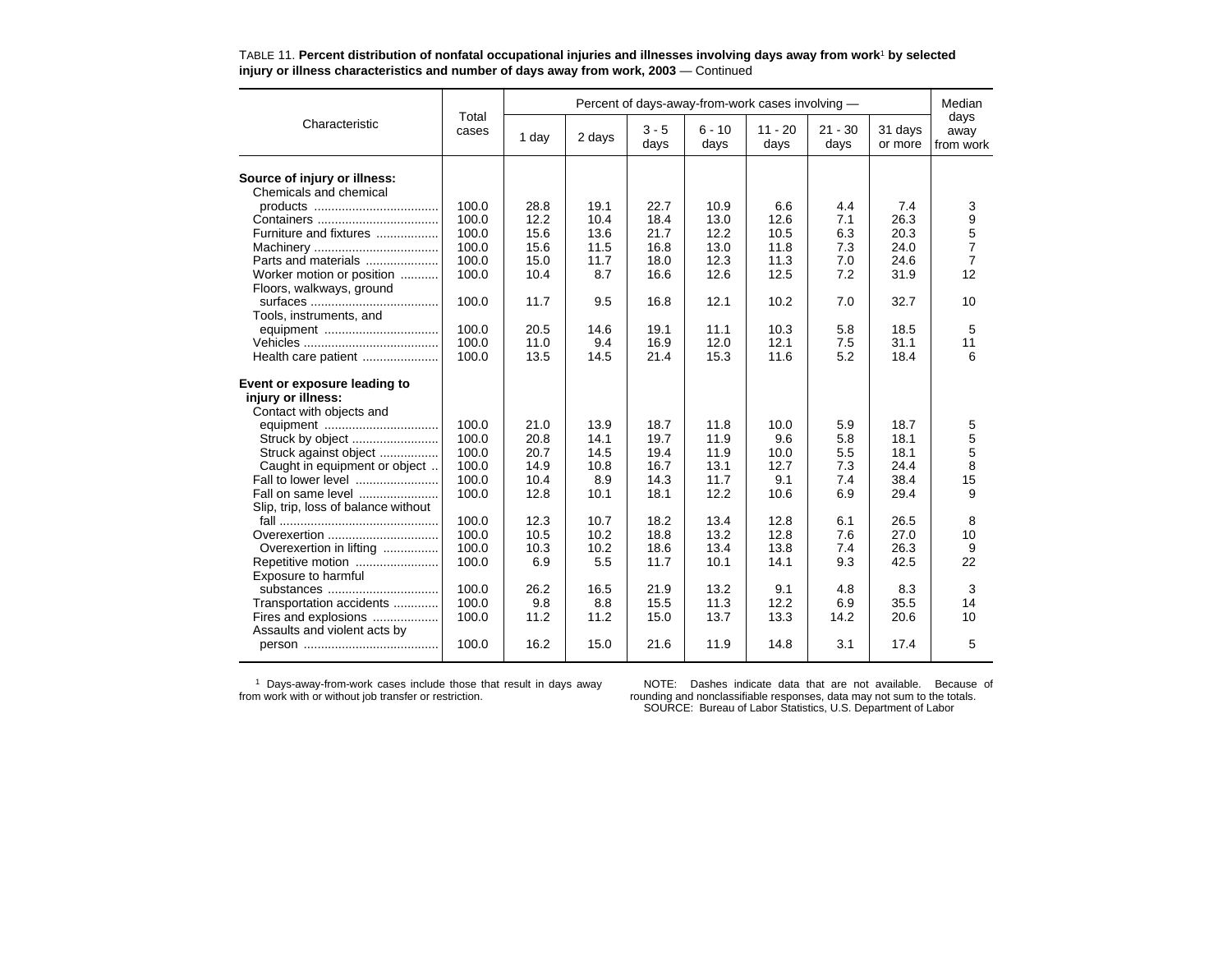|                                                  |                | Percent of days-away-from-work cases involving - |        |                 |                  |                   |                   |                    |                           |  |  |
|--------------------------------------------------|----------------|--------------------------------------------------|--------|-----------------|------------------|-------------------|-------------------|--------------------|---------------------------|--|--|
| Industry                                         | Total<br>cases | 1 day                                            | 2 days | $3 - 5$<br>days | $6 - 10$<br>days | $11 - 20$<br>days | $21 - 30$<br>days | 31 days<br>or more | days<br>away<br>from work |  |  |
| Private industry <sup>2</sup> [1,315,920 cases]  | 100.0          | 14.3                                             | 11.1   | 18.0            | 12.4             | 11.3              | 6.8               | 26.2               | 8                         |  |  |
| Goods producing:2                                |                |                                                  |        |                 |                  |                   |                   |                    |                           |  |  |
| Total goods producing <sup>2</sup>               | 100.0          | 14.2                                             | 10.6   | 16.1            | 11.5             | 11.5              | 7.1               | 29.1               | 10                        |  |  |
| Natural resources and mining <sup>2,3</sup>      | 100.0          | 10.3                                             | 9.1    | 17.4            | 12.9             | 11.9              | 6.4               | 32.1               | 11                        |  |  |
|                                                  | 100.0          | 13.1                                             | 10.4   | 16.7            | 11.1             | 10.6              | 7.2               | 30.9               | 10                        |  |  |
|                                                  | 100.0          | 15.4                                             | 11.0   | 15.6            | 11.5             | 12.0              | 7.1               | 27.4               | 9                         |  |  |
| Service providing:                               |                |                                                  |        |                 |                  |                   |                   |                    |                           |  |  |
| Total service providing                          | 100.0          | 14.3                                             | 11.3   | 18.9            | 12.8             | 11.2              | 6.6               | 24.9               |                           |  |  |
| Trade, transportation and utilities <sup>4</sup> | 100.0          | 13.0                                             | 9.9    | 18.0            | 12.7             | 11.5              | 7.1               | 27.7               | 9                         |  |  |
|                                                  | 100.0          | 15.5                                             | 8.4    | 18.2            | 12.1             | 12.3              | 6.0               | 27.5               | 8                         |  |  |
|                                                  | 100.0          | 16.9                                             | 10.3   | 16.3            | 12.3             | 10.1              | 6.5               | 27.6               | 8                         |  |  |
| Professional and business                        |                |                                                  |        |                 |                  |                   |                   |                    |                           |  |  |
|                                                  | 100.0          | 14.6                                             | 11.7   | 19.2            | 11.4             | 11.4              | 6.2               | 25.5               |                           |  |  |
| Education and health services                    | 100.0          | 15.1                                             | 13.8   | 20.1            | 13.5             | 11.5              | 6.0               | 20.1               | 6                         |  |  |
|                                                  | 100.0          | 15.6                                             | 13.0   | 21.2            | 13.3             | 9.6               | 6.4               | 21.0               |                           |  |  |
|                                                  | 100.0          | 16.5                                             | 11.1   | 18.2            | 12.7             | 9.8               | 7.0               | 24.7               | 7                         |  |  |
| Leisure and hospitality                          |                |                                                  |        |                 |                  |                   |                   |                    | 6                         |  |  |

TABLE 12. **Percent distribution of nonfatal occupational injuries and illnesses involving days away from work**1 **by industry sector and number of days away from work, 2003**

1 Days-away-from-work cases include those that result in days away from work with or without job transfer or restriction.

 $2$  Excludes farms with fewer than 11 employees.

<sup>3</sup> Data for Mining (Sector 21 in the North American Industry Classification System-- United States, 2002) include establishments not governed by the Mine Safety and Health Administration rules and reporting, such as those in Oil and Gas Extraction and related support activities. Data for mining operators in coal, metal, and nonmetal mining are provided to BLS by the Mine Safety and Health Administration, U.S. Department of Labor. Independent mining contractors are excluded from the coal, metal, and nonmetal mining industries. These data do not reflect the changes the Occupational Safety and Health Administration made to its recordkeeping requirements effective January 1, 2002; therefore,

estimates for these industries are not comparable to estimates in other industries.

<sup>4</sup> Data for employers in railroad transportation are provided to BLS by the Federal Railroad Administration, U.S. Department of Transportation. These data do not reflect the changes the Occupational Safety and Health Administration made to its recordkeeping requirements effective January 1, 2002; therefore, estimates for these industries are not comparable to estimates in other industries.

NOTE: Dashes indicate data that are not available. Because of rounding and nonclassifiable responses, data may not sum to the totals. SOURCE: Bureau of Labor Statistics, U.S. Department of Labor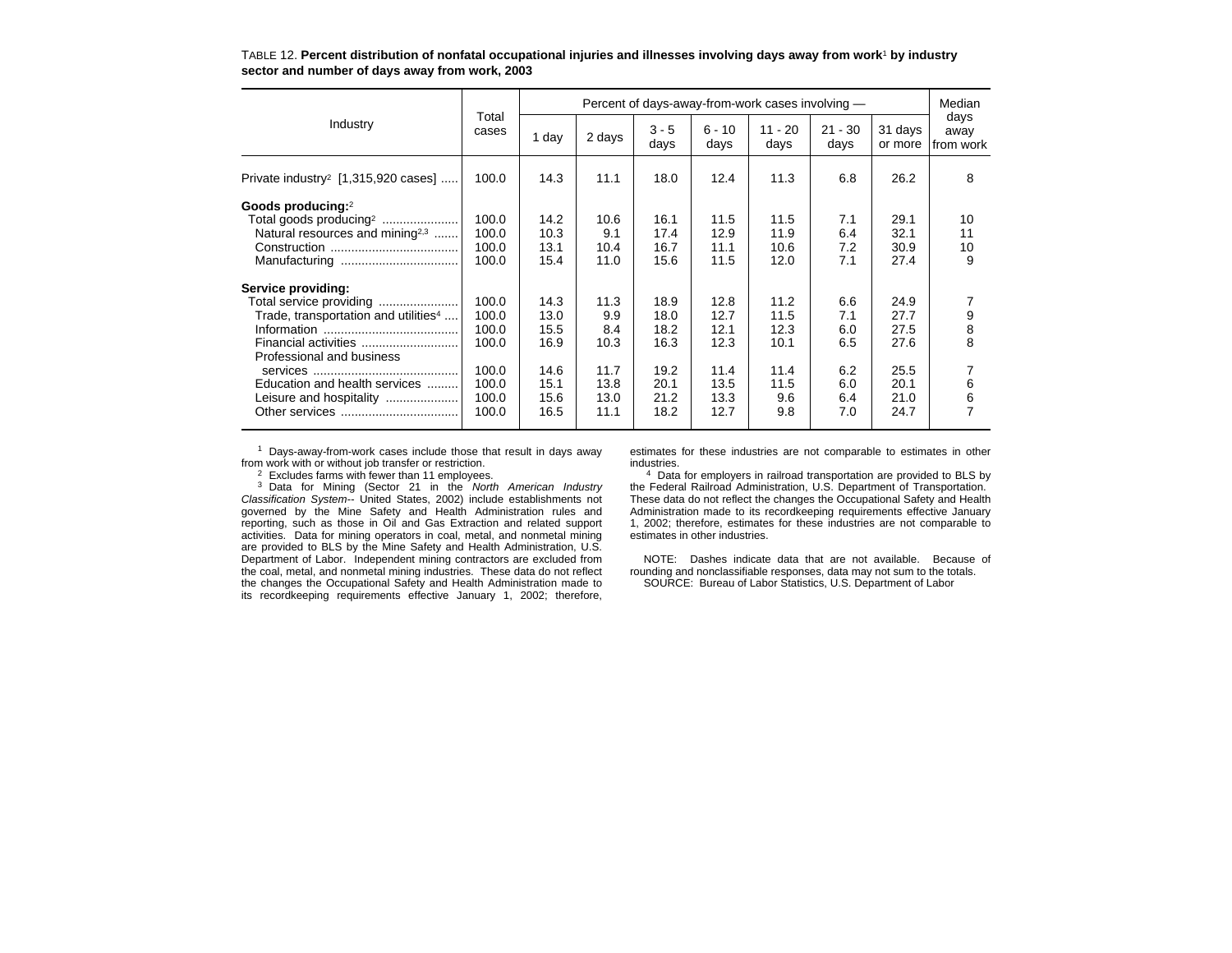TABLE 13. **Number of nonfatal occupational injuries and illnesses involving days away from work**1 **by time, hours on the job, and weekday and industry sector, 2003**

(in hundreds)

|                                                                                                                                                                                                                                                                                                                                            |                                                                                                         |                                                                                            | Goods producing <sup>2</sup>                                                                   |                                                                                  |                                                                                           |                                                                                                     |                                                                                            |                                                                                      | Service providing                                                          |                                                                                |                                                                                            |                                                                                 |                                                                          |
|--------------------------------------------------------------------------------------------------------------------------------------------------------------------------------------------------------------------------------------------------------------------------------------------------------------------------------------------|---------------------------------------------------------------------------------------------------------|--------------------------------------------------------------------------------------------|------------------------------------------------------------------------------------------------|----------------------------------------------------------------------------------|-------------------------------------------------------------------------------------------|-----------------------------------------------------------------------------------------------------|--------------------------------------------------------------------------------------------|--------------------------------------------------------------------------------------|----------------------------------------------------------------------------|--------------------------------------------------------------------------------|--------------------------------------------------------------------------------------------|---------------------------------------------------------------------------------|--------------------------------------------------------------------------|
| Characteristic                                                                                                                                                                                                                                                                                                                             | Private<br>industry <sup>2</sup>                                                                        | Total<br>goods<br>producing <sup>2</sup>                                                   | Natural<br>resources<br>and<br>minima <sup>2,3</sup>                                           | Construc-<br>tion                                                                | Manufac-<br>turina                                                                        | Total<br>service<br>providing                                                                       | Trade.<br>transpor-<br>tation and<br>utilities <sup>4</sup>                                | Informa-<br>tion                                                                     | Financial<br>activities                                                    | Profes-<br>sional<br>and<br>business<br>services                               | Education<br>and<br>health<br>services                                                     | Leisure<br>and<br>hospitality                                                   | Other<br>services                                                        |
| Total                                                                                                                                                                                                                                                                                                                                      | 13,159.2                                                                                                | 4,076.1                                                                                    | 263.9                                                                                          | 1,554.2                                                                          | 2,258.0                                                                                   | 9,083.1                                                                                             | 4,053.0                                                                                    | 215.5                                                                                | 403.7                                                                      | 1,025.0                                                                        | 1,997.7                                                                                    | 1,057.3                                                                         | 331.0                                                                    |
| Time of event:<br>12:01 A.M. to 4:00 A.M.<br>4:01 A.M. to 8:00 A.M.<br>8:01 A.M. to 12:00 noon<br>12:01 P.M. to 4:00 P.M.<br>4:01 P.M. to 8:00 P.M.<br>.<br>8:01 P.M. to 12:00 midnight<br>Not reported                                                                                                                                    | 428.6<br>1.309.7<br>3,916.0<br>3.002.8<br>1,393.7<br>768.8<br>2,339.7                                   | 112.7<br>436.1<br>1,302.3<br>943.6<br>289.4<br>165.0<br>827.1                              | 3.1<br>24.4<br>72.3<br>61.7<br>15.2<br>4.1<br>83.0                                             | 5.2<br>127.0<br>622.9<br>428.7<br>55.0<br>5.1<br>310.2                           | 104.4<br>284.6<br>607.1<br>453.1<br>219.2<br>155.8<br>433.8                               | 315.9<br>873.7<br>2,613.7<br>2,059.2<br>1,104.3<br>603.8<br>1,512.6                                 | 170.2<br>421.8<br>1,161.8<br>924.1<br>489.1<br>254.2<br>631.8                              | 8.8<br>17.8<br>68.1<br>55.7<br>19.0<br>8.5<br>37.6                                   | 2.9<br>23.4<br>122.1<br>98.9<br>40.7<br>9.2<br>106.4                       | 31.6<br>86.2<br>325.4<br>247.2<br>98.8<br>50.8<br>184.9                        | 75.3<br>224.0<br>546.8<br>431.0<br>265.3<br>148.6<br>306.8                                 | 23.6<br>78.4<br>272.1<br>215.2<br>167.4<br>124.5<br>176.0                       | 3.5<br>22.1<br>117.4<br>86.9<br>24.0<br>8.0<br>69.1                      |
| Hours on the job before event<br>occurred:<br>Before shift began<br>1 hour to less than 2 hours<br>2 hours to less than 4 hours<br>4 hours to less than 6 hours<br>6 hours to less than 8 hours<br>8 hours to less than 10 hours<br>10 hours to less than 12 hours<br>12 hours to less than 16 hours<br>More than 16 hours<br>Not reported | 51.6<br>1.136.8<br>1,296.9<br>2,832.9<br>2.105.5<br>1,933.4<br>930.6<br>234.6<br>94.5<br>7.9<br>2,534.5 | 10.8<br>307.5<br>355.5<br>868.9<br>626.0<br>638.0<br>316.6<br>79.0<br>23.6<br>1.0<br>849.2 | 15.1<br>18.1<br>41.5<br>38.6<br>34.2<br>20.3<br>8.4<br>4.1<br>$\overline{\phantom{0}}$<br>83.6 | 8.<br>101.1<br>128.6<br>350.3<br>236.3<br>265.3<br>124.2<br>27.0<br>5.5<br>315.0 | 9.9<br>191.3<br>208.8<br>477.1<br>351.1<br>338.5<br>172.0<br>43.6<br>14.0<br>1.0<br>450.7 | 40.7<br>829.3<br>941.4<br>1,964.0<br>1,479.5<br>1,295.4<br>614.0<br>155.7<br>70.8<br>6.9<br>1,685.2 | 10.6<br>358.6<br>434.1<br>878.7<br>624.3<br>572.7<br>295.0<br>81.2<br>37.2<br>4.6<br>755.9 | 1.4<br>14.7<br>21.0<br>41.9<br>44.7<br>28.6<br>16.5<br>4.3<br>1.5<br>$\cdot$<br>40.7 | 3.9<br>35.2<br>33.3<br>71.9<br>49.4<br>55.6<br>35.7<br>8.1<br>1.4<br>109.2 | 4.7<br>83.8<br>85.5<br>234.2<br>155.5<br>164.4<br>82.8<br>15.2<br>5.9<br>192.7 | 16.6<br>195.6<br>209.5<br>413.8<br>359.6<br>300.2<br>116.2<br>38.8<br>17.0<br>1.9<br>328.6 | 3.0<br>114.7<br>120.5<br>257.0<br>196.7<br>124.7<br>44.7<br>5.1<br>6.1<br>184.8 | .5<br>26.7<br>37.5<br>66.6<br>49.2<br>49.1<br>23.2<br>3.1<br>1.8<br>73.2 |
| Day of week:<br>Wednesday                                                                                                                                                                                                                                                                                                                  | 746.1<br>2,512.6<br>2,390.9<br>2,330.4<br>2.167.5<br>2,013.4<br>998.2                                   | 111.3<br>833.5<br>800.7<br>791.5<br>717.7<br>624.4<br>196.9                                | 11.9<br>52.0<br>49.2<br>45.3<br>41.3<br>41.4<br>22.8                                           | 29.3<br>324.9<br>318.5<br>320.9<br>266.2<br>232.3<br>62.0                        | 70.0<br>456.6<br>433.0<br>425.3<br>410.2<br>350.7<br>112.2                                | 634.8<br>1,679.1<br>1,590.2<br>1,538.9<br>1,449.8<br>1,389.0<br>801.3                               | 253.0<br>779.4<br>699.9<br>705.7<br>647.3<br>628.1<br>339.5                                | 8.4<br>44.9<br>41.3<br>37.6<br>40.8<br>29.3<br>13.2                                  | 18.9<br>77.1<br>80.7<br>73.3<br>66.8<br>66.6<br>20.2                       | 49.0<br>193.1<br>195.2<br>188.1<br>173.2<br>168.7<br>57.7                      | 169.4<br>343.6<br>362.0<br>335.9<br>318.6<br>282.8<br>185.5                                | 125.7<br>173.8<br>154.6<br>137.4<br>145.7<br>156.6<br>163.5                     | 10.4<br>67.2<br>56.5<br>60.9<br>57.4<br>56.8<br>21.8                     |

 $1$  Days-away-from-work cases include those that result in days away from work with or without job transfer or restriction.

 $2$  Excludes farms with fewer than 11 employees.

 $3$  Data for Mining (Sector 21 in the North American Industry Classification System-- United States, 2002) include establishments not governed by the Mine Safety and Health Administration rules and reporting, such as those in Oil and Gas Extraction and related support activities. Data for mining operators in coal, metal, and nonmetal mining are provided to BLS by the Mine Safety and Health Administration, U.S. Department of Labor. Independent mining contractors are excluded from the coal, metal, and nonmetal mining industries. These data do not reflect the changes the Occupational Safety and Health Administration made to its recordkeeping requirements effective January 1, 2002; therefore, estimates for these industries are not comparable to estimates in other industries.

<sup>4</sup> Data for employers in railroad transportation are provided to BLS by the Federal Railroad Administration, U.S. Department of Transportation. These data do not reflect the changes the Occupational Safety and Health Administration made to its recordkeeping requirements effective January 1, 2002; therefore, estimates for these industries are not comparable to estimates in other industries.

NOTE: Dashes indicate data that are not available. Because of rounding and nonclassifiable responses, data may not sum to the totals.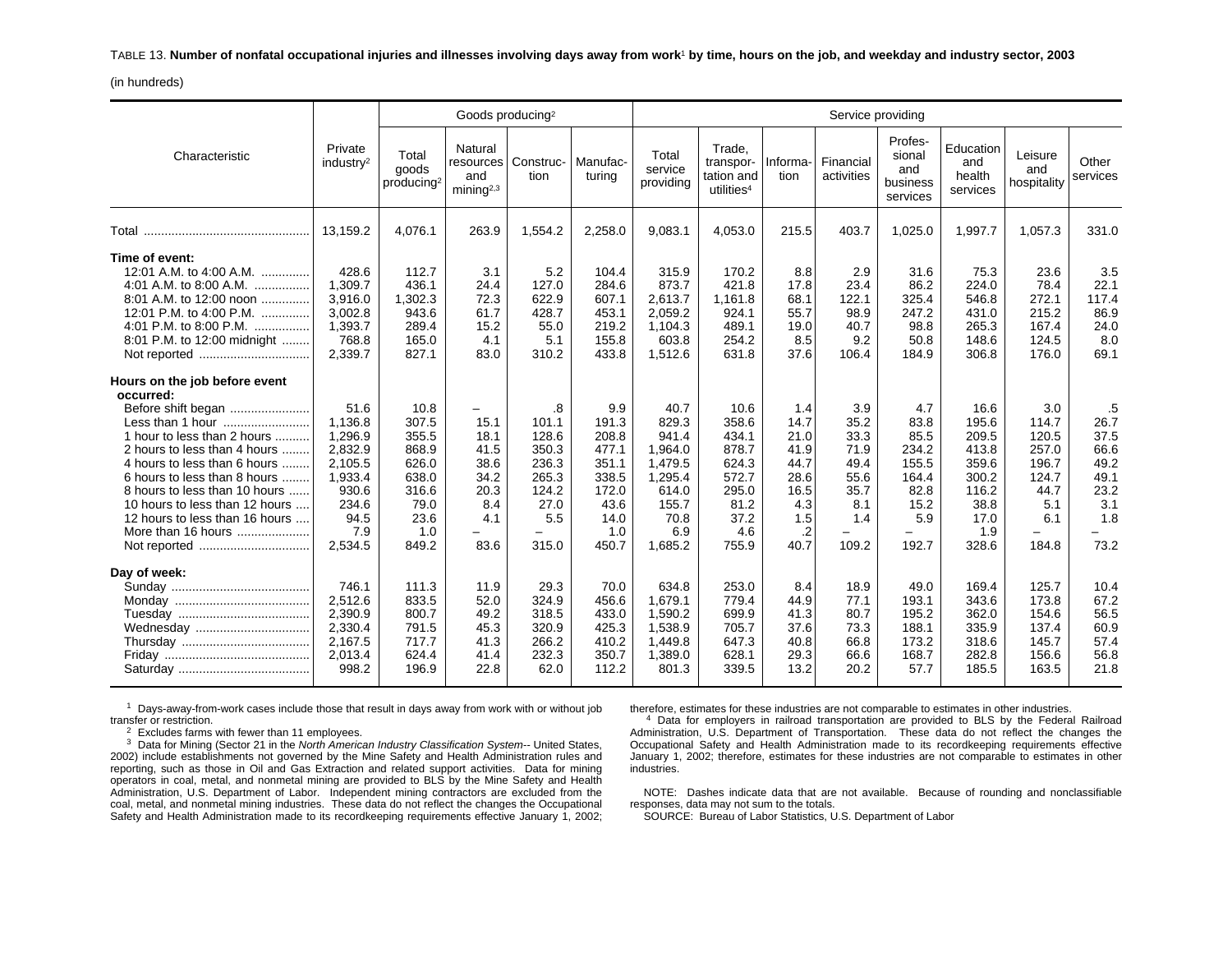TABLE 14. **Percent distribution of nonfatal occupational injuries and illnesses involving days away from work**1 **by time, hours on the job, and weekday and industry sector, 2003**

|                                                                                                                                                                                                                                                                                                                                                                |                                                                                   |                                                                            | Goods producing <sup>2</sup>                                                                     |                                                                                                              |                                                                            |                                                                                    |                                                                                    |                                                                                   | Service providing                                                          |                                                                                                  |                                                                                    |                                                                            |                                                                                                              |
|----------------------------------------------------------------------------------------------------------------------------------------------------------------------------------------------------------------------------------------------------------------------------------------------------------------------------------------------------------------|-----------------------------------------------------------------------------------|----------------------------------------------------------------------------|--------------------------------------------------------------------------------------------------|--------------------------------------------------------------------------------------------------------------|----------------------------------------------------------------------------|------------------------------------------------------------------------------------|------------------------------------------------------------------------------------|-----------------------------------------------------------------------------------|----------------------------------------------------------------------------|--------------------------------------------------------------------------------------------------|------------------------------------------------------------------------------------|----------------------------------------------------------------------------|--------------------------------------------------------------------------------------------------------------|
| Characteristic                                                                                                                                                                                                                                                                                                                                                 | Total<br>cases                                                                    | Total<br>goods<br>producing <sup>2</sup>                                   | Natural<br>resources<br>and<br>minin a <sup>2,3</sup>                                            | Construc-<br>tion                                                                                            | Manufac-<br>turing                                                         | Total<br>service<br>providing                                                      | Trade.<br>transpor-<br>tation and<br>utilities <sup>4</sup>                        | Informa-<br>tion                                                                  | Financial<br>activities                                                    | Profes-<br>sional<br>and<br>business<br>services                                                 | Education<br>and<br>health<br>services                                             | Leisure<br>and<br>hospitality                                              | Other<br>services                                                                                            |
| Total [1,315,920 cases]                                                                                                                                                                                                                                                                                                                                        | 100.0                                                                             | 100.0                                                                      | 100.0                                                                                            | 100.0                                                                                                        | 100.0                                                                      | 100.0                                                                              | 100.0                                                                              | 100.0                                                                             | 100.0                                                                      | 100.0                                                                                            | 100.0                                                                              | 100.0                                                                      | 100.0                                                                                                        |
| Time of event:<br>12:01 A.M. to 4:00 A.M.<br>4:01 A.M. to 8:00 A.M.<br>8:01 A.M. to 12:00 noon<br>12:01 P.M. to 4:00 P.M.<br>4:01 P.M. to 8:00 P.M.<br>8:01 P.M. to 12:00 midnight<br>Not reported                                                                                                                                                             | 3.3<br>10.0<br>29.8<br>22.8<br>10.6<br>5.8<br>17.8                                | 2.8<br>10.7<br>31.9<br>23.1<br>7.1<br>4.0<br>20.3                          | 1.2<br>9.2<br>27.4<br>23.4<br>5.8<br>1.6<br>31.5                                                 | .3<br>8.2<br>40.1<br>27.6<br>3.5<br>.3<br>20.0                                                               | 4.6<br>12.6<br>26.9<br>20.1<br>9.7<br>6.9<br>19.2                          | 3.5<br>9.6<br>28.8<br>22.7<br>12.2<br>6.6<br>16.7                                  | 4.2<br>10.4<br>28.7<br>22.8<br>12.1<br>6.3<br>15.6                                 | 4.1<br>8.3<br>31.6<br>25.8<br>8.8<br>3.9<br>17.4                                  | .7<br>5.8<br>30.2<br>24.5<br>10.1<br>2.3<br>26.4                           | 3.1<br>8.4<br>31.7<br>24.1<br>9.6<br>5.0<br>18.0                                                 | 3.8<br>11.2<br>27.4<br>21.6<br>13.3<br>7.4<br>15.4                                 | 2.2<br>7.4<br>25.7<br>20.4<br>15.8<br>11.8<br>16.6                         | 1.1<br>6.7<br>35.5<br>26.3<br>7.3<br>2.4<br>20.9                                                             |
| Hours on the job before event<br>occurred:<br>Before shift began<br>Less than 1 hour<br>1 hour to less than 2 hours<br>2 hours to less than 4 hours<br>4 hours to less than 6 hours<br>6 hours to less than 8 hours<br>8 hours to less than 10 hours<br>10 hours to less than 12 hours<br>12 hours to less than 16 hours<br>More than 16 hours<br>Not reported | .4<br>8.6<br>9.9<br>21.5<br>16.0<br>14.7<br>7.1<br>1.8<br>.7<br>$\cdot$ 1<br>19.3 | .3<br>7.5<br>8.7<br>21.3<br>15.4<br>15.7<br>7.8<br>1.9<br>.6<br>.0<br>20.8 | $\qquad \qquad -$<br>5.7<br>6.9<br>15.7<br>14.6<br>13.0<br>7.7<br>3.2<br>1.6<br>$\equiv$<br>31.7 | $\cdot$ 1<br>6.5<br>8.3<br>22.5<br>15.2<br>17.1<br>8.0<br>1.7<br>$\cdot$<br>$\overline{\phantom{0}}$<br>20.3 | .4<br>8.5<br>9.2<br>21.1<br>15.5<br>15.0<br>7.6<br>1.9<br>.6<br>.0<br>20.0 | .4<br>9.1<br>10.4<br>21.6<br>16.3<br>14.3<br>6.8<br>1.7<br>.8<br>$\cdot$ 1<br>18.6 | .3<br>8.8<br>10.7<br>21.7<br>15.4<br>14.1<br>7.3<br>2.0<br>.9<br>$\cdot$ 1<br>18.7 | .6<br>6.8<br>9.7<br>19.4<br>20.7<br>13.3<br>7.7<br>2.0<br>.7<br>$\cdot$ 1<br>18.9 | 1.0<br>8.7<br>8.2<br>17.8<br>12.2<br>13.8<br>8.8<br>2.0<br>.3<br>-<br>27.0 | .5<br>8.2<br>8.3<br>22.8<br>15.2<br>16.0<br>8.1<br>1.5<br>.6<br>$\overline{\phantom{0}}$<br>18.8 | .8<br>9.8<br>10.5<br>20.7<br>18.0<br>15.0<br>5.8<br>1.9<br>.9<br>$\cdot$ 1<br>16.4 | .3<br>10.8<br>11.4<br>24.3<br>18.6<br>11.8<br>4.2<br>.5<br>.6<br>-<br>17.5 | $\cdot$ .2<br>8.1<br>11.3<br>20.1<br>14.9<br>14.8<br>7.0<br>.9<br>$.5\,$<br>$\overline{\phantom{0}}$<br>22.1 |
| Day of week:<br>Wednesday                                                                                                                                                                                                                                                                                                                                      | 5.7<br>19.1<br>18.2<br>17.7<br>16.5<br>15.3<br>7.6                                | 2.7<br>20.4<br>19.6<br>19.4<br>17.6<br>15.3<br>4.8                         | 4.5<br>19.7<br>18.6<br>17.2<br>15.6<br>15.7<br>8.6                                               | 1.9<br>20.9<br>20.5<br>20.6<br>17.1<br>14.9<br>4.0                                                           | 3.1<br>20.2<br>19.2<br>18.8<br>18.2<br>15.5<br>5.0                         | 7.0<br>18.5<br>17.5<br>16.9<br>16.0<br>15.3<br>8.8                                 | 6.2<br>19.2<br>17.3<br>17.4<br>16.0<br>15.5<br>8.4                                 | 3.9<br>20.8<br>19.2<br>17.4<br>18.9<br>13.6<br>6.1                                | 4.7<br>19.1<br>20.0<br>18.2<br>16.5<br>16.5<br>5.0                         | 4.8<br>18.8<br>19.0<br>18.4<br>16.9<br>16.5<br>5.6                                               | 8.5<br>17.2<br>18.1<br>16.8<br>15.9<br>14.2<br>9.3                                 | 11.9<br>16.4<br>14.6<br>13.0<br>13.8<br>14.8<br>15.5                       | 3.1<br>20.3<br>17.1<br>18.4<br>17.3<br>17.2<br>6.6                                                           |

 $1$  Days-away-from-work cases include those that result in days away from work with or without job transfer or restriction.

 $2$  Excludes farms with fewer than 11 employees.

 $3$  Data for Mining (Sector 21 in the North American Industry Classification System-- United States, 2002) include establishments not governed by the Mine Safety and Health Administration rules and reporting, such as those in Oil and Gas Extraction and related support activities. Data for mining operators in coal, metal, and nonmetal mining are provided to BLS by the Mine Safety and Health Administration, U.S. Department of Labor. Independent mining contractors are excluded from the coal, metal, and nonmetal mining industries. These data do not reflect the changes the Occupational Safety and Health Administration made to its recordkeeping requirements effective January 1, 2002; therefore, estimates for these industries are not comparable to estimates in other industries.

4 Data for employers in railroad transportation are provided to BLS by the Federal Railroad Administration, U.S. Department of Transportation. These data do not reflect the changes the Occupational Safety and Health Administration made to its recordkeeping requirements effective January 1, 2002; therefore, estimates for these industries are not comparable to estimates in other industries.

NOTE: Dashes indicate data that are not available. Because of rounding and nonclassifiable responses, data may not sum to the totals.